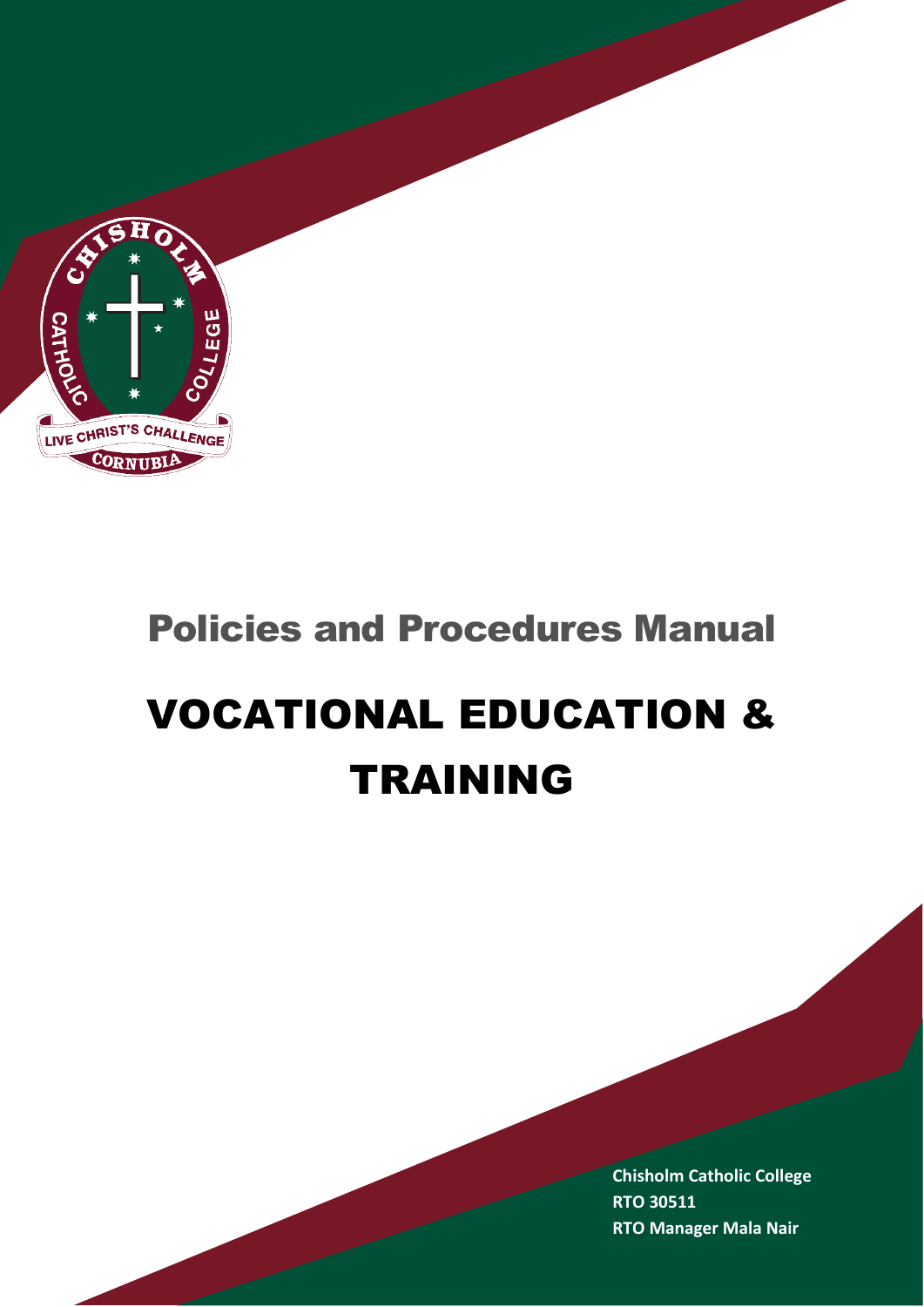# Contents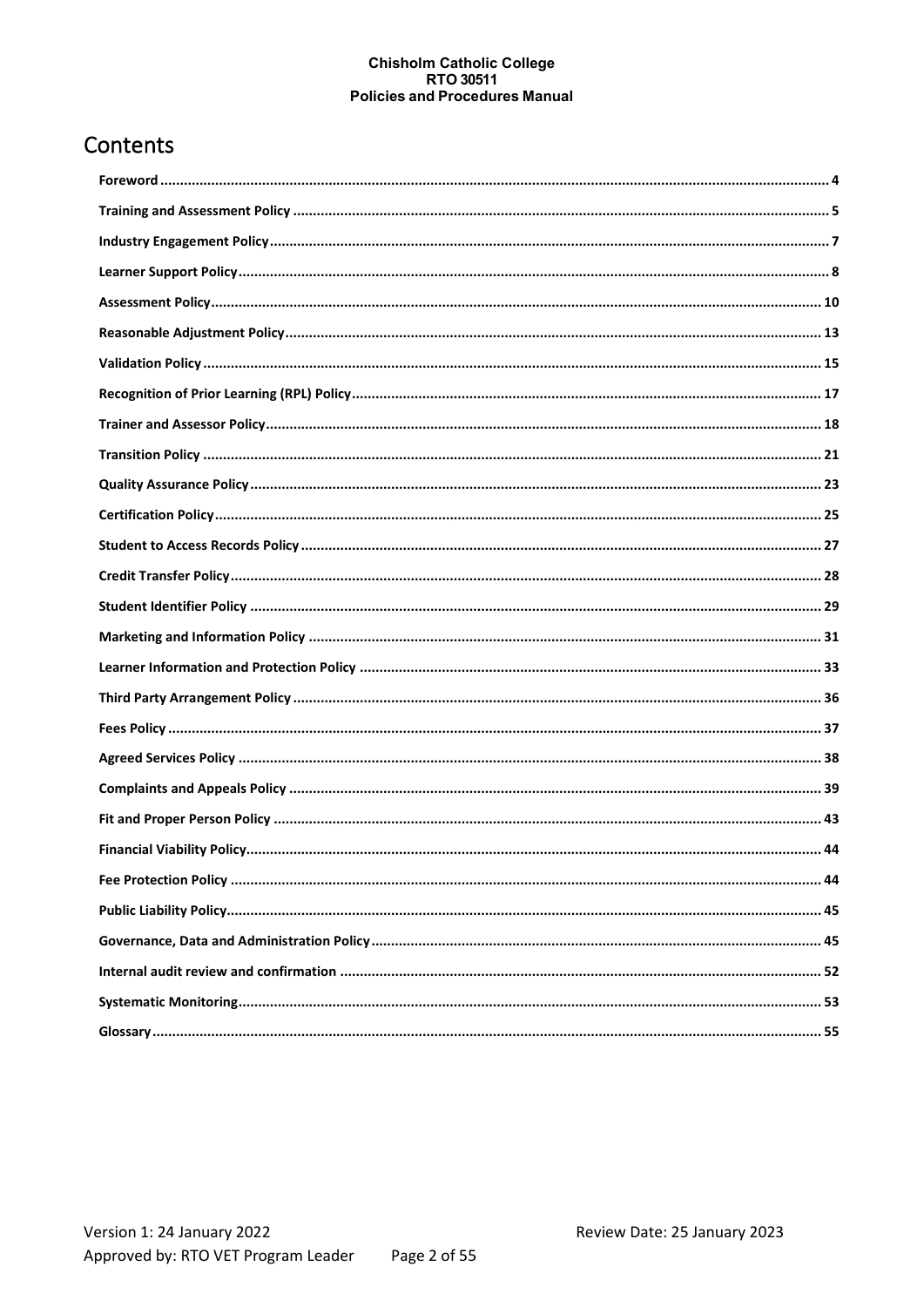| <b>School RTO Approval Statement</b>                                                                                                                                                                                                                                                                                                                                                                                                                                                                                                                                                                                                                                                                                                                                                                                                                                                           |          |                                                                                                  |  |              |                  |                                |  |
|------------------------------------------------------------------------------------------------------------------------------------------------------------------------------------------------------------------------------------------------------------------------------------------------------------------------------------------------------------------------------------------------------------------------------------------------------------------------------------------------------------------------------------------------------------------------------------------------------------------------------------------------------------------------------------------------------------------------------------------------------------------------------------------------------------------------------------------------------------------------------------------------|----------|--------------------------------------------------------------------------------------------------|--|--------------|------------------|--------------------------------|--|
| <b>School RTO Name</b>                                                                                                                                                                                                                                                                                                                                                                                                                                                                                                                                                                                                                                                                                                                                                                                                                                                                         |          | Chisholm Catholic College                                                                        |  |              |                  |                                |  |
| <b>Policy start date</b>                                                                                                                                                                                                                                                                                                                                                                                                                                                                                                                                                                                                                                                                                                                                                                                                                                                                       |          | 24/01/2022<br><b>QCAA school</b><br>089<br><b>National provider</b><br>30511<br>number<br>number |  |              |                  |                                |  |
| The Principal as Chief Executive Officer (CEO) approves:<br>• the policy, procedure and implementation requirements<br>• all identified attachments to this policy and procedure<br>• all modifications to the policy and procedure prior to implementation<br>• the delegated Registered Training Organisation (RTO) officer/s to implement the policy and procedure<br>• the allocation of time to ensure delegated officers carry out all components within the prescribed timelines<br>and dates of all activities outlined in the quality calendar detailed through this policy and procedure<br>• the RTO VET Program Leader monitoring, evaluating and reviewing the application of this policy and<br>procedure to ensure compliance at all times<br>• QCAA analysing these documents when conducting audits<br>• that email addresses provide the same acknowledgment as a signature. |          |                                                                                                  |  |              |                  |                                |  |
| <b>RTO VET Program Leader</b>                                                                                                                                                                                                                                                                                                                                                                                                                                                                                                                                                                                                                                                                                                                                                                                                                                                                  |          |                                                                                                  |  |              | <b>Principal</b> |                                |  |
| <b>Name</b>                                                                                                                                                                                                                                                                                                                                                                                                                                                                                                                                                                                                                                                                                                                                                                                                                                                                                    |          | Mala Nair                                                                                        |  | <b>Name</b>  |                  | Damian Bottaccio               |  |
| <b>Email</b>                                                                                                                                                                                                                                                                                                                                                                                                                                                                                                                                                                                                                                                                                                                                                                                                                                                                                   |          | mnair@bne.catholic.edu.au                                                                        |  | <b>Email</b> |                  | dbottaccio@bne.catholic.edu.au |  |
| Date                                                                                                                                                                                                                                                                                                                                                                                                                                                                                                                                                                                                                                                                                                                                                                                                                                                                                           | 24/01/22 |                                                                                                  |  | <b>Date</b>  |                  | 24/01/22                       |  |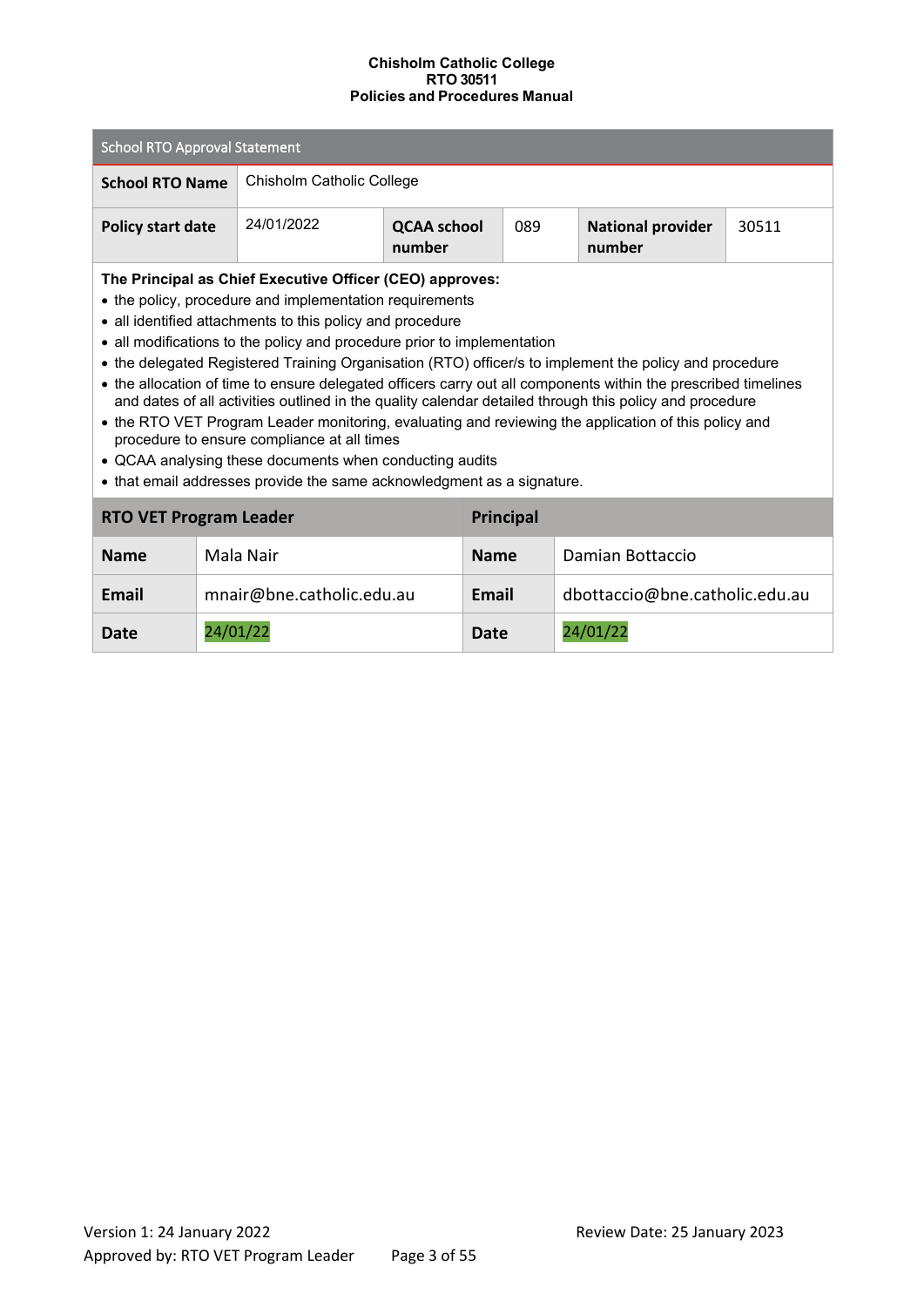# <span id="page-3-0"></span>**Foreword**

As a Registered Training Organisation Chisholm Catholic College operates under the VET Quality Framework (VQF). The VET Quality Framework comprises:

- The Standards for Registered Training Organisations (RTOs) 2015: <https://www.legislation.gov.au/Details/F2019C00503>
- The Australian Qualifications Framework:<https://www.aqf.edu.au/>
- The Fit and Proper Person Requirements[: https://www.asqa.gov.au/standards/compliance](https://www.asqa.gov.au/standards/compliance-governance/clause-7.1)[governance/clause-7.1](https://www.asqa.gov.au/standards/compliance-governance/clause-7.1)
- The Financial Viability Risk Assessment Requirements: <https://www.asqa.gov.au/standards/compliance-governance/clause-7.2>
- The Data Provision Requirements[: https://www.asqa.gov.au/standards/compliance](https://www.asqa.gov.au/standards/compliance-governance/clause-7.5)[governance/clause-7.5](https://www.asqa.gov.au/standards/compliance-governance/clause-7.5)

Chisholm Catholic College is registered to deliver a range of VET qualifications/training products under the direction of Queensland Curriculum and Assessment Authority (QCAA and/or the Australian Skills Quality Authority (ASQA).

This manual provides the details of the policies and procedures that assist the College in the provision of high-quality training and assessment services and in satisfying national requirements governing RTOs.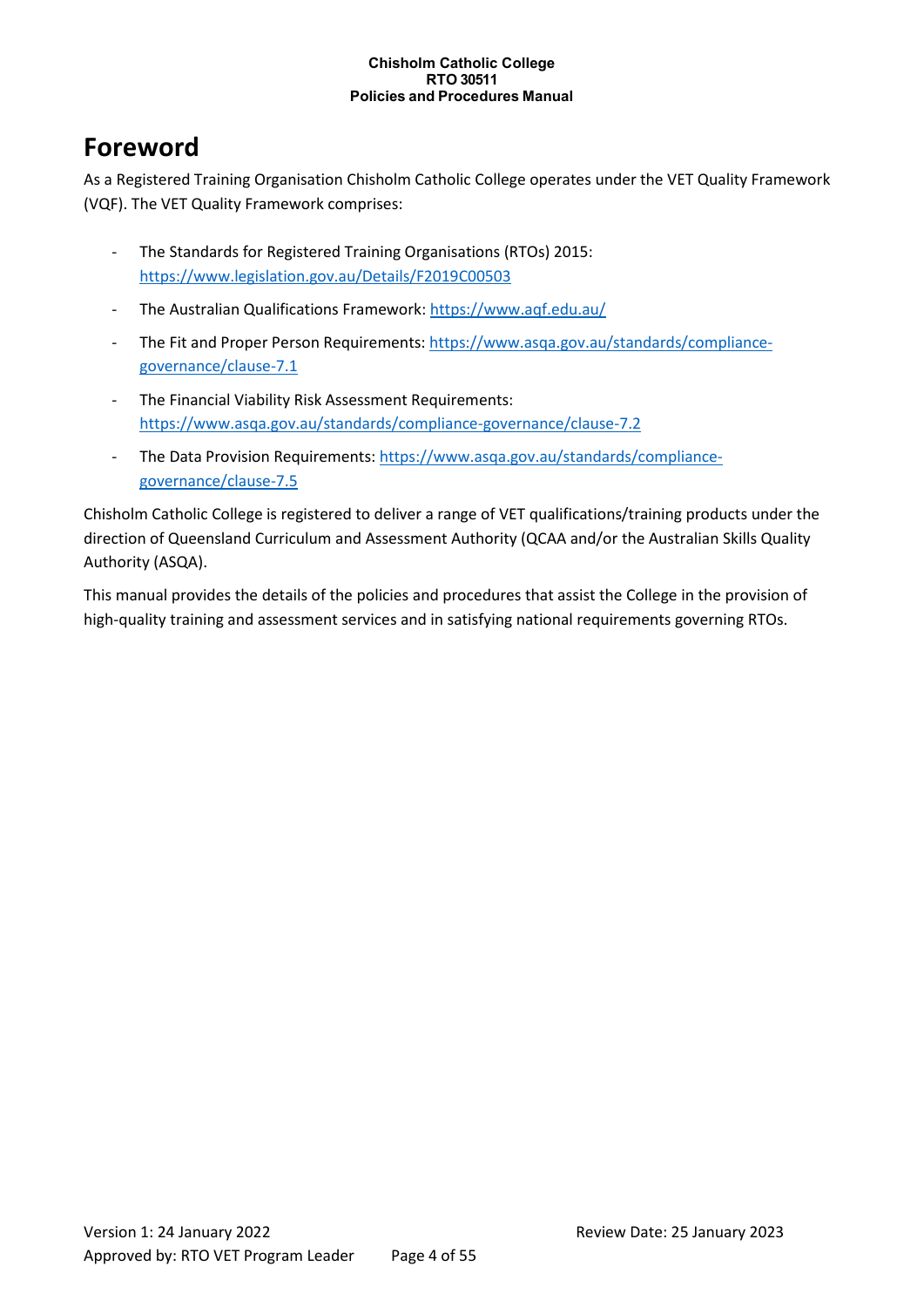# <span id="page-4-0"></span>**Training and Assessment Policy**

# **Background**

### **Clause 1.1**

The RTO's training and assessment strategies and practices, including the amount of training they provide, are consistent with the requirements of training packages and VET accredited courses and enable each learner to meet the requirements for each unit of competency or module in which they are enrolled.

#### **Clause 1.2**

For the purposes of Clause 1.1, the RTO determines the amount of training they provide to each learner regarding:

- The existing skills, knowledge and the experience of the learner
- The mode of delivery; and
- Where a full qualification is not being delivered, the number of units and/or modules being delivered as a proportion of the full qualification.

#### **Clause 1.3**

The RTO has, for all of its scope of registration, and consistent with its training and assessment strategies, sufficient:

- Trainers and assessors to deliver the training and assessment;
- Educational and support services to meet the needs of the learner cohort/s undertaking the training and assessment;
- Learning resources to enable learners to meet the requirements for each unit of competency, and which are accessible to the learner regardless of location or mode of delivery; and
- Facilities, whether physical or virtual, and equipment to accommodate and support the number of learners undertaking the training and assessment.

#### **Clause 1.4**

The RTO meets all requirements specified in the relevant training package or VET accredited course.

# **Policy Statement**

The RTO Program Leader/delegated representative will ensure that for all training products on the scope of registration that there is sufficient:

- Trainers and assessors to deliver and assess the training and assessment
- Educational support services to meet the needs of learners (Learning and Support Centre)
- Learning resources to enable the learner to meet the requirements for each unit of competency (textbooks; online resources)
- Facilities and equipment to accommodate and support learners

Training and Assessment Strategies (TAS) will be developed for each cohort for each qualification that is delivered and assessed. These strategies will be developed in consultation with industry.

#### **Procedure**

The RTO VET Program Leader/delegated representative will meet with industry representatives, trainers and assessors regarding the TAS for each VET training product on scope.

The RTO VET Program Leader/trainers will prepare a TAS for each cohort for each training product on scope prior to delivery. All stated requirements of the training product will be reflected in the TAS.

The TAS will be reviewed by the RTO VET Program Leader/delegated representative and updated each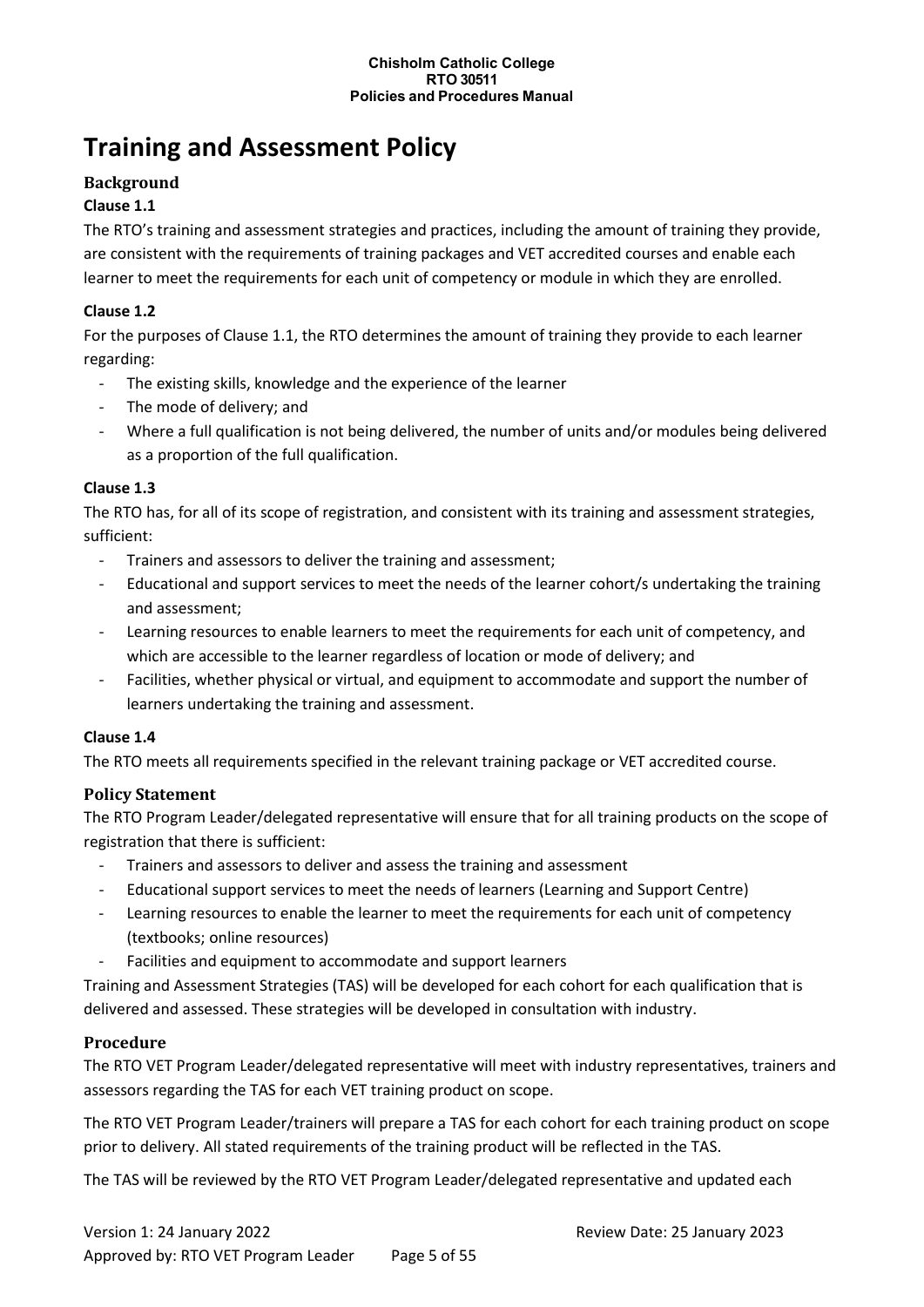semester to consider changes in industry, legislation, and the training package itself.

Each TAS shall include:

- Identification of Training Product
- Core and elective components
- Mode of delivery
- Entry requirements
- Duration and scheduling
- Assessment resources, methods and timing
- Learning resources
- Human resources
- Physical resources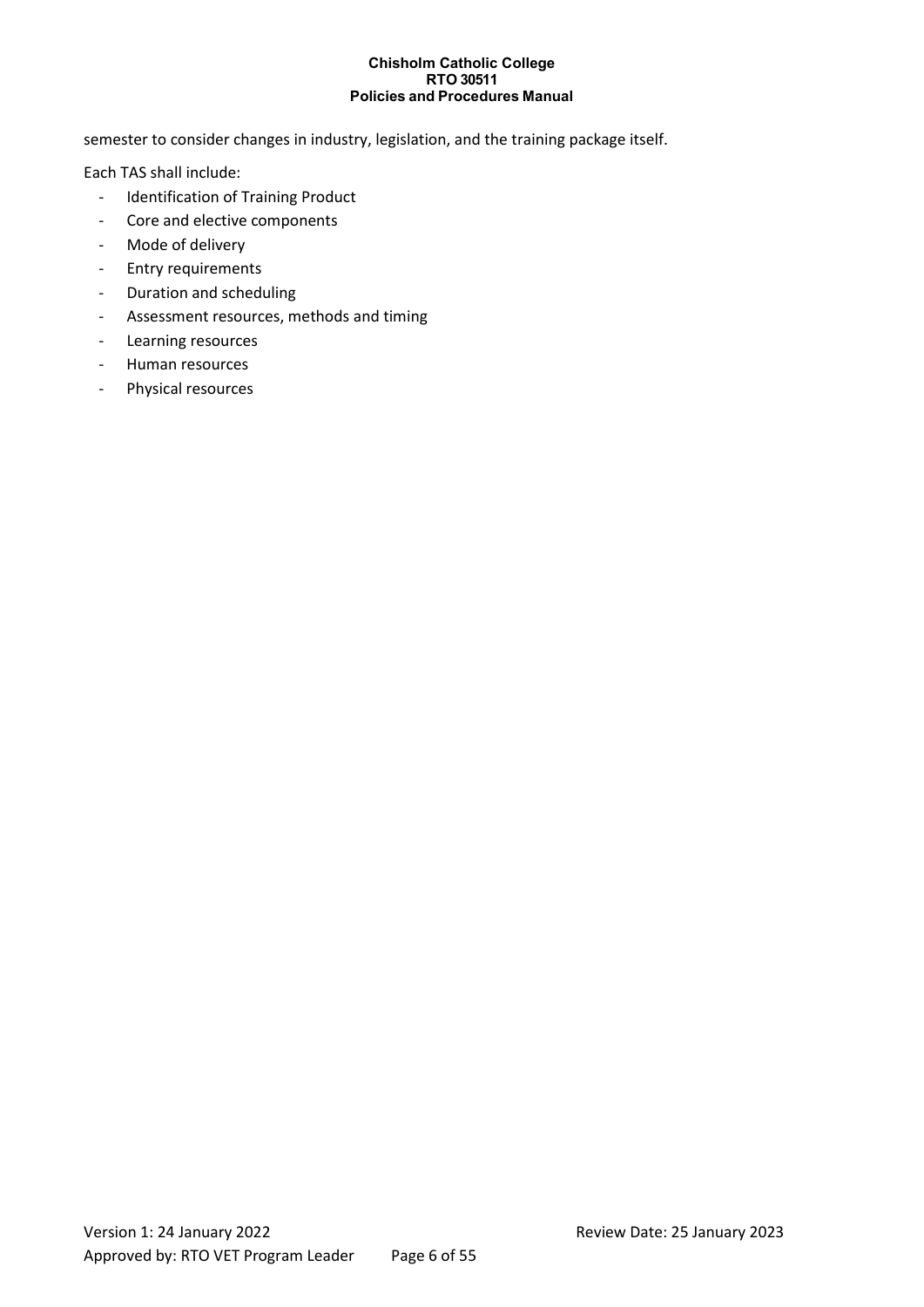# <span id="page-6-0"></span>**Industry Engagement Policy**

# **Background**

# **Clause 1.5**

The RTO's training and assessment practices are relevant to the needs of industry and informed by industry engagement.

### **Clause 1.6**

The RTO implements a range of strategies for industry engagement and systematically uses the outcome of that industry engagement to ensure the industry relevance of:

- Its training and assessment strategies, practices and resources; and
- The current industry skills of its trainers and assessors.

#### **Policy Statement**

Chisholm Catholic College has a commitment to providing a quality service with a focus on training and assessment practices that are relevant to the needs of industry and informed by industry engagement. Training and assessment strategies will be developed in consultation with industry and will be supported through the moderation and validation procedures.

To provide training relevant to employers and to maximize learners' opportunities for employment, advancement or further education, the College will engage with relevant industry stakeholders to establish appropriate contexts, methods, resources and trainers and assessors to deliver training and to conduct assessment. Information gathered through this process will be used to:

- Design strategies for training and assessment
- Select suitable resources, trainers and assessors
- Industry Representatives will be engaged to provide input into:
- Skills and knowledge trainers and assessors hold
- Resources used for training and assessment

#### **Procedure**

The RTO VET Program Leader/delegated representative will:

- Plan for industry engagement which includes:
	- o Consulting with industry representatives each calendar year regarding each of the College's training products

#### VET Trainers and Assessors will:

- Engage each semester industry regarding the units of competency in which they train and assess
- Record industry engagement and feedback on Industry Engagement Record

Industry engagement may include but is not limited to:

- Partnering with local employers, regional/national businesses, relevant industry bodies and/or enterprise RTOs;
- Involving employer nominees in industry advisory committees and/or reference groups;
- Embedded staff within enterprises;
- Networking in an ongoing way with industry networks, peak bodies and/or employers;
- Developing networks of relevant employers and industry representatives to participate in assessment validation;
- Exchanging knowledge, staff, and/or resources with employers, networks and industry bodies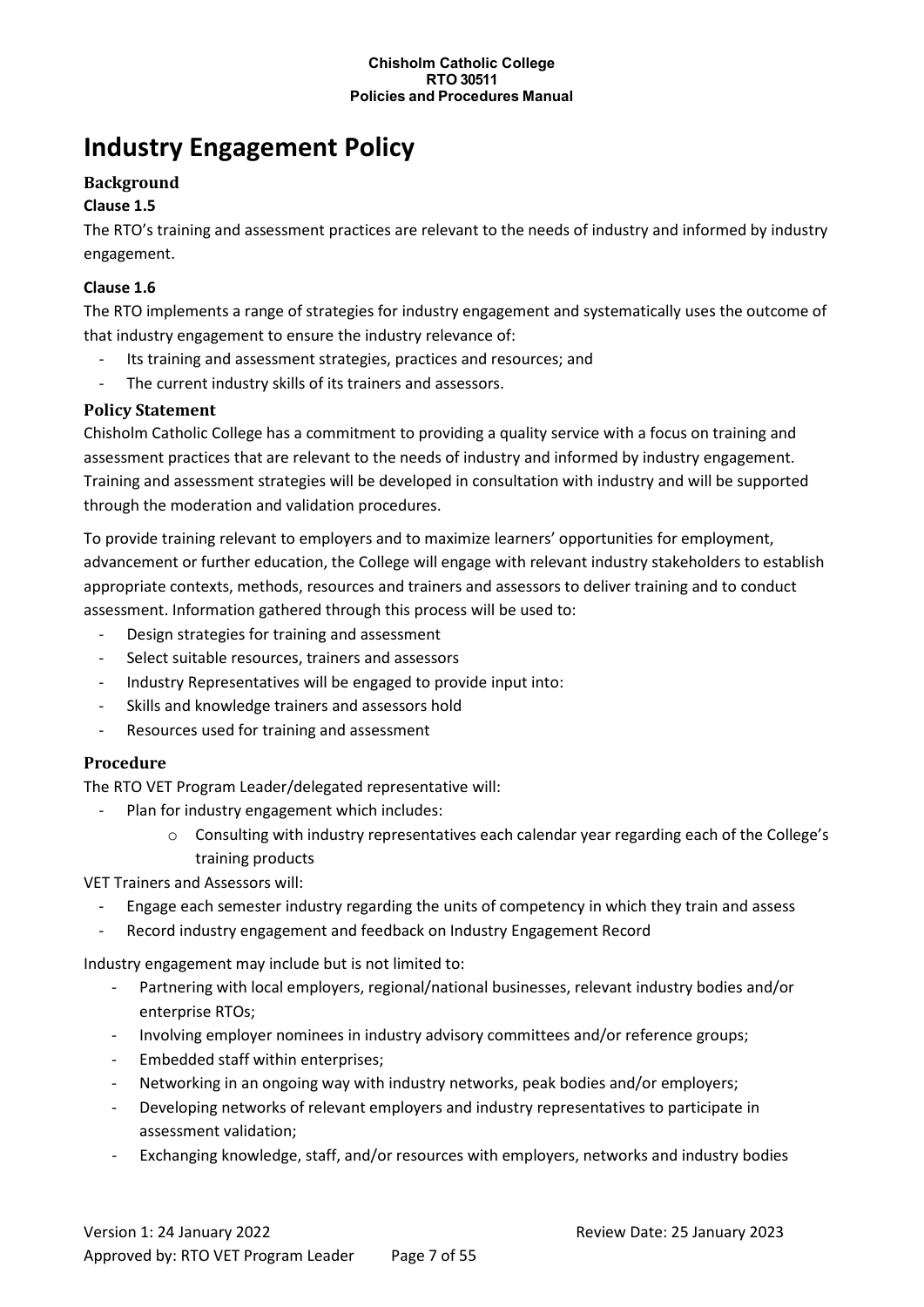# <span id="page-7-0"></span>**Learner Support Policy**

### **Background**

#### **Clause 1.7**

The RTO determines the support needs of individual learners and provides access to the educational and support services necessary for the individual learner to meet the requirements of the training product as specified in training packages or VET accredited courses.

#### **Policy Statement**

To maximise the chance of learners successfully completing their training, Chisholm Catholic College will:

- Identify any support individual learners need prior to their enrolment or commencement
- Provide access to that support throughout their training.

This may include providing:

- Language, Literacy and Numeracy (LLN) support
- Assistive technology
- Additional tutorials
- Other mechanisms, such as assistance in using technology for online delivery components.

#### **Procedure**

As an Education Queensland School, the College fully caters to the needs of students, whether social, financial, emotional or educational. Policies regarding access and equity to education are the foundation of the school's practice. Where necessary, arrangements will be made for students requiring literacy and/or numeracy support programs.

The Chisholm Catholic College has a Student Enrichment Centre which is staffed by a Learning Enrichment Program Leader, Learning Support Teachers, ESL Support Teacher and Teacher Aides.

The College will establish the needs of the students and deliver services to meet their individual needs where applicable. All students will be involved with some or all of the following processes, designed to establish their educational and support needs:

- SET plans
- Subject selection processes
- Career guidance services

The provision of educational services will be monitored to ensure the Chisholm Catholic College continues to cater for student needs through review of student senior education and training (SET) plans, as needed.

RTO VET Program Leader/delegated representative will

- Ensure that potential course participants are aware of the recommended level of LLN required to undertake the various courses on offer through:
	- o information provided in course selection book
	- o set plan meetings
- Promote the language, literacy and numeracy policy to course participants
- Identify course participant's LLN skill level
- Ensure that staff and trainers/assessors can identify course participants with LLN problems and can implement appropriate strategies to assist
- Provide relevant staff development opportunities and publications for employees and contractors to ensure their continued awareness of and competence regarding LLN requirements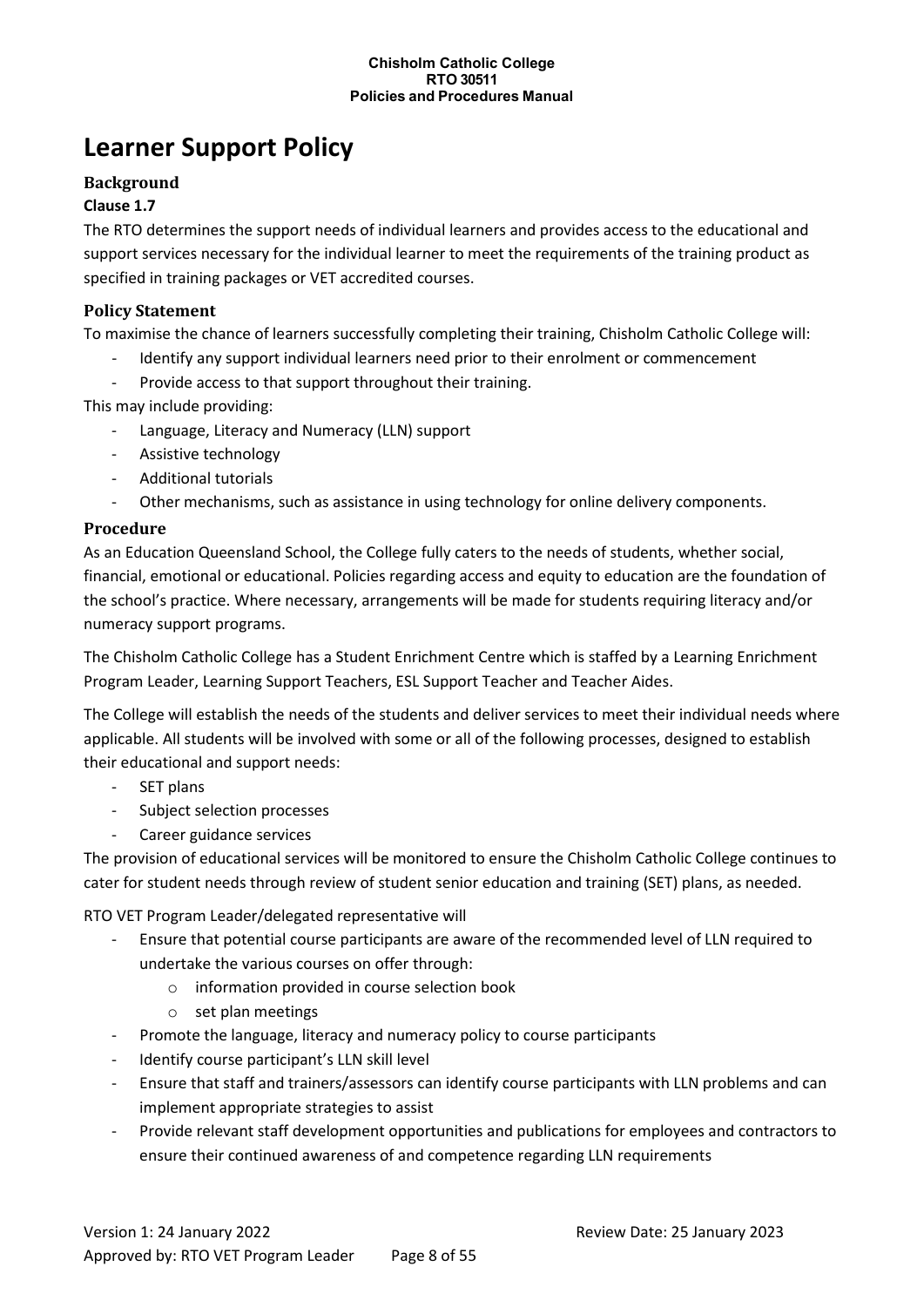#### Trainers/Assessors will

- Provide regular guidance, support, direction and monitor the training
- Incorporate literacy and numeracy elements into training and assessment.
- Deliver training using plain English
- Encourage students to approach their teacher or the Learning Support Staff if they feel that they require support.
- Where students have been identified as having requiring assistance, recommend students to RTO VET Program Leader/delegated representative or the learning support team for additional support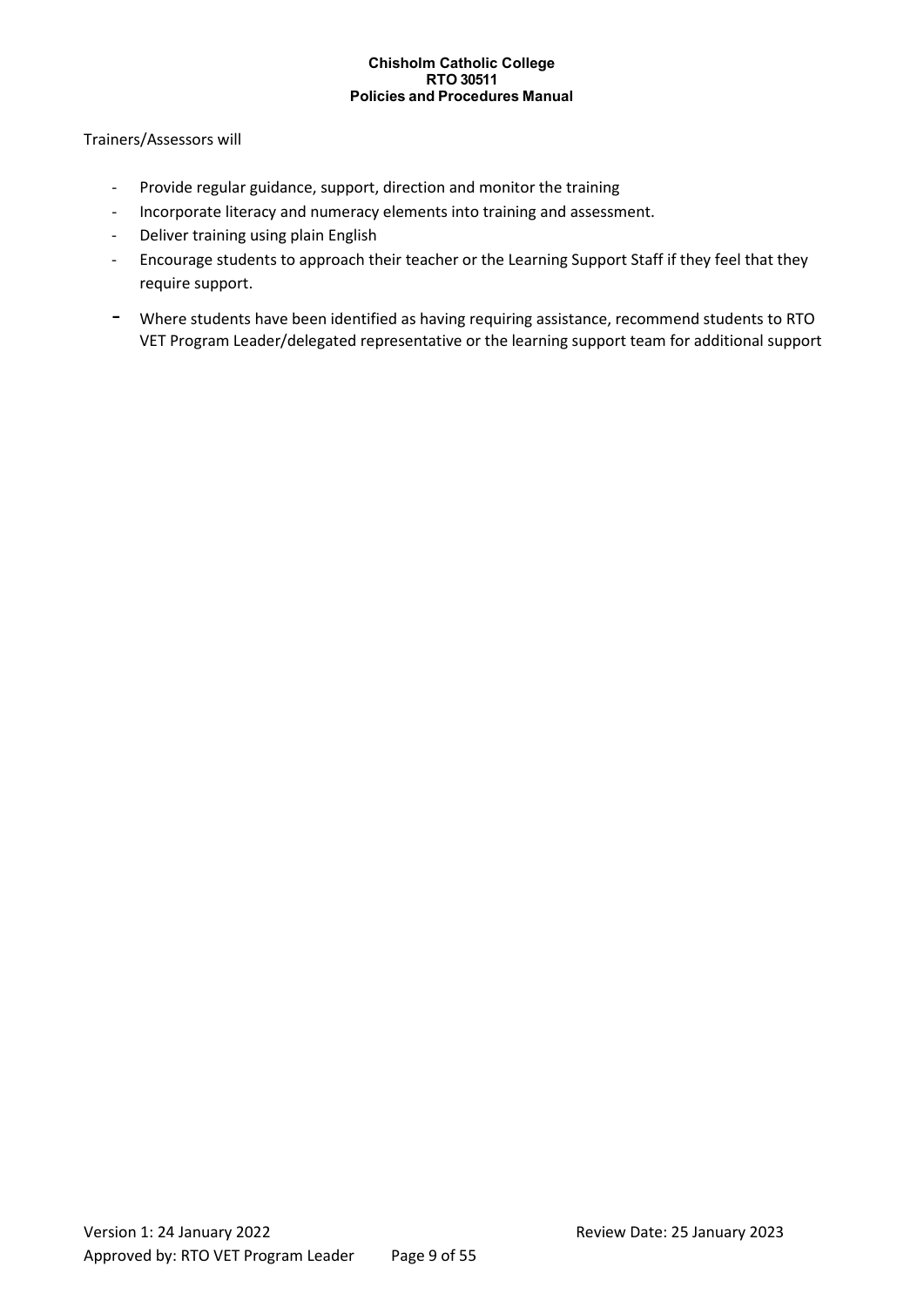# <span id="page-9-0"></span>**Assessment Policy**

### **Background**

#### **Clause 1.8**

The RTO implements an assessment system that ensures that assessment (including recognition of prior learning):

- Complies with the assessment requirements of the relevant training package or VET accredited course; and
- Is conducted in accordance with the Principles of Assessment contained in Table 1.8-1 and the Rules of Evidence contained in Table 1.8-2.

# **Table 1.8-1: Principles of Assessment**

#### **Fairness**

The individual learner's needs are considered in the assessment process.

Where appropriate, reasonable adjustments are applied by the RTO to consider the individual learner's needs.

The RTO informs the learner about the assessment process and provides the learner with the opportunity to challenge the result of the assessment and be reassessed if necessary.

#### **Flexibility**

Assessment is flexible to the individual learner by:

- Reflecting the learner's needs;
- Assessing competencies held by the learner no matter how or where they have been acquired; and
- Drawing from a range of assessment methods and using those that are appropriate to the context, the unit of competency and associated assessment requirements, and the individual.

#### **Validity**

Any assessment decision of the RTO is justified, based on the evidence of performance of the individual learner.

Validity requires:

- Assessment against the unit(s) of competency and the associated assessment requirements covers the broad range of skills and knowledge that are essential to competent performance;
- Assessment of knowledge and skills is integrated with their practical application;
- Assessment to be based on evidence that demonstrates that a learner could demonstrate these skills and knowledge in other similar situations; and
- Judgement of competence is based on evidence of learner performance that is aligned to the unit/s of competency and associated assessment requirements.

#### **Reliability**

Evidence presented for assessment is consistently interpreted and assessment results are comparable irrespective of the assessor conducting the assessment.

#### **Table 1.8-2: Rules of Evidence**

#### **Validity**

The assessor is assured that the learner has the skills, knowledge and attributes as described in the module or unit of competency and associated assessment requirements.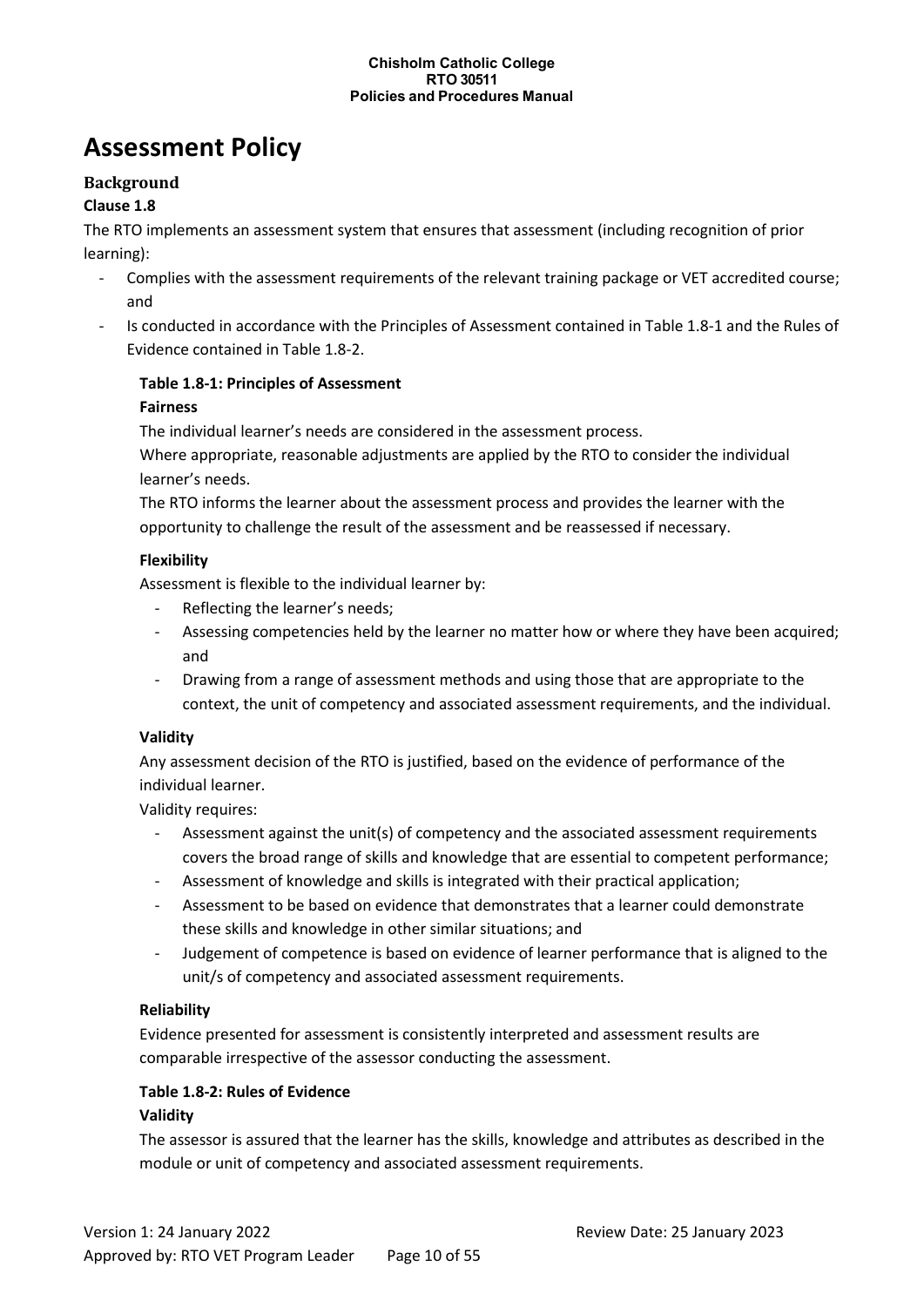#### **Sufficiency**

The assessor is assured that the quality, quantity and relevance of the assessment evidence enables a judgement to be made of a learner's competency.

Authenticity

The assessor is assured that the evidence presented for assessment is the learner's own work.

#### **Currency**

The assessor is assured that the assessment evidence demonstrates current competency. This requires the assessment evidence to be from the present or the very recent past.

#### **Policy Statement**

All participants who undertake a qualification or training product that leads to a full or partial completion of a national qualification are assessed in accordance with the relevant training package requirements using the approved assessment tools developed and implemented by Chisholm Catholic College.

#### **Procedure**

RTO VET Program Leader/delegated representative will ensure that all assessment tools:

- Comply with the requirements of the relevant training product
- Assessment leads to a qualification or statement of attainment under the Australian Qualification Framework (AQF)
- Is conducted in accordance with the principles of assessment, i.e. Assessment is valid, reliable, flexible and fair
- The rules of evidence (valid, sufficient, current and authentic) guide the collection of evidence to support the principles of validity and reliability
- Meet workplace requirements
- Are version controlled
- Complies with the college's access and equity policy
- Are systematically validated as per the validation policy

#### Assessors/trainers are responsible for:

- Informing students about the assessment process, including:
	- o What will be assessed
	- o How it will be assessed
	- o When the assessment will be undertaken
	- o Circumstances in which the assessment will take place
	- o Complaints and appeals policy and procedure
- Liaising and negotiating with participants regarding any reasonable adjustments required
- Providing timely and constructive feedback to participants
- Providing time and appropriate feedback to students
- Recording and retaining assessment outcomes
- Retaining student work for six months from the date on which the decision on competence for the individual unit or module was made, in hard copy or electronically
- Use current version of assessment documents

If a student has not achieved an individual competency or an instrument assessing a cluster of competencies within their first attempt, they can then submit their second attempt of this assessment task. When submitting their second attempt they are given the opportunity to obtain competency but addressing the feedback and correcting the errors. The assessor will provide the student with feedback whenever an assessment is not yet competent in the first attempt.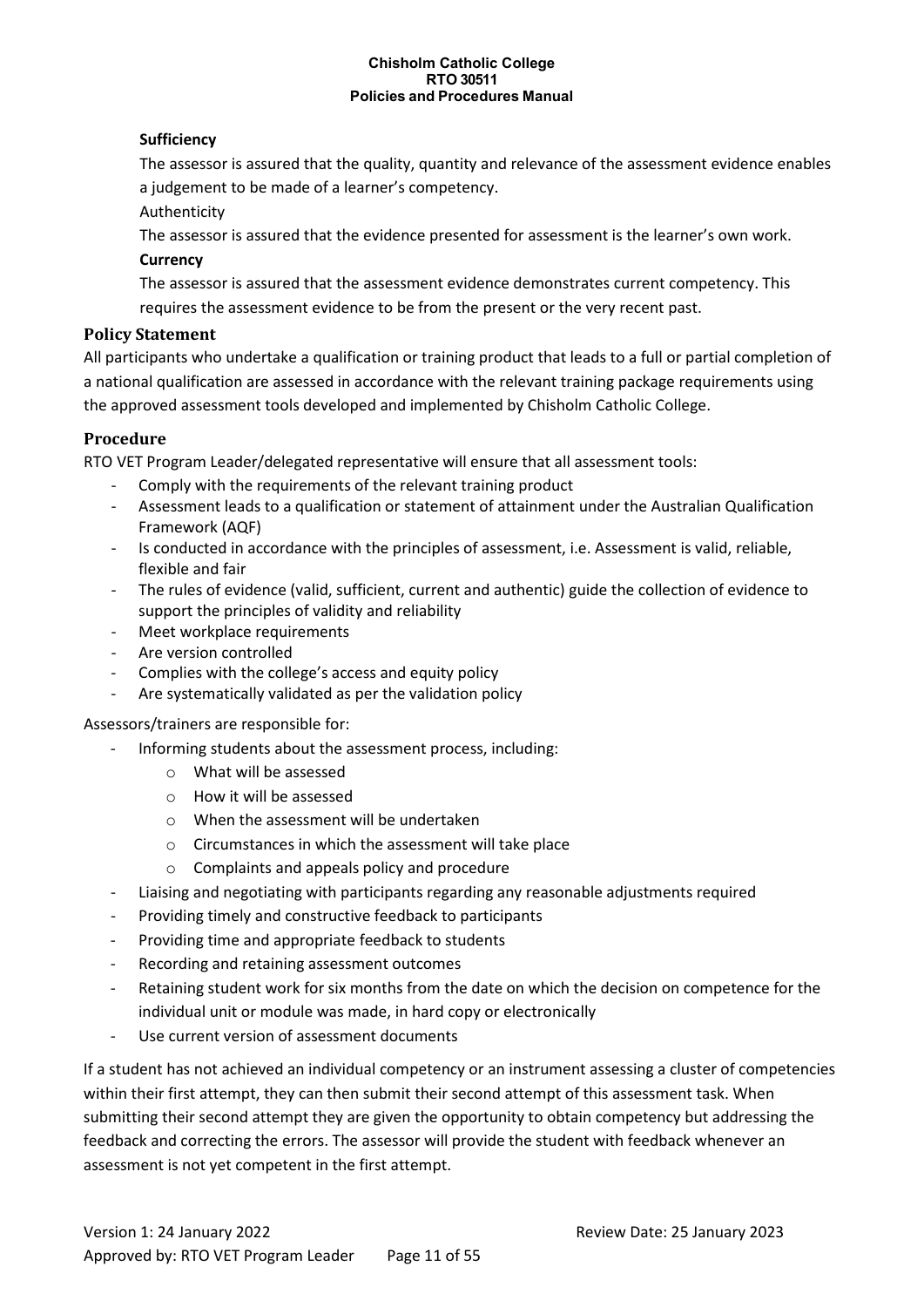All students have access to reassessment on appeal. Refer to Complaints and Appeals Policy.

Assessment tools provides a means of collecting evidence. Assessment tools will be developed and reviewed as per the validation policy. The VET Program Leader and Trainer/Assessor will work together to ensure the Assessment Tools meet the Principles of Evidence and the Rules of Evidence.

Each Assessment Tool will include:

- Assessment cover sheet, outlining:
	- o Purpose of assessment
	- o Assessment items/tasks that must be completed
	- o Instructions on how to complete the assessment
	- o Requirements/conditions of assessment
	- o Context/scenario
	- $\circ$  Submission details, what and when
- **Assessment**
- Solutions/benchmark answers
- Marking checklist
- Mapping to requirements of unit of competency, including performance criteria, performance and knowledge evidence

A range of assessment methods will be used to suit the unit/s of competency these may include:

- Direct observation
	- o Assessed in real or simulated workplace
	- Product based methods, structured assessment activities, such as:
		- o Work samples
			- o Role plays
			- o Presentations
			- o Reports
			- o Displays
- Portfolio, collection of work samples such as:
	- o Written documents
	- o Photographs
	- o Videos
	- o Logbook
- Questioning, generally used for knowledge evidence and can include:
	- o written questions
	- o oral questions
	- o conducting interviews or questionnaires
- Third party evidence (where needed)

#### Version control procedures

- The initial version of all documents is 1 and is located in the footer of each document
- All modifications made to that document whether a minor or major restructure are identified by sequential increases of one on the new document. For example: 2, 3
- The date of the version or version change will also be noted in the document footer
- The decision to modify a document with potential for version change is vested in VET Program Manager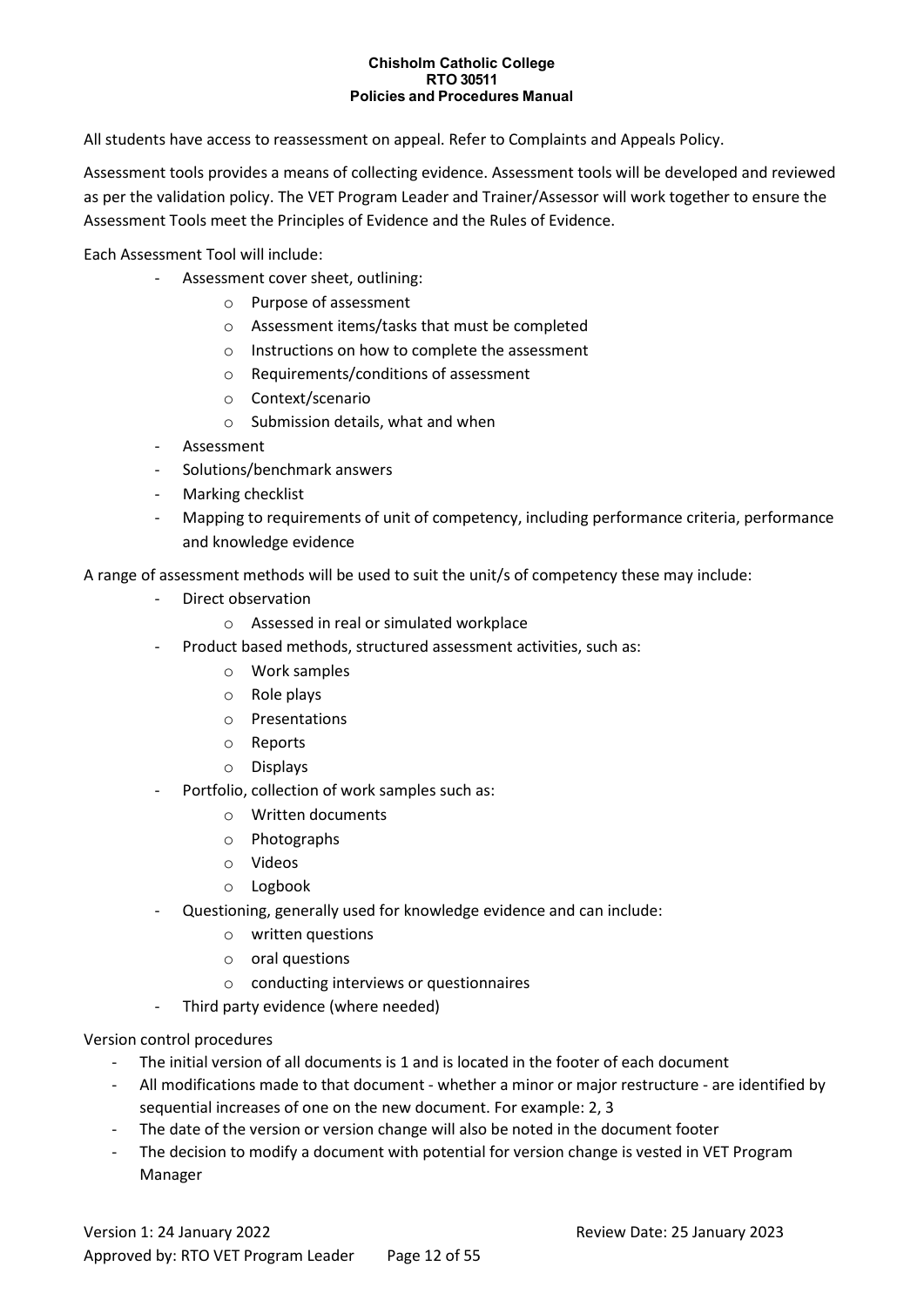# <span id="page-12-0"></span>**Reasonable Adjustment Policy**

# **Background**

# **Clause 1.8**

The RTO implements an assessment system that ensures that assessment (including recognition of prior learning):

- Complies with the assessment requirements of the relevant training package or VET accredited course; and
- Is conducted in accordance with the Principles of Assessment contained in Table 1.8-1 and the Rules of Evidence contained in Table 1.8-2.

#### **Table 1.8-1: Principles of Assessment**

Fairness

The individual learner's needs are considered in the assessment process.

Where appropriate, reasonable adjustments are applied by the RTO to take into account the individual learner's needs.

The RTO informs the learner about the assessment process and provides the learner with the opportunity to challenge the result of the assessment and be reassessed if necessary.

# **Definitions**

Disability, in relation to a person, means:

- Total or partial loss of the person's bodily or mental function, or;
- Total or partial loss of a part of the body, or;
- The presence in the body of organisms causing disease or illness, or;
- The malfunction, malformation or disfigurement of a part of the person's body, or;
- A disorder or malfunction that results in the person learning differently from a person without the disorder or malfunction, or;
- A disorder, illness or disease that affects a person's thought processes, perception of reality, emotions or judgement, or one that results in disturbed behavior.

Adjustment – a measure or action (or a group of measures or actions) taken by an education provider which has the effect of assisting a student with a disability:

- In relation to an admission or enrolment to apply for the admission and enrolment, and;
- In relation to a course or program to participate in the course or program, and;
- In relation to facilities and services  $-$  to use the facilities and services, and;
- On the same basis as a student without a disability, and;
- Includes an aid, a facility or a service the student requires because of his or her disability.

Reasonable adjustment – an adjustment is reasonable in relation to a student with a disability if it balances the interests of all parties affected

# **Policy Statement**

In accordance with the Disability Standards for Education (2005), education providers are under a positive obligation to make changes to reasonably accommodate the needs of a learner with a disability. Reasonable adjustments can be made as required, as long as competence is not compromised. This policy provides a guide to providing reasonable adjustments and ensuring principles of equity and access are applied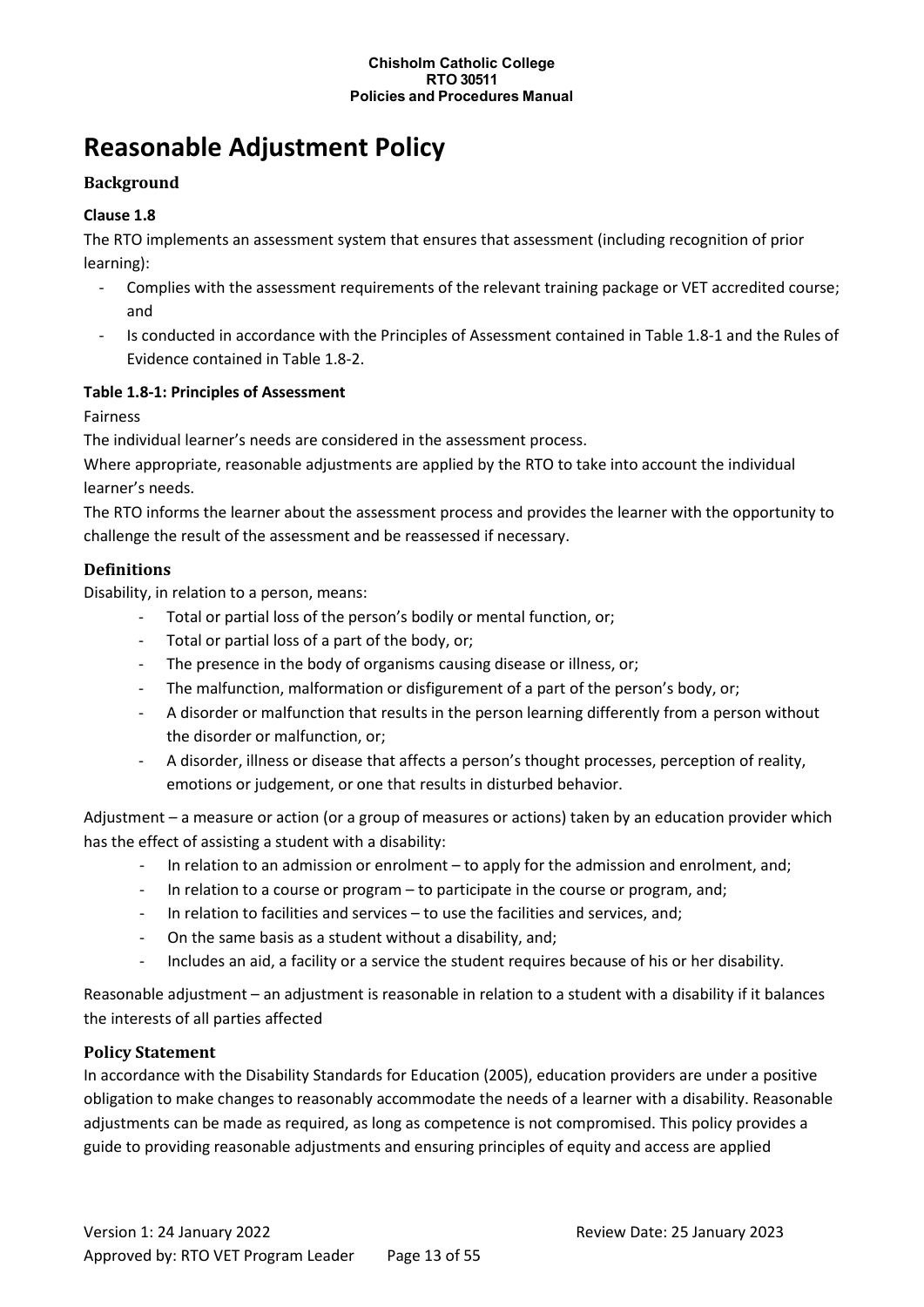#### **Procedure**

At enrolment or prior to commencement of training, student will be advised regarding reasonable adjustment options to accommodate their learning needs. Students will be briefed by the Trainer/Assessor about training and assessment requirements so that the student can decide whether she/ he needs adjustments to participate in training and assessment on the same basis as students without a disability.

Students can declare a disability

- During enrolment
- During the course

If a student has declared a disability, the student should be approached in a sensitive and confidential manner and asked whether they may require any adjustment to training and/or assessment being delivered

Before making an adjustment for the student the RTO VET Program Leader/delegated representative will consult with the student or an associate of the student about:

- Whether the adjustment is reasonable
- The extent to which the adjustment would achieve the following aims:
	- $\circ$  The student will be able to participate in the courses or programs provided and use the facilities and services provided, on the same basis as a student without a disability;
	- $\circ$  The student will be able to participate in the learning experience of the course or program on the same basis as a student without a disability;
	- $\circ$  The student will be able to access support services on the same basis as a student without a disability;
	- o The student will be able to participate in the activities in which he or she is enrolled.
- Whether there is any other reasonable adjustment that would be less disruptive or intrusive and no less beneficial to the student.

RTO VET Program Leader/delegated representative will make decision about reasonable adjustments - with the support of a disability specialist if needed.

In deciding whether to make a reasonable adjustment for a student, they will:

- Assess whether there is any reasonable adjustment that would be less disruptive or intrusive and no less beneficial to the student;
- Assess whether the adjustment may need to be changed over the period of the student's education or training;

Reasonable adjustments in assessment

- Reasonable adjustments to assessment methodology and processes should accommodate students' needs and enable them to demonstrate their competencies.
- When making reasonable adjustments, assessors need to focus on validity and fairness of assessment. Adjustments that fall short of these requirements are not allowed. Such adjustments not only unfairly advantage the student with a disability, but also disadvantage all students by invalidating the award being conferred.
- The rigor of the assessment process is not to be compromised, for example, if there is a requirement to complete documentation in a unit of competency, oral assessment would not be appropriate.
- Any adjustment is to be made within a reasonable time. Whether the time is reasonable depends on whether and when the student or his or her associate has provided any relevant information or opinion.
- The Trainer/Assessor will record reasonable adjustments on the Record of Reasonable Adjustment Form which is to be filed with the student assessment.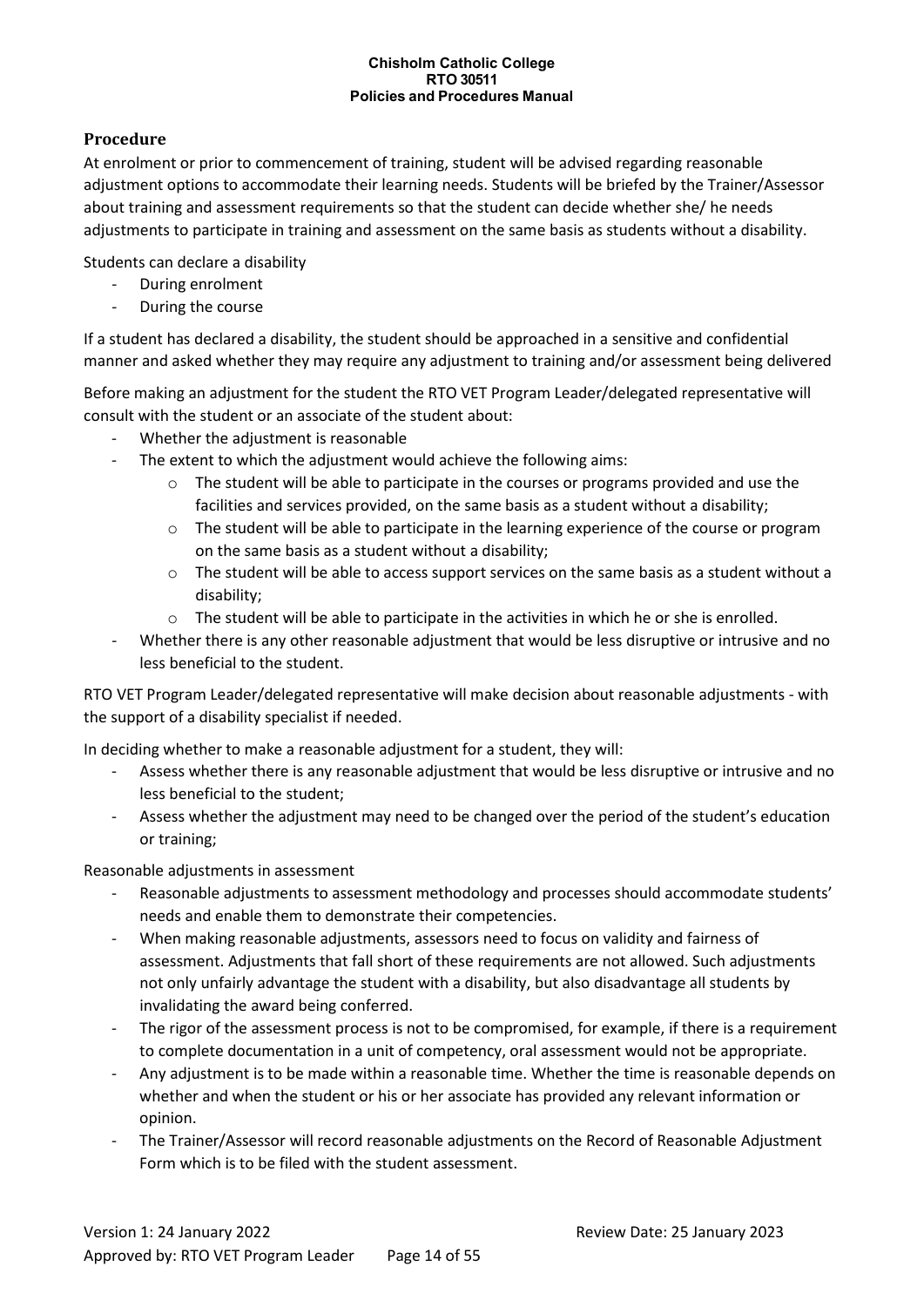# <span id="page-14-0"></span>**Validation Policy**

# **Background**

# **Clause 1.9**

The RTO implements a plan for ongoing systematic validation of assessment practices and judgements that includes for each training product on the RTO's scope of registration:

- When assessment validation will occur:
- Which training products will be the focus of the validation;
- Who will lead and participate in validation activities; and
- How the outcomes of these activities will be documented and acted upon.

#### **Clause 1.10**

For the purposes of Clause 1.9, each training product is validated at least once every five years, with at least 50% of products validated within the first three years of each five-year cycle, taking into account the relative risks of all of the training products on the RTO's scope of registration, including those risks identified by the VET regulator.

#### **Clause 1.11**

For the purposes of Clause 1.9, systematic validation of an RTO's assessment practices and judgements is undertaken by one or more persons who are not directly involved in the particular instance of delivery and assessment of the training product being validated, and who collectively have:

- Vocational competencies and current industry skills relevant to the assessment being validated;
- Current knowledge and skills in vocational teaching and learning; and
- The training and assessment qualification or assessor skill set referred to in Item 1 or 3 of [Schedule 1.](http://www.asqa.gov.au/users-guide-to-the-standards-for-registered-training-organisations-2015/appendices/appendix-2/appendix-2.html)

Industry experts may be involved in validation to ensure there is the combination of expertise set out in (a) to (c) above.

#### **Policy Statement**

Validation will be systematically undertaken, refer to validation plan, and is designed to ensure the College's assessment instruments effectively address the requirements of the qualification including continuous improvement of strategies, resources and staff. Chisholm Catholic College will validate each training product at least once every five years, validating at least 50% of training products within the first three years of each five-year cycle.

#### **Procedure**

The RTO VET Program Leader/delegated representative will prepare the validation plan. The validation plan details when the validation will occur, which training products will be the focus, who will lead and participate in the validation, how the outcomes will be documented and acted on and saved on the College portal.

The RTO VET Program Leader/delegated representative will verify qualifications and experience of Validator/s through use of the Validator Checklist for each validator.

The RTO VET Program Leader/delegated representative will:

- Inform staff of validation meetings
- Contact external parties, inform them of the purpose of the meeting and how to prepare for the meeting
- Provide full details of the validation including units of competency; assessment tools; judgement sample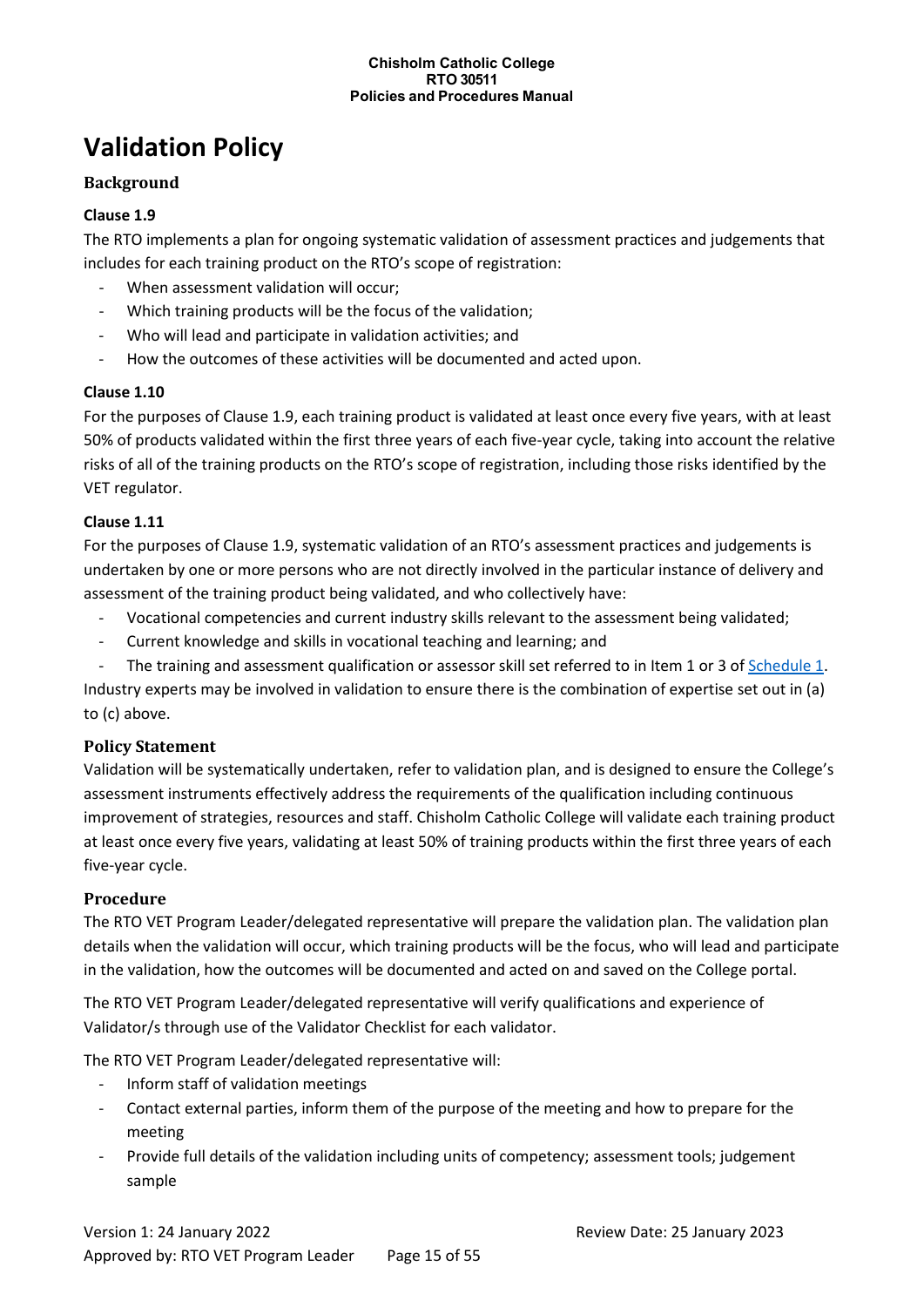- Meeting members will be provided with enough time to discuss items including:
	- o Suggested changes to assessments to meet changes in industry and policy;
	- o Assessment methods and tasks used;
	- o Evidence of achievement and whether it is sufficient to meet training package and industry requirements.
	- o Verification of consistency of judgement between trainer/assessors in respect to the same unit competency assessed.
	- o Suggestions for improving assessment tools and assessment judgements.
	- o Assessors' understandings of assessment methods and tasks;
	- o Verification that the marking criteria meet the learning outcomes as detailed in the Training Package;
	- o Whether assessment methods and tasks are mapped to the performance criteria, skills and knowledge and learning outcomes in the Training Package.

A detailed assessment of the validation is to be placed in the Validation Assessment Form.

The RTO VET Program Leader/delegated representative will document agreed improvements in the Continuous Improvement Register.

The RTO VET Program Leader/delegated representative will manage the improvements to ensure corrective actions are completed with defined timelines.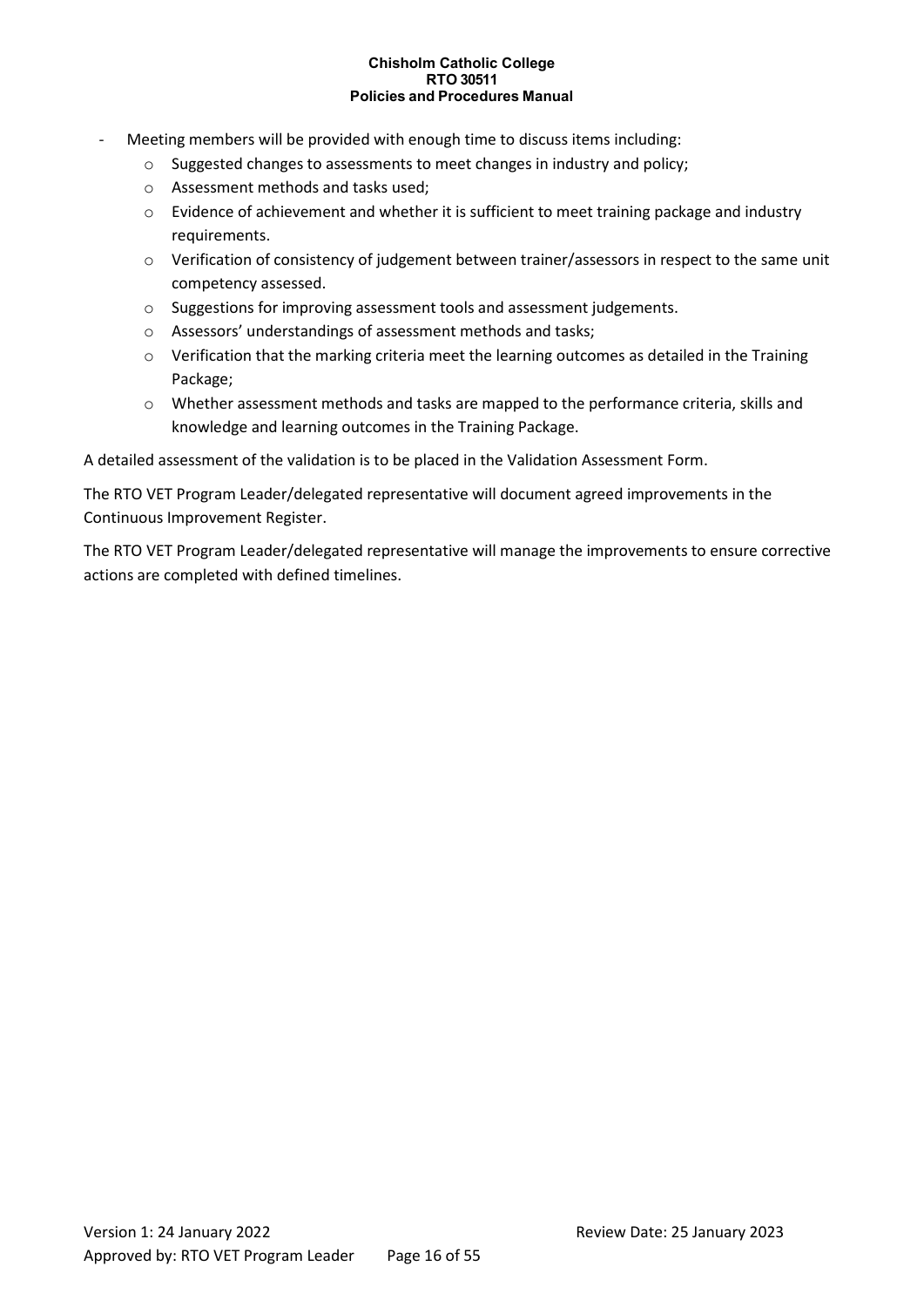# <span id="page-16-0"></span>**Recognition of Prior Learning (RPL) Policy**

### **Background**

#### **Clause 1.12**

The RTO offers recognition of prior learning to individual learners.

### **Policy Statement**

RPL is alternative pathways to achieving an Australian Qualifications Framework (AQF) qualification. RPL is distinguished by the way they relate to learning achieved through recognition of assessment of an individual's relevant prior learning (RPL). By removing the need for duplication of learning, RPL encourages an individual to seek diverse and inclusive pathways to lifelong learning, formal qualifications and improved employment outcomes.

RPL is an assessment process and must adhere to the requirements of assessment.

Students, who are enrolled in a nationally recognised VET qualification, can access the RPL process in order to seek recognition for skills and knowledge previously gained through experience in the workplace, volunteer work, social or domestic duties or through formal and informal studies.

Chisholm Catholic College will ensure that:

- It implements an assessment system that ensures RPL assessments comply with assessment requirements of relevant Training Packages, VET Accredited Courses;
- RPL assessment is conducted in accordance with the Principles of Assessment;
- RPL assessment is conducted in accordance with the Rules of Evidence;
- Recognition is offered to all clients on enrolment;
- Adequate information and support are provided to clients in understanding the process and gathering reliable evidence to support their recognition claim;
- All Recognition applications are processed in accordance with the College Assessment Policy;
- Appropriate recognition will be given to AQF Certification documentation issued by other RTOs.

# **Procedure**

All students will be given the opportunity to apply for Recognition of Prior Learning (RPL) for industry skills or life skills. The RTO VET Program Leader/delegated representative will inform all students about the RPL procedure at the beginning of their learning.

If the student wishes to apply for Recognition of either their past qualifications or experience, they will need to do so within two weeks of enrolment. Students make an application for RPL using the RPL Application Form.

Students will be provided an RPL kit for the unit/units of competency for which they are applying for an RPL. Students submit the supporting evidence as outlined in the RPL kit by the agreed time

#### Assessor will

- Review the RPL application and provide feedback within two weeks of receiving the evidence.
- Analyse the evidence against the Unit/s of Competency and determine if the evidence meets the Rules of Evidence and requirements of the Unit/s of Competency.
- Where evidence is lacking, further evidence will be requested, this may also include a competency conversation. The additional evidence must be supplied within two weeks from date of request.
- Student will be notified by RTO VET Program Leader/delegated representative of outcome
- Student may appeal the decision following the complaints and appeals process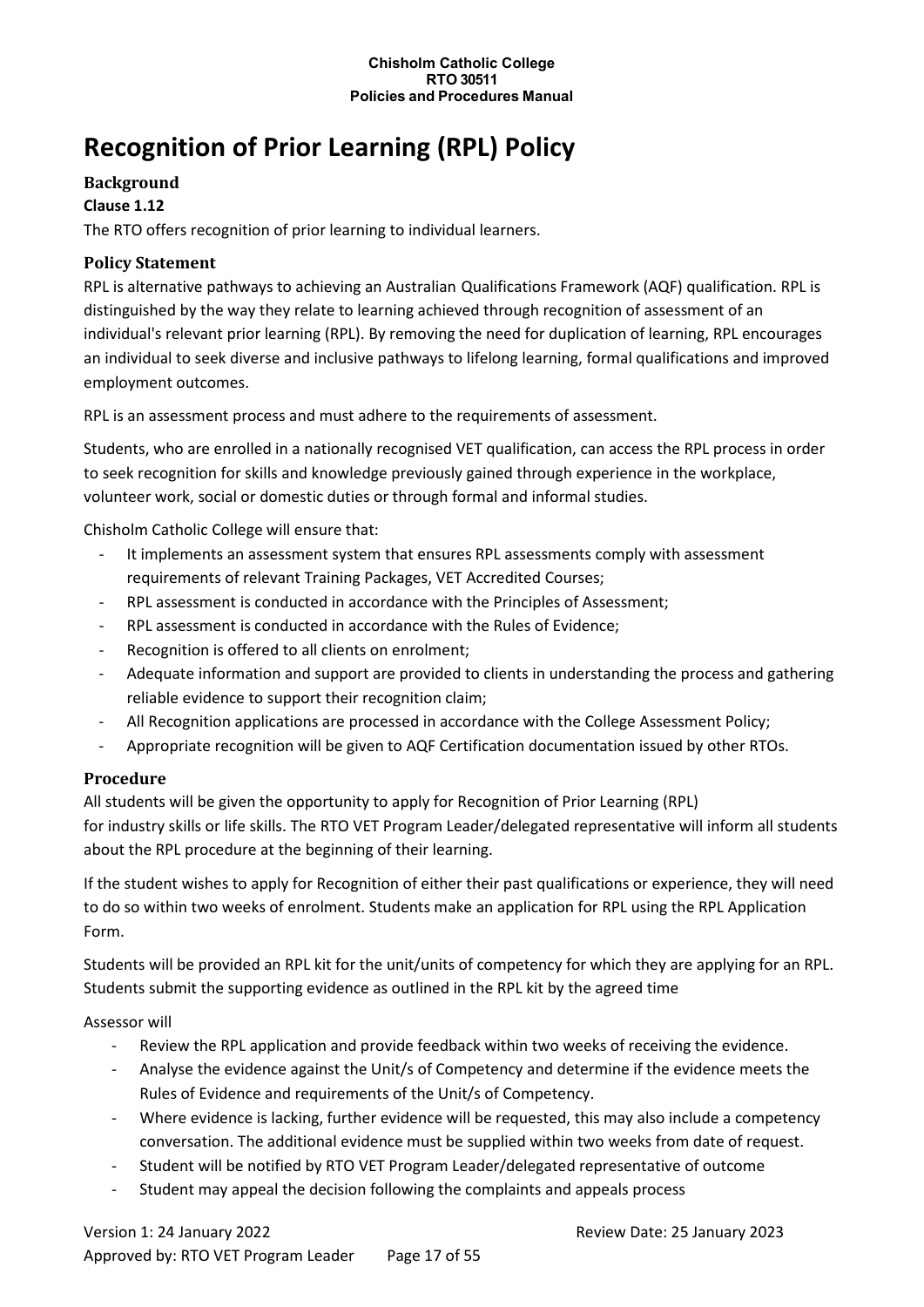# <span id="page-17-0"></span>**Trainer and Assessor Policy**

### **Background**

#### **Clause 1.13**

In addition to the requirements specified in Clause 1.14 and Clause 1.15, the RTO's training and assessment is delivered only by persons who have:

- Vocational competencies at least to the level being delivered and assessed;
- Current industry skills directly relevant to the training and assessment being provided; and
- Current knowledge and skills in vocational training and learning that informs their training and assessment.

Industry experts may also be involved in the assessment judgement, working alongside the trainer and/or assessor to conduct the assessment.

#### **Clause 1.14**

The RTO's training and assessment is delivered only by persons who have:

- Prior to 1 January 2016, the training and assessment qualification specified in Item 1 or Item 2 of [Schedule 1,](http://www.asqa.gov.au/users-guide-to-the-standards-for-registered-training-organisations-2015/appendices/appendix-2/appendix-2.html) or demonstrated equivalence of competencies; and
- From 1 January 2016, the training and assessment qualification specified in Item 1 or Item 2 of [Schedule 1.](http://www.asqa.gov.au/users-guide-to-the-standards-for-registered-training-organisations-2015/appendices/appendix-2/appendix-2.html)

#### **Clause 1.15**

Where a person conducts assessment only, the RTO ensures that the person has:

- Prior to 1 January 2016, the training and assessment qualification specified in Item 1 or Item 2 or Item 3 of [Schedule 1,](http://www.asqa.gov.au/users-guide-to-the-standards-for-registered-training-organisations-2015/appendices/appendix-2/appendix-2.html) or demonstrated equivalence of competencies; and
- From 1 January 2016, Item 1 or Item 2 or Item 3 of [Schedule 1.](http://www.asqa.gov.au/users-guide-to-the-standards-for-registered-training-organisations-2015/appendices/appendix-2/appendix-2.html)

#### **Clause 1.16**

The RTO ensures that all trainers and assessors undertake professional development in the fields of the knowledge and practice of vocational training, learning and assessment including competency-based training and assessment.

#### **Policy Statement**

To provide training that reflects current industry practice and valid assessment, all trainers and assessors must maintain the currency of their skills and knowledge in their industry area and in vocational education and training.

It is also acceptable for an appropriately qualified trainer and assessor to work with an industry expert to conduct assessment together.

#### **Procedure**

It is the responsibility of the RTO VET Program Leader/delegated representative to establish, verify and monitor that trainers and assessors meet the requirements as outlined in the Standards.

Recruitment of staff will be guided by the following principles:

- All prospective staff will be made aware during recruitment that they will undergo a VET induction process if employed by the school to teach in a VET Department.
- Any teacher recruited to deliver and assess a qualification will either meet the requirements of the relevant training package or course or have the ability to meet this standard before commencing the delivery and assessment of the qualification.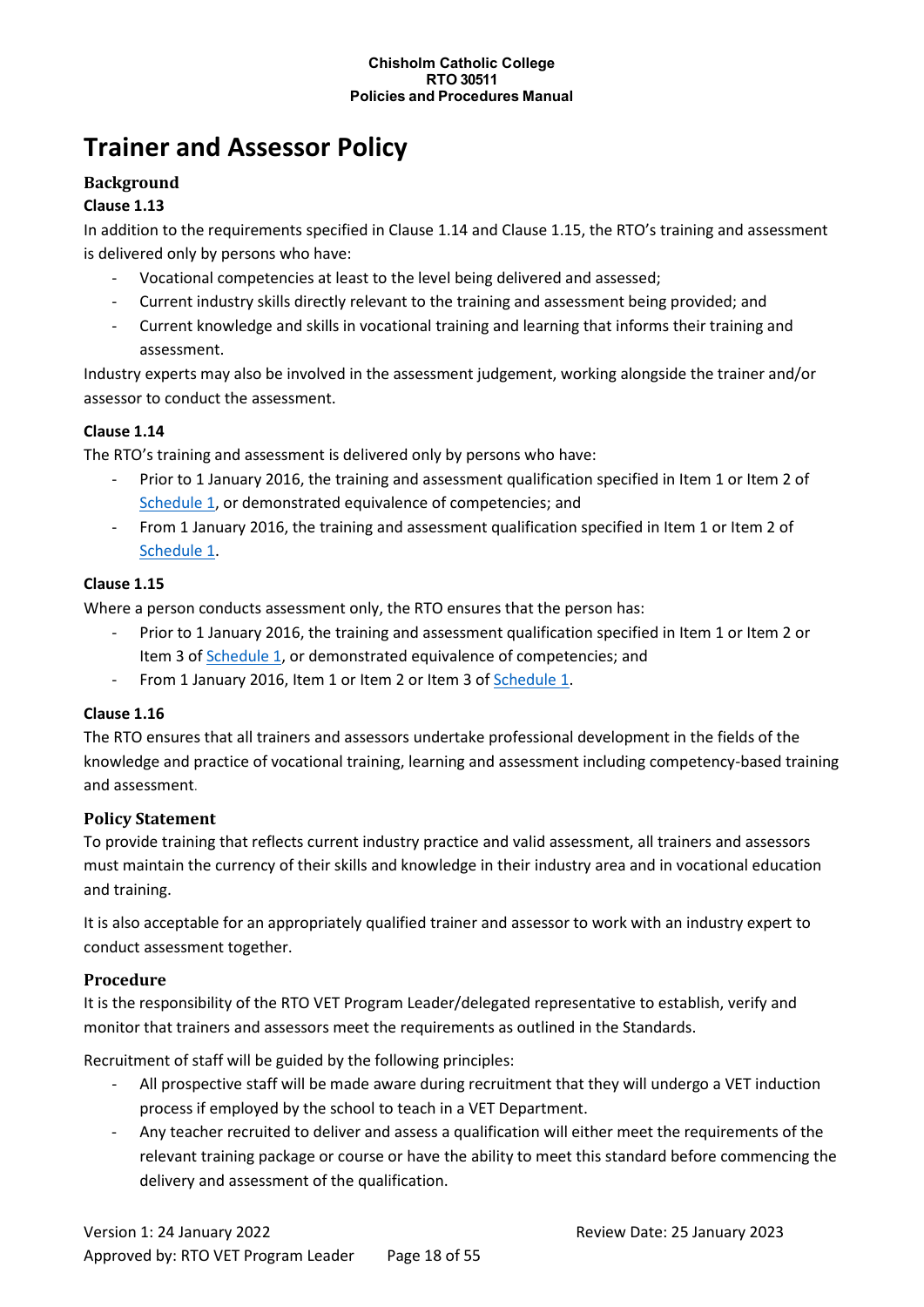All staff will undergo a VET induction procedure on employment by the school or when they become involved with VET.

All VET staff recruited from 1 January 2016 will hold either of the following:

- TAE40110 Certificate IV in Training and Assessment or its successor
- Diploma or higher-level qualification in Adult Education

All Trainers and Assessors will hold:

- Vocational competencies at least to the level being delivered and assessed;
- Current industry skills directly relevant to the training and assessment being provided; and
- Current knowledge and skills in vocational training and learning that informs their training and assessment.

VET staff induction procedure:

The induction procedure will introduce the:

- VET quality systems operating within the school.
- VET courses in the school.
- Roles and responsibilities of an RTO
- Human resource requirements for VET.
- Professional development roles and responsibilities for staff and the school
- Relevant policies and procedures of the school relating to VET
- Competency-based training and assessment.
- Requirements for School-based Apprenticeships/Traineeships.

The RTO VET Program Leader/delegated representative will:

- Review the pool of suitably trained staff prior to the commencement of each semester. When this review suggests that the pool is insufficient for the coming semester take steps to increase the number of suitably trained trainers and assessors
- Prior to assigning a trainer or assessor to a unit of competency:
	- $\circ$  Seek proof that they hold either the current qualification for the delivery and assessment of VET units (presently TAE40110) or a diploma or higher-level qualification in adult education. Sight the original certificates of qualification or certified copies.
	- $\circ$  Be assured that the trainer or assessor has demonstrated that they have current industry skills directly relevant to the training and assessment being provided.
- Ensure that trainers and assessors maintain currency by undertaking professional development in the fields of the knowledge and practice of vocational training, learning and assessment including competency-based training and assessment
- Develop Yearly professional development (PD) plan and ensure appropriate PD is undertaken by VET staff
- Ensure Staff profiles for each staff member are updated on a yearly basis.

The Professional Development plan will include:

- Name of staff member undertaking PD
- Name of organisation where PD is to be undertaken
- Time and dates of PD
- Purpose of PD
- Alignment to specific Units of Competency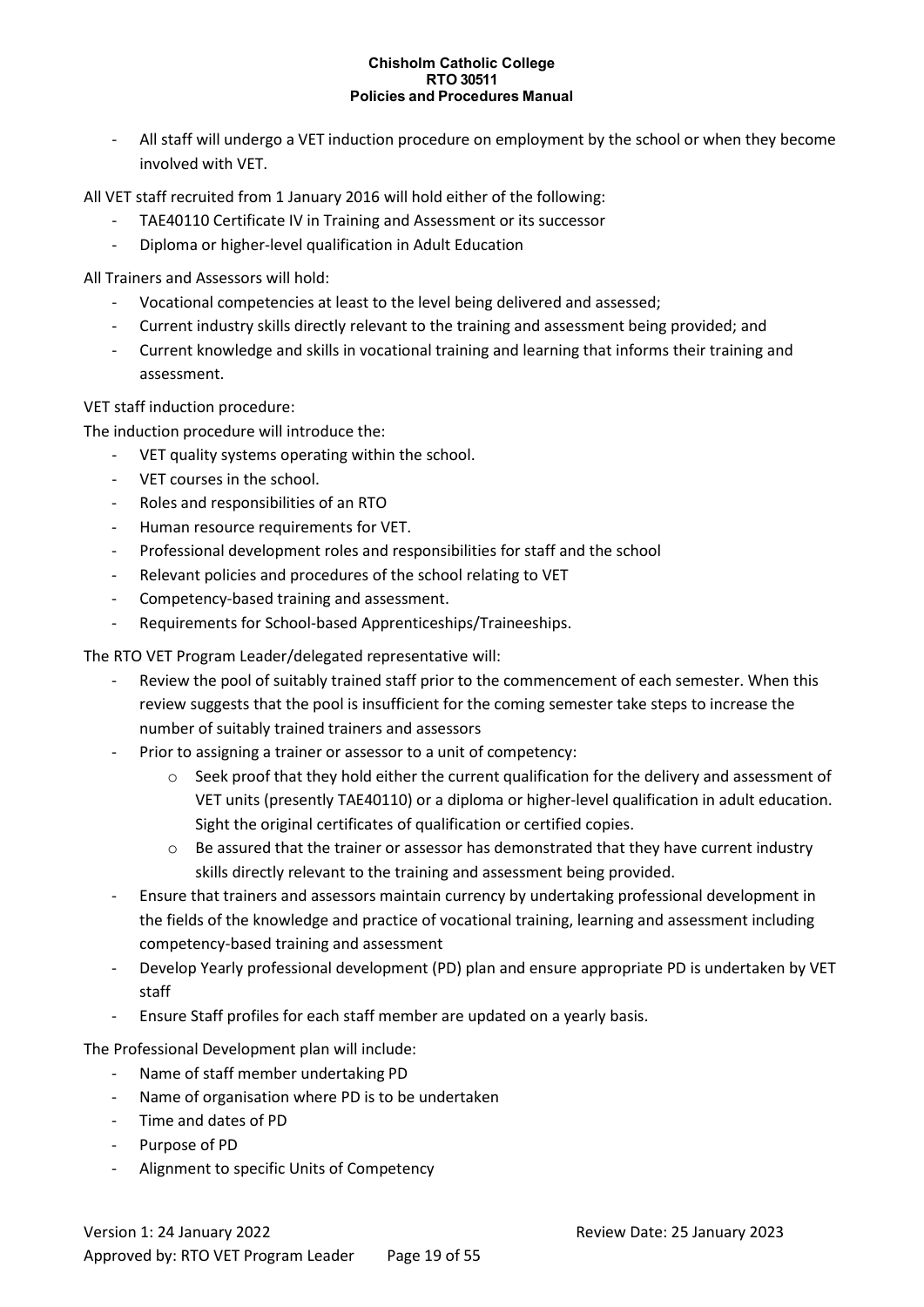Trainers/Assessors are responsible for

- Completing a yearly Staff Profile
- Providing the Staff Profile to the RTO VET Program Leader/delegated representative.
- Providing supporting documents to the RTO VET Program Leader/delegated representative, such as verified copies of qualifications, letters from industry, statements of attendance
- Undertaking professional development to maintain currency
- Completing yearly professional development plan and providing this plan to the RTO VET Program Leader/delegated representative
- Engaging with industry, refer to Industry Engagement Policy

The Staff Profile will illustrate how the teacher meets the following:

- Training and assessment competency
- Training and assessment currency
- Vocational competency
- Vocational currency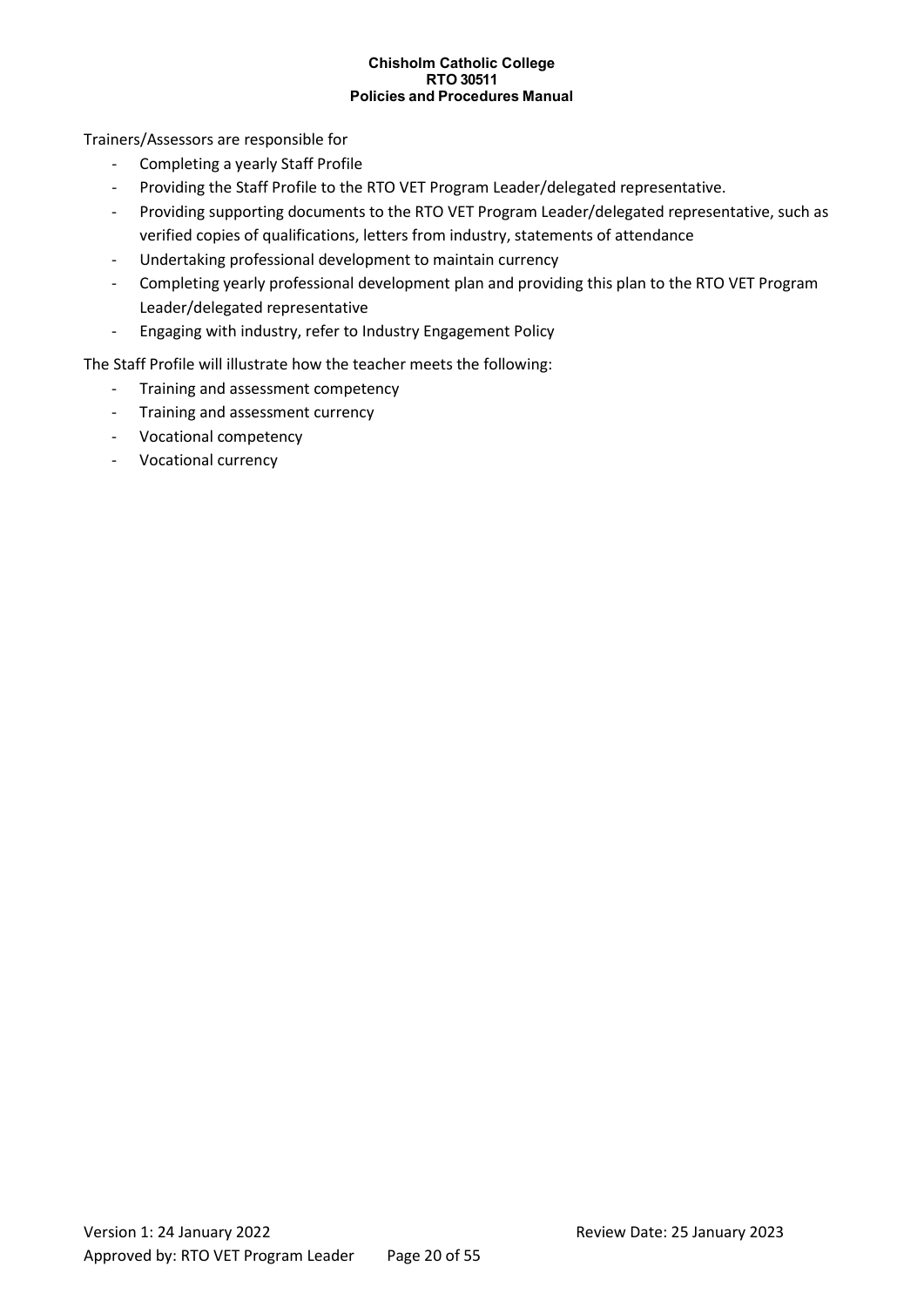# <span id="page-20-0"></span>**Transition Policy**

# **Background**

### **Clause 1.26**

Subject to Clause 1.27 and unless otherwise approved by the VET Regulator, the RTO ensures that:

- Where a training product on its scope of registration is superseded, all learners' training and assessment is completed and the relevant AQF certification documentation is issued or learners are transferred into its replacement, within a period of one year from the date the replacement training product was released on the National Register
- Where an AQF qualification is no longer current and has not been superseded, all learners' training and assessment is completed and the relevant AQF certification documentation issued within a period of two years from the date the AQF qualification was removed or deleted from the National Register
- Where a skill set, unit of competency, accredited short course or module is no longer current and has not been superseded, all learners' training and assessment is completed and the relevant AQF certification documentation issued within a period of one year from the date the skill set, unit of competency, accredited short course or module was removed or deleted from the National Register, and
- A new learner does not commence training and assessment in a training product that has been removed or deleted from the National Register.

#### **Clause 1.27**

The requirements specified in Clause 1.26 a) do not apply where a training package requires the delivery of a superseded unit of competency.

#### **Policy Statement**

Learners are entitled to graduate with a qualification that most closely represents the current skill needs of industry. A qualification being superseded or discontinued is a clear indication that industry needs have changed to the extent that the previous qualification is no longer suitable.

To best meet the needs of our learners and of industry, the college will transfer learners from superseded qualifications into a replacement qualification as soon as possible.

# **Procedure**

It will be the responsibility of each RTO VET Program Leader/delegated representative to plan for the transition to new/revised Training packages as they are endorsed.

The College will manage the transition from superseded Training packages or Accredited courses within 12 months of their publication on Training.gov.au (TGA), the national register.

Where possible, students in existing/expiring training products will be "transitioned" to the new versions of the training product. It is the responsibility of the RTO VET Program Leader/delegated representative to ensure that the replacement qualification is on the College's RTO scope of registration.

Students who complete their study and be issued with a qualification or statement of attainment within the one-year transition period do not need to be transferred to a replacement training product.

If the qualification is removed or deleted without being superseded by another

The College will ensure that all training, assessment and issuance of certification is completed within two years of the date the qualification was removed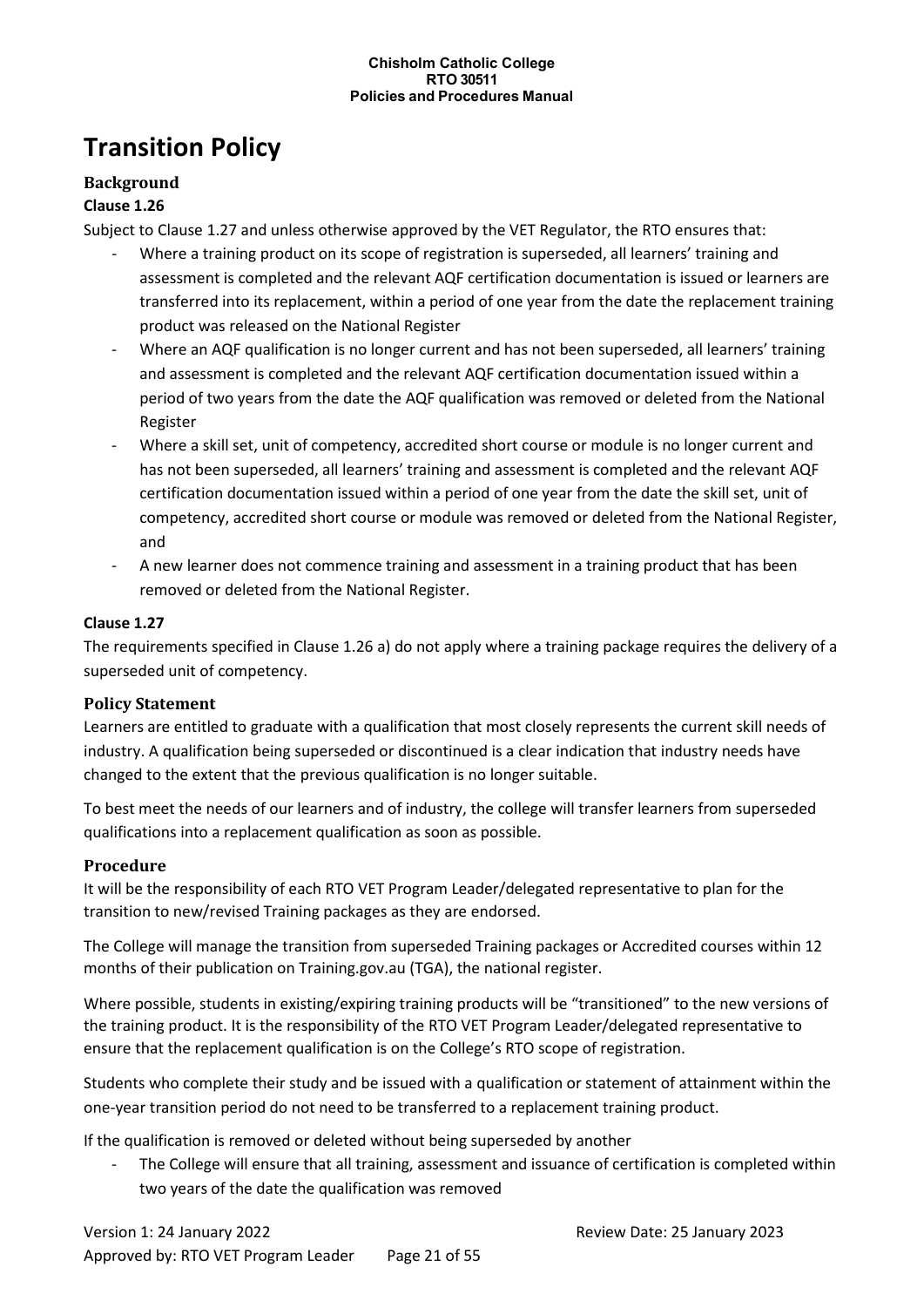The RTO VET Program Leader/delegated representative will not allow a new learner to commence training or assessment from the date a qualification is removed or deleted from TGA, the national register.

Where a skill set, unit, course or module (not attached to a qualification) is removed or deleted, Chisholm Catholic College will ensure that all training, assessment and issuance of certification is completed within one year of the date the skill set, unit or module was removed or deleted. Students will not be permitted to commence training or assessment from the date a skill set, unit, course or module is removed or deleted from the National Register.

Where a qualification or accredited course specifies a core or named elective unit or module that has been superseded, removed or deleted from another training package. The College will continue to include the component/s as named in the qualification or course being delivered.

Upon notification of a training product being superseded or deleted on the National Register the RTO VET Program Leader/delegated representative will document transition arrangements in a Transition Plan. This plan will include:

- A qualification/competency transition mapping matrix showing the relationship between the superseded qualifications/competencies and the new qualification/competencies.
- Arrangements and timelines for the transfer of students to the new training package qualification.
- Arrangements for students to complete the superseded qualification.
- The date (if appropriate) after which no new enrolments are to be taken in the superseded qualification.
- The period of time that the superseded or expired qualification may continue to be delivered.
- Considerations for the best interests of students and existing delivery modes for the qualification.
- The notifications of proposed transition arrangements will be provided students and parents as early as possible with explanations regarding the effects of the transition's arrangements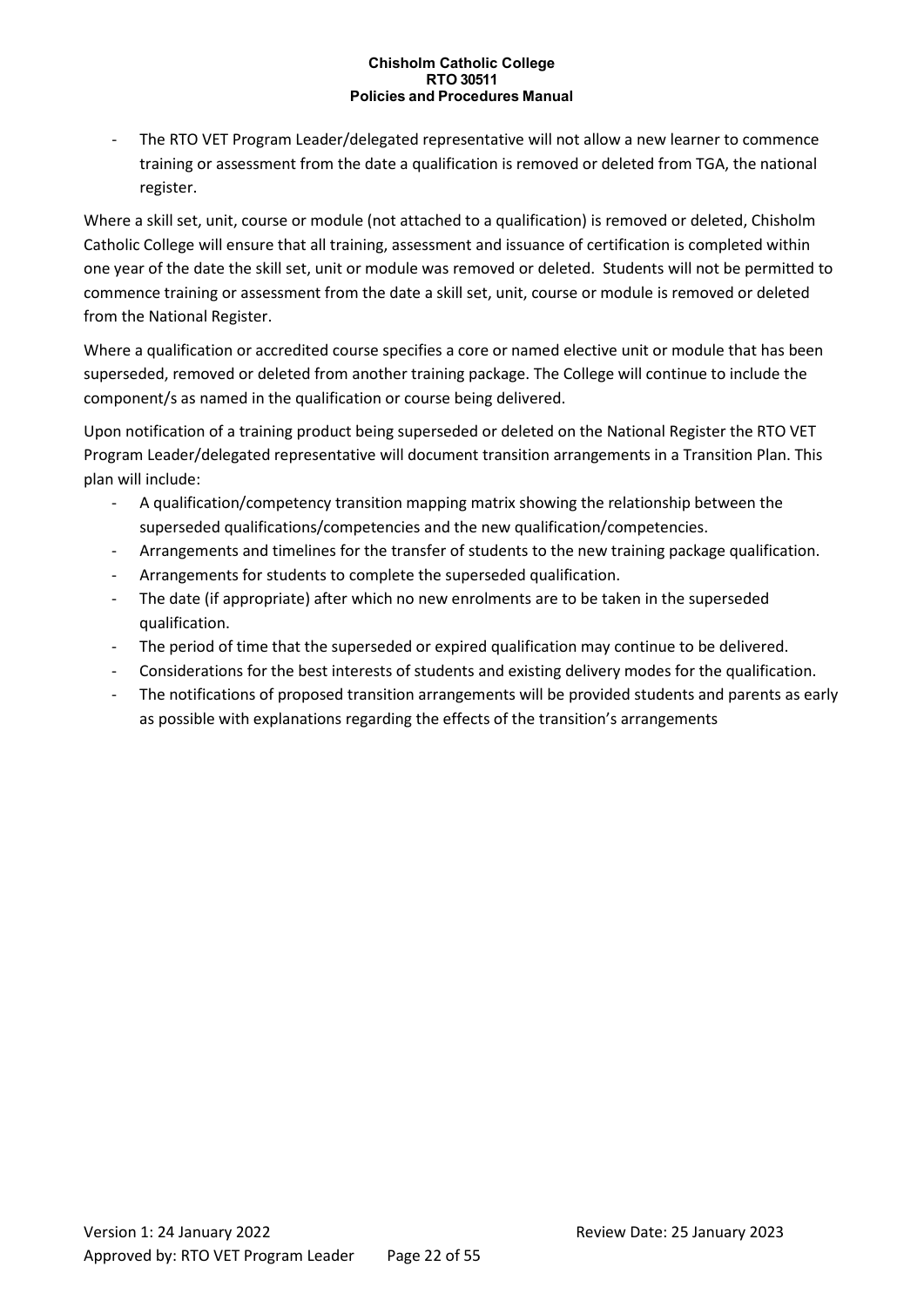# <span id="page-22-0"></span>**Quality Assurance Policy**

# **Background**

#### **Clause 2.1**

The RTO ensures it complies with these Standards at all times, including where services are being delivered on its behalf. This applies to all operations of an RTO within its scope of registration.

#### **Clause 2.2**

The RTO:

- Systematically monitors the RTO's training and assessment strategies and practices to ensure ongoing compliance with Standard 1, and
- Systematically evaluates and uses the outcomes of the evaluations to continually improve the RTO's training and assessment strategies and practices. Evaluation information includes but is not limited to quality/performance indicator data collected under Clause 7.5, validation outcomes, client trainer and assessor feedback and complaints and appeals.

#### **Policy Statement**

Chisholm Catholic College is committed to ensuring that the quality of the training and assessment is maintained.

Systematic monitoring of internal systems, strategies and practices will be undertaken to enable the College to respond to changes in the marketplace or to stakeholder expectations. The College ensures quality development, implementation, monitoring and evaluation of training and assessment strategies and practices that meet training packages and VET accredited course requirements. The data from this monitoring shall be used to implement changes that will improve the strategies and practices of training, assessing and other operations of the College.

#### **Procedure**

The College will conduct a regular review of its training and assessment, using a range of information including:

- Quality indicator data
- Validation outcomes
- Client feedback
- Trainer and assessor feedback, and
- Complaints and appeals.

This data will be used to inform changes to current strategies or practice as needed. Reviews will be conducted in conjunction with industry engagement activities, refer to Industry Engagement Policy.

The RTO VET Program Leader/delegated representative, or Trainer/Assessor will:

After completion of their studies issue students a Student Satisfaction Survey/Quality Indicator survey

The RTO VET Program Leader/delegated representative will:

- Conduct annual internal reviews and record outcomes on the Self-Audit Review Form
- Collect and collate feedback from trainers and assessors at regular VET staff meetings
- Review results from quality indicator surveys, validation feedback and trainer feedback and revises systems and practices where needed
- Collect and retain evidence of the review process including:
	- o delivery and performance data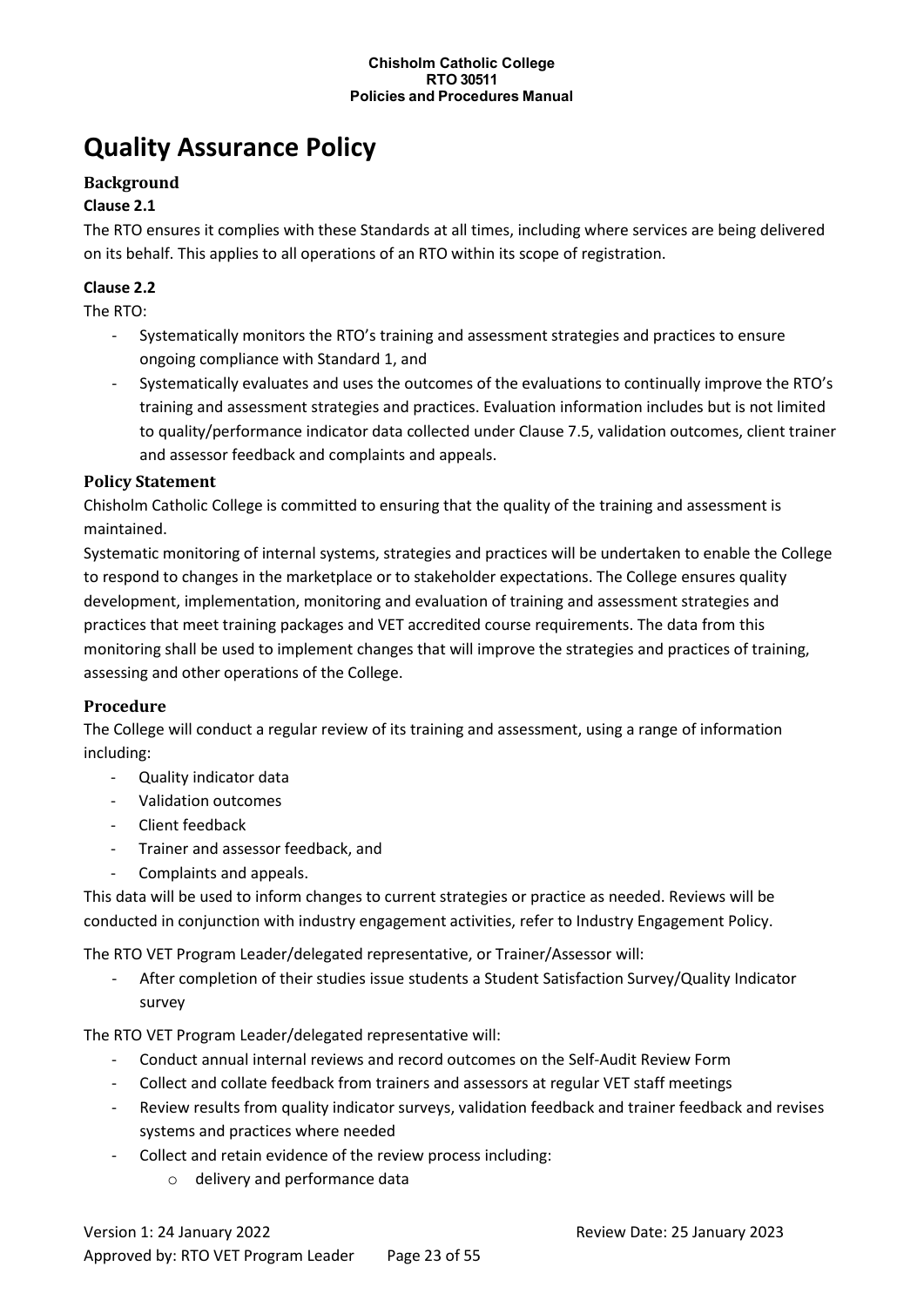- o client feedback
- o trainer and assessor feedback
- o validation outcomes
- o information from complaints ad appeals
- Where issues have been raised about training or assessing complete the following:
	- o Discuss any issues raised about a particular trainer or assessor with the trainer/assessor.
- Make changes to the Training and Assessment Strategy (TAS) that will improve training, assessment or other related areas.
- Each year, prepare a formal report for the CEO, summarising the review and including any recommended changes
- Record changes to be made in the continuous improvement register
- Manage and follow up on changes to ensure implementation by agreed dates

The purpose of the annual internal review is to:

- Confirm that the college meets legislated standards for the delivery of VET courses
- Confirm and make recommendations for areas which may need improvement
- Recognise and affirm evidence of quality processes and procedures in VET course provision
- Internal Reviews will be conducted by a panel that may be comprised of:
	- o VET Program Leader and
	- o VET teachers with experience in each of the frameworks offered at the school
	- o VET Compliance officer
	- o Personnel from other RTOs with knowledge and expertise in VET
	- o Internal reviews will be recorded on a Self-Audit Review Form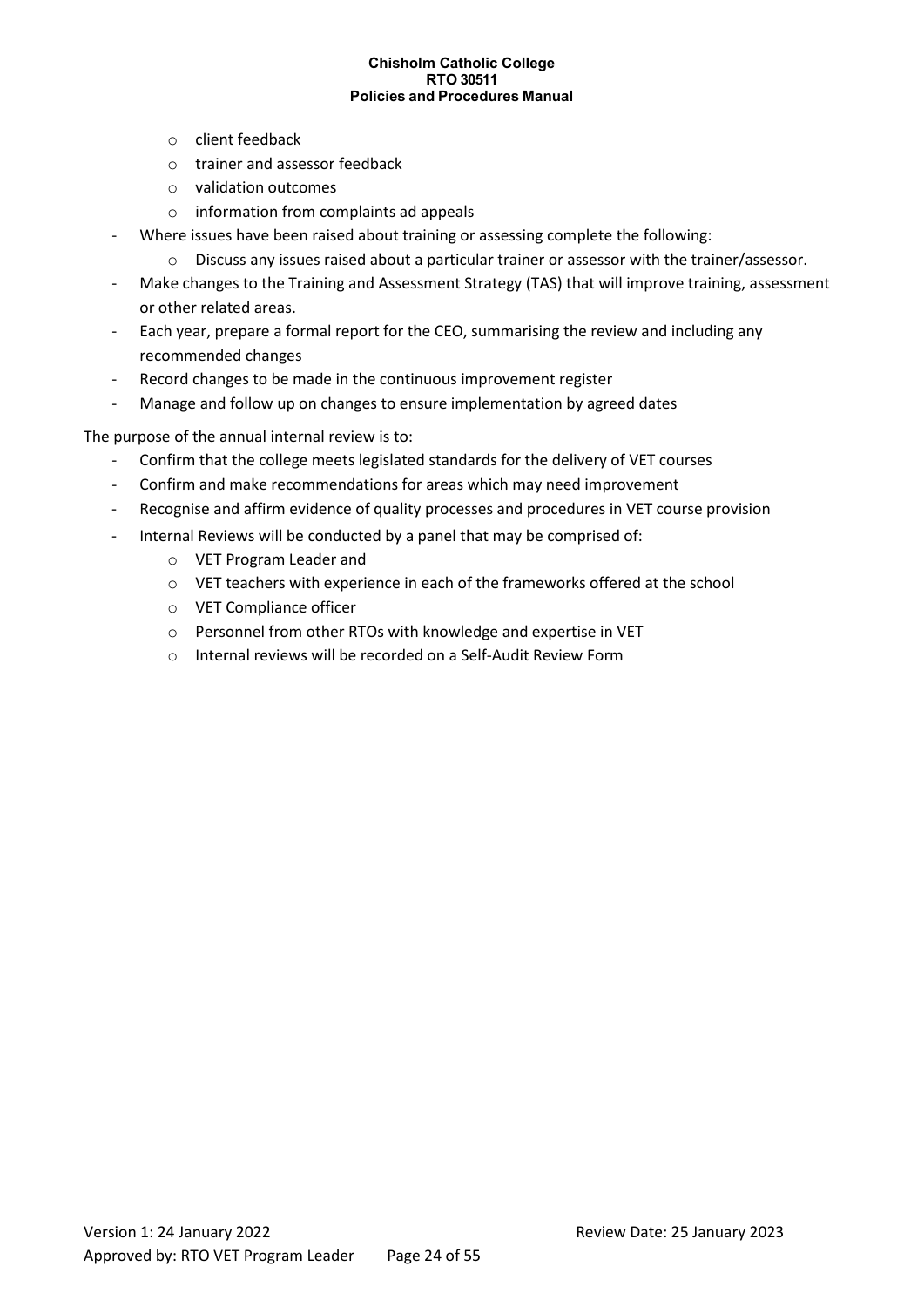# <span id="page-24-0"></span>**Certification Policy**

# **Background**

### **Clause 3.1**

The RTO issues AQF certification documentation only to a learner whom it has assessed as meeting the requirements of the training product as specified in the relevant training package or VET accredited course.

### **Clause 3.2**

All AQF certification documentation issued by an RTO meets the requirements of [Schedule 5.](http://www.asqa.gov.au/users-guide-to-the-standards-for-registered-training-organisations-2015/appendices/appendix-2/appendix-2.html)

#### **Clause 3.3**

AQF certification documentation is issued to a learner within 30 calendar days of the learner being assessed as meeting the requirements of the training product if the training program in which the learner is enrolled is complete, and providing all agreed fees the learner owes to the RTO have been paid.

#### **Clause 3.4**

Records of learner AQF certification documentation are maintained by the RTO in accordance with the requirements of [Schedule 5](http://www.asqa.gov.au/users-guide-to-the-standards-for-registered-training-organisations-2015/appendices/appendix-2/appendix-2.html) and are accessible to current and past learners.

#### **Policy Statement**

Chisholm Catholic College will have controls in place to ensure qualifications, statements of attainment and records of results are not issued unless the learner has completed all requirements. Certification will only be issued to learners after they have fully demonstrated competence and where evidence of this is in place.

To ensure credibility of qualifications the College will ensure it meets the requirements of the AQF [Qualifications Issuance Policy](http://www.aqf.edu.au/aqf/in-detail/aqf-policies/) and will include any additional information specific to the VET sector, as per [Schedules Four and Five](http://www.asqa.gov.au/users-guide-to-the-standards-for-registered-training-organisations-2015/appendices/appendix-2/appendix-2.html) of the Standards (refer to [Appendix two\)](http://www.asqa.gov.au/users-guide-to-the-standards-for-registered-training-organisations-2015/appendices/appendix-2/appendix-2.html).

#### **Procedure**

The College issues AQF qualifications and statements of attainment within a reasonable time in accordance with the Standards, as follows:

- Within 30 calendar days of the student final assessment being completed; or
- Within 30 calendar days of the student exiting their course

In accordance with the Standards:

- All course participants who complete a course that leads to the award of an AQF qualification receive a record of results.
- All course participants who have not completed a full AQF qualification receive a Statement of Attainment and a record of results

Before a Statement of Attainment is awarded, the VET Program Leader/delegated representative will ensure that:

- The units of competency for the award have been completed and assessed as competent.
- The students Unique Student Identifier has been verified, refer to Student Identifier Policy

Sufficient information is provided on a Testamur and or Statement of Attainment to ensure that the documentation is able to be authenticated and to reduce chances of fraudulent reproduction. To reduce fraudulent reproduction

All certification will have an identification number that is unique to the course participant who completed the course.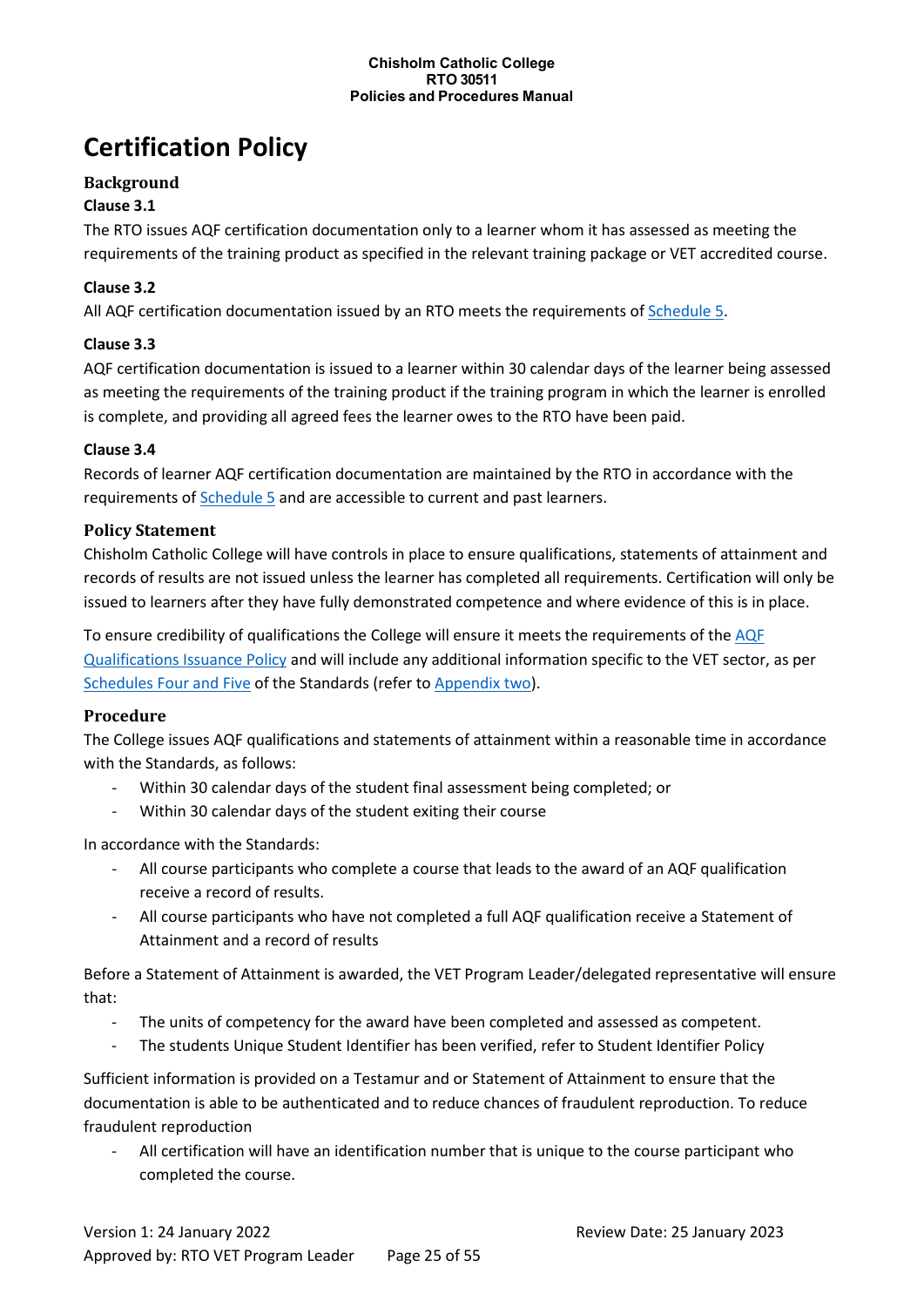- All certification will have the College's name, RTO code and Logo
- To ensure templates remain compliant and current, they will be regularly updated.

Electronic copies of course participant data will be maintained in the Colleges Student Management System and back-ups maintained.

- The College will retain sufficient data to be able to reissue a qualification or statement of attainment for the 30-year period
- If the College ceases being an RTO, the College will provide this information to ASQA in digital form

When issuing a certificate/statement the following procedure will be followed:

- 1. The Trainer/Assessor will complete a Student Completion Record for students who have completed their course, exited the qualification early or left the College. The Student Completion Record will indicate any completed or partially completed qualifications.
- 2. The Trainer/Assessor will forward the Student Completion Record to the VET Administration Officer who will amend student's file on STUDENT MANAGEMENT SYSTEM to indicate that qualification has been issued by placing a "YES" in the "Certificate Issued" column.
- 3. The VET Administration Officer will produce the qualification and issue directly to the student, via the Teacher, or post to the student if they have left the College
- 4. The VET Administration Officer will store a copy of issued qualifications in the students electronic file
- 5. The VET Administration Officer will record details of the issued qualification and/or statement in the Certificate Register

#### **Replacement Qualifications**

The College will provide replacement copies of issued qualifications to students and past students. Requests for a replacement qualification or statement of attainment (within the 30-year period) are processed as follows:

- Requests for a replacement qualifications or statements of attainment can be in writing (emails acceptable) or via telephone from the student or past student of the College.
- The request will be forwarded to the Careers Office.
- The VET Administration Officer will re-issue replacement qualifications and statements of attainment as per the original details in the register. Note: There is no cost for replacement copies.
- The replacement qualification will identify that it is a re-issued version
- The replacement qualification will be issued within 14 working days of receipt of written/verbal request.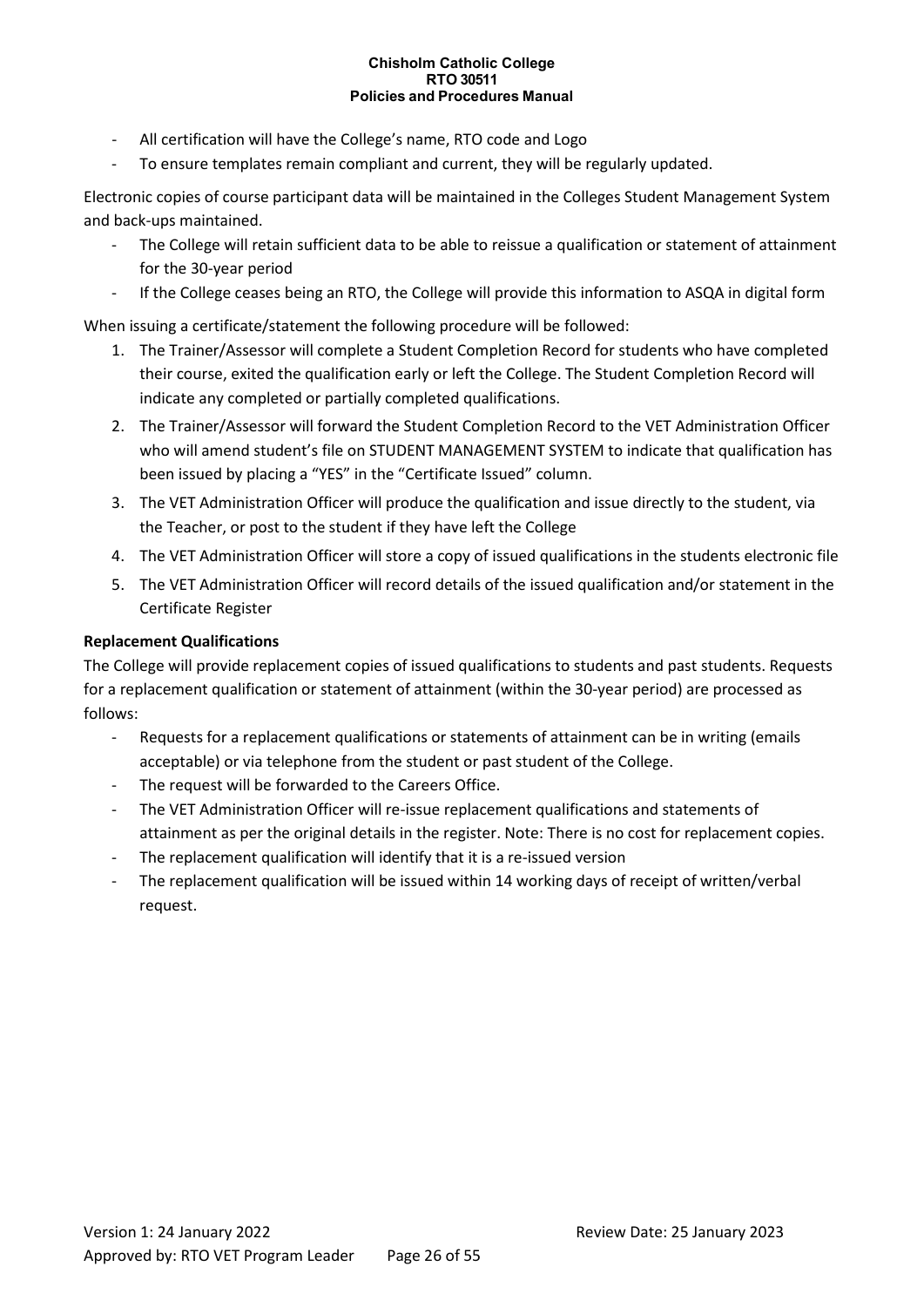# <span id="page-26-0"></span>**Student to Access Records Policy**

# **Background**

# **Clause 3.4**

Records of learner AQF certification documentation are maintained by the RTO in accordance with the requirements of [Schedule 5](http://www.asqa.gov.au/users-guide-to-the-standards-for-registered-training-organisations-2015/appendices/appendix-2/appendix-2.html) and are accessible to current and past learners.

# **Policy Statement**

The College is committed to regularly providing students with information regarding their participation and progress. All student files are kept securely stored. Students wishing to access their own records must make a request to the VET Administration Officer. The VET Administration Officer will arrange supervised access at a mutually convenient time.

# **Procedure**

Trainers and Assessors/Teachers maintain accurate and current records of each student's progress towards and achievement of competencies.

- These records will be forwarded for entry on the Student Management System prior to each of QCCA's advertised collection dates for data.
- The data recorded on the Student Management System will be printed out and returned to the Trainer Assessor/Teacher annually for checking.
- Once approved as accurate, the RTO VET Program Leader/delegated representative is notified to this effect.
- When the student nears achievement of sufficient competencies for award of the full qualification, the Trainer and Assessor/Teacher checks student achievements against the qualification packaging rules.
- When the student has achieved the requirements for completion of the qualification, the VET Administration Officer is notified to check the "qualification complete" button for that student in that qualification.
- The data recorded on Student Management System will be printed out and returned to the Trainer and Assessor/Teacher for checking. Once approved as accurate, the RTO VET Program Leader/delegated representative is notified to this effect.

As a holistic approach to delivery and assessment is utilised by the College, some units of competency will not be signed off until the completion of the qualification.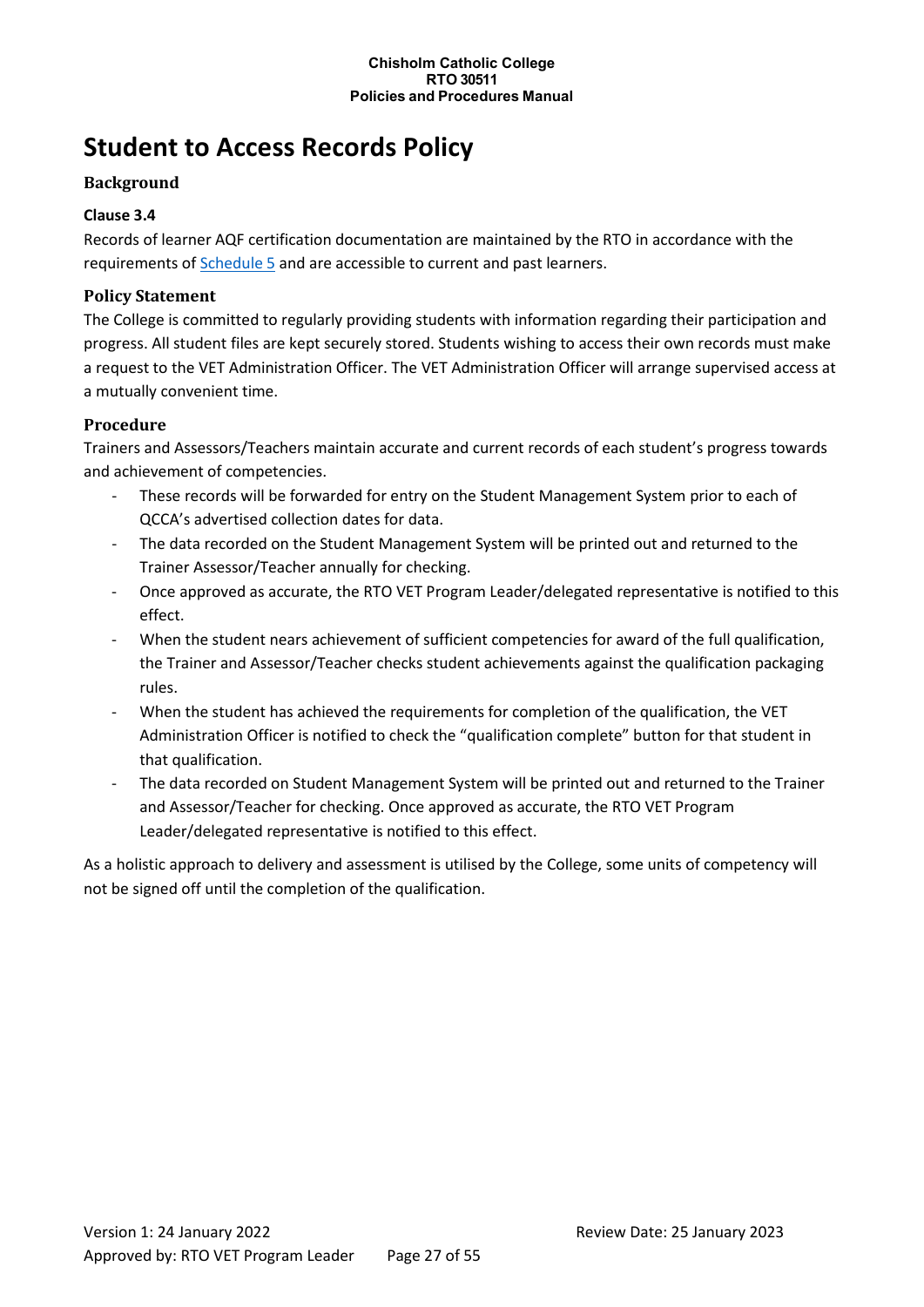# <span id="page-27-0"></span>**Credit Transfer Policy**

#### **Background**

#### **Clause 3.5**

The RTO accepts and provides credit to learners for units of competency and/or modules (unless licensing or regulatory requirements prevent this) where these are evidenced by:

- AQF certification documentation issued by any other RTO or AQF authorised issuing organisation, or
- authenticated VET transcripts issued by the Registrar.

#### **Policy Statement**

Students will not be required to repeat any unit or module in which they have already been assessed as competent, unless a regulatory requirement or license condition (including industry licensing schemes) requires this. Where a student provides suitable evidence, they have successfully completed a unit or module at any RTO, the College will provide credit for that unit or module.

Before providing credit on the basis of a qualification, statement of attainment or record of results, the College will authenticate the information in the document. Providing credit for previous studies is not a recognition of prior learning (RPL) process, refer to Recognition of Prior Learning (RPL) Policy.

#### **Procedure**

Chisholm Catholic College will recognise all qualifications issued by any other RTO. The College will seek verification of the certifications from the relevant RTO where there is some ambiguity.

Recognition of Qualifications

- In the first VET class of the year or the first class for new students, as part of the VET student induction process, the teacher shall make students aware that any existing qualifications they possess will be recognised by the College. Trainers and assessors/teachers will remind students of this policy at the beginning of each new term.
- If a student presents a qualification to the teacher, applying for Credit Transfer, the teacher will take a copy and bring it to the attention of the RTO VET Program Leader/delegated representative.
- The RTO VET Program Leader/delegated representative, will if required, verify the authenticity of the qualification.
- The verified copy of the qualification will be given to the VET Administration Officer to enter into the student management system using the "credit transfer" option and will then place the copy in the student file.
- The VET Administration Officer will advise the Trainer/Assessor that the student has been given exemption for the unit/s of competency identified in the qualification and will update the student's data in student management accordingly.
- The Trainer/Assessor will advise the student of the outcome of their application for Credit Transfer

Chisholm Catholic College will complete a mapping exercise to identify common units of competency across qualifications on the scope of registration.

- At the beginning of each year, students are identified who are doing courses where there are common units of competency or have progressed from Certificate I to Certificate II.
- The RTO VET Program Leader/delegated representative and the Trainer/Assessor will meet to establish the processes for delivery and ensuring accurate data.
- The information is entered into student management system using the "credit transfer" option in all instances where the student has already gained the unit of competency.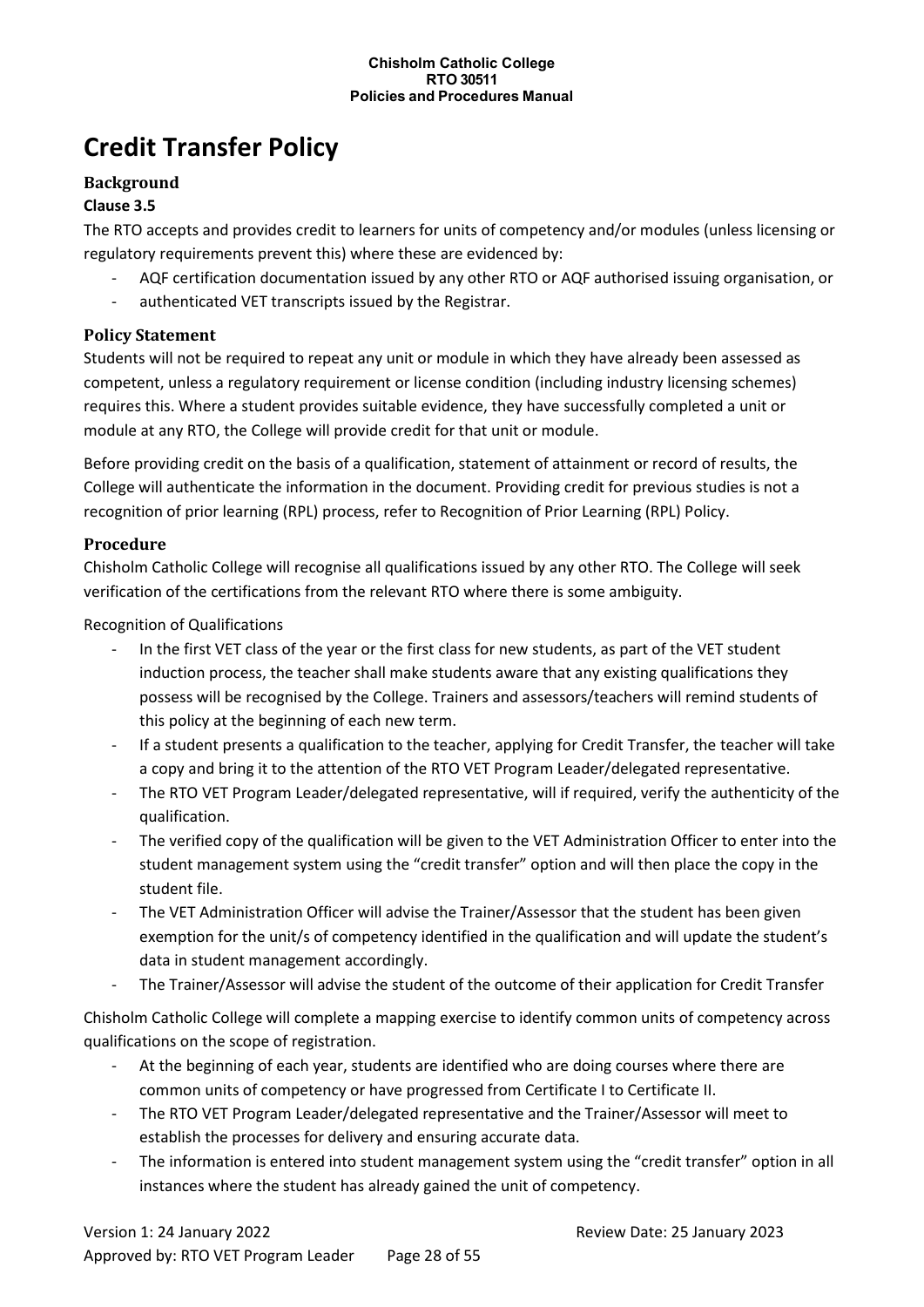# <span id="page-28-0"></span>**Student Identifier Policy**

### **Background**

#### **Clause 3.6**

The RTO meets the requirements of the Student Identifier scheme, including:

- Verifying with the Registrar, a Student Identifier provided to it by an individual before using that Student Identifier for any purpose
- Ensuring that it will not issue AQF certification documentation to an individual without being in receipt of a verified Student Identifier for that individual, unless an exemption applies under the Student Identifiers Act 2014
- Ensuring that where an exemption described in Clause 3.6 (b) applies, it will inform the student prior to either the completion of the enrolment or commencement of training and assessment, whichever occurs first, that the results of the training will not be accessible through the Commonwealth and will not appear on any authenticated VET transcript prepared by the Registrar, and
- Ensuring the security of Student Identifiers and all related documentation under its control, including information stored in its Student Management Systems.

#### **Policy Statement**

The Australian Vocational Education and Training Management Information Statistical Standard (AVETMISS) is a national data standard that ensures consistent and accurate capture and reporting of VET information about learners.

A Unique Student Identifier (USI) is a reference number made up of numbers and letters that give students access to their USI account. The Unique Student Identifier (USI) scheme, enabled by the Student Identifiers Act 2014, allows learners to access a single online record of their VET achievements. The scheme also allows for reliable confirmation of these achievements by employers and other RTOs. The online system provides each learner with a USI.

The USI is available online and at no cost to the student. This USI will stay with the student for life and be recorded with any nationally recognised VET course that is completed from 1 January 2015.

# **Procedure**

Chisholm Catholic College will:

- Provide USI information prior to and on enrolment
- Assist students to apply, or apply on behalf of students (with their permission) for a Unique Student Identifier (USI) from the Student Identifiers Registrar (as defined in that legislation);
- Request the Student Identifiers Registrar to verify USI numbers supplied by the student prior to using it.
- Not issue a AQF certificate without a validated USI

Students can apply for a USI at: [www.usi.gov.au](http://www.usi.gov.au/)

#### **Collect the USI**

The process to collect a USI from a student who has created their own USI is as follows: Students will be asked to provide their:

- USI number
- First name
- Last name
- Date of birth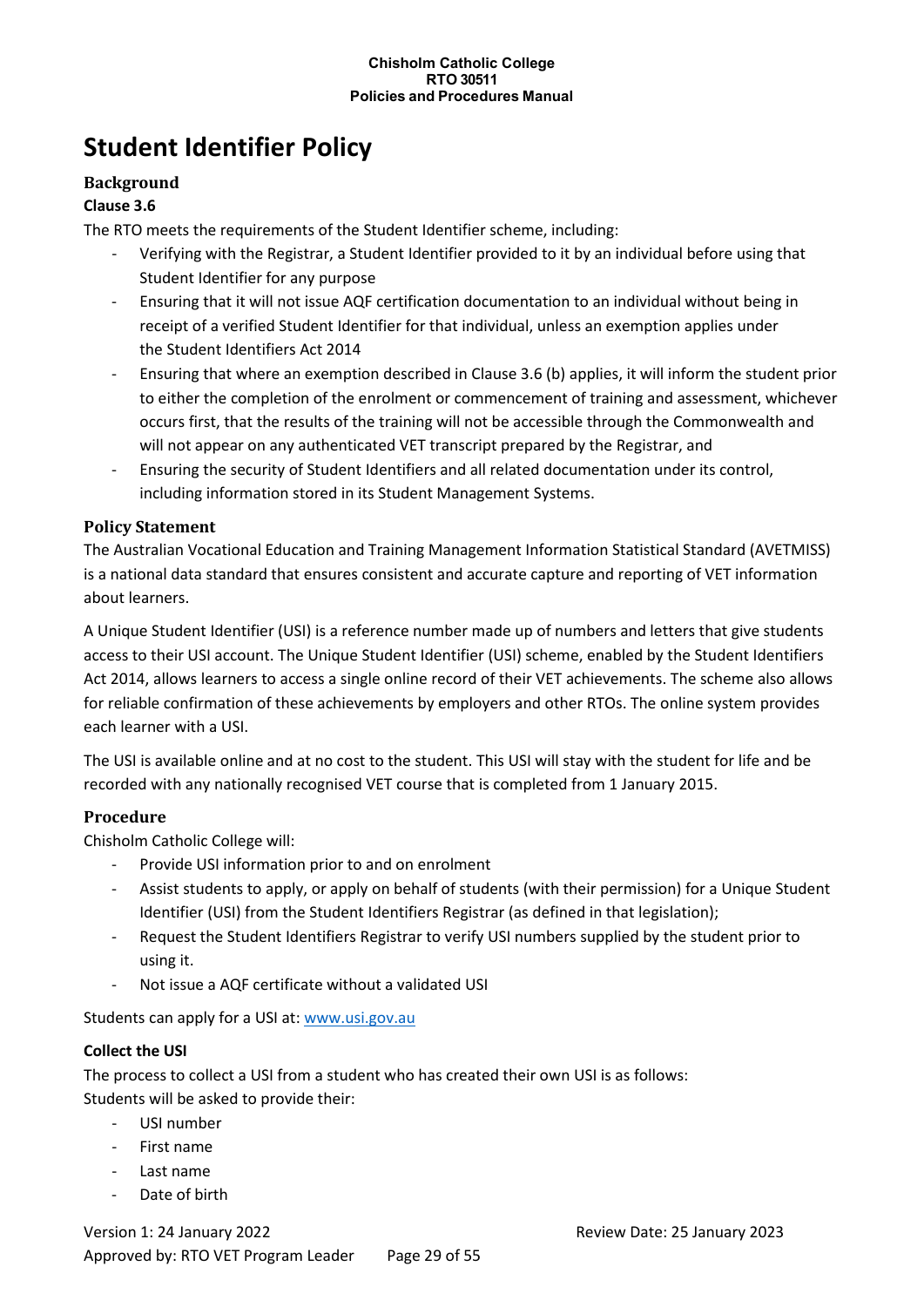Important: The details the student provides MUST match the details shown on the form of ID used to create a USI.

#### **Verify the USI**

The VET Administration Officer will verify that the USI provided is correct through the USI website.

#### **Report the USI**

Once the USI is verified as valid, the college will then use this USI when reporting to the National Data Collection. The USI number will be provided to the VET Administration Officer to be added to the student's record on the VET management system/Student data capture system (STUDENT MANAGEMENT SYSTEM).

#### **Copy the Verification**

When the verification is matched, the VET Administration Officer will keep an electronic record of this in the VET electronic file system

#### **Data Management**

USI numbers are collected and stored for VET data reporting to VET Regulator. USI information will be stored on the College's secured network. The USI will only be used when reporting AVETMISS data via student management system or other to Queensland Curriculum Assessment Authority (QCAA). It will not be placed on the AQF certification documentation.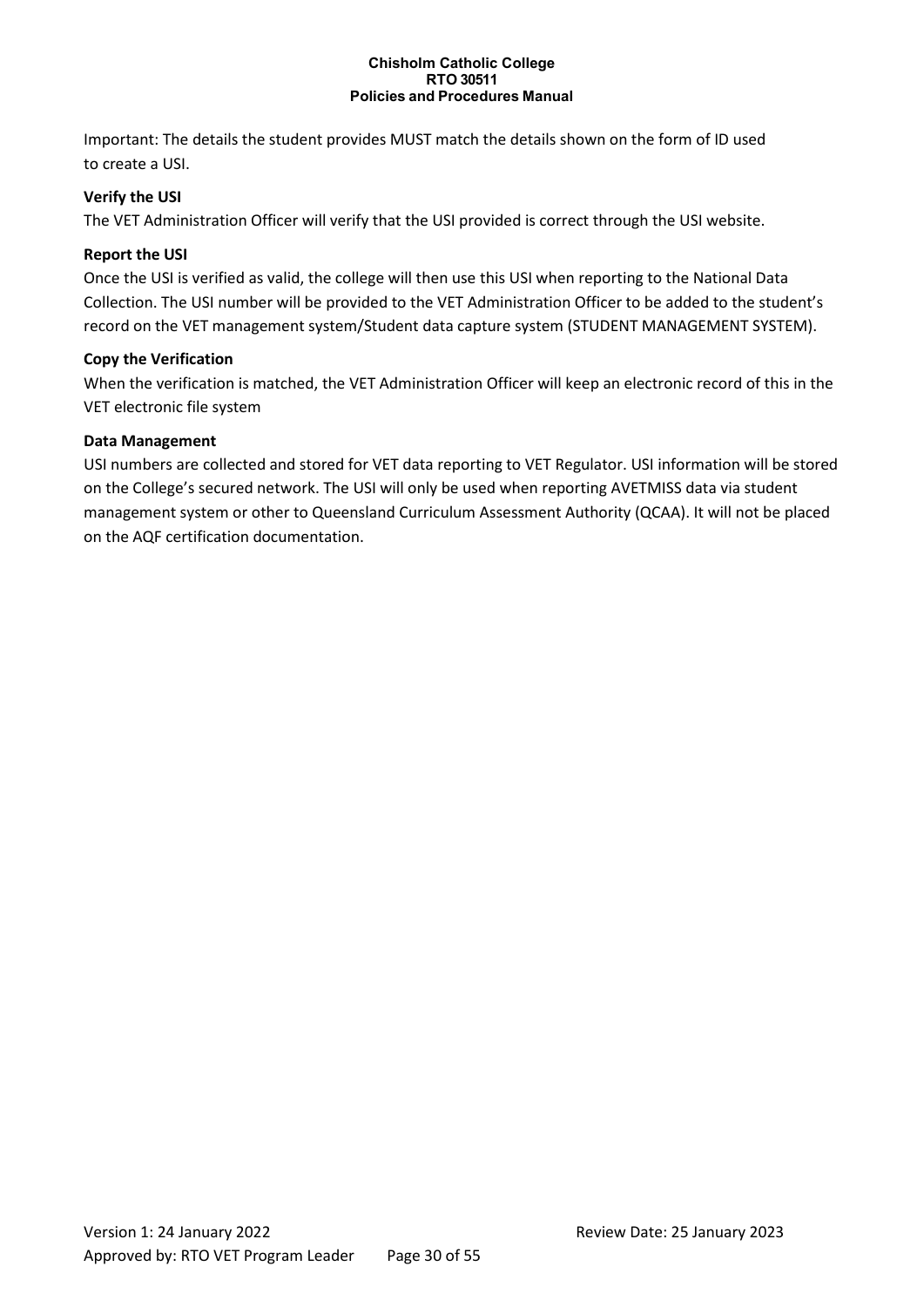# <span id="page-30-0"></span>**Marketing and Information Policy**

# **Background**

Provide accurate information to learners about services and qualifications

# **Clause 4.1**

Information, whether disseminated directly by the RTO or on its behalf, is both accurate and factual, and:

- Accurately represents the services it provides and the training products on its scope of registration
- Includes its RTO Code
- Refers to another person or organisation in its marketing material only if the consent of that person or organisation has been obtained
- Uses the NRT Logo only in accordance with the conditions of use specified in [Schedule 4](http://www.asqa.gov.au/users-guide-to-the-standards-for-registered-training-organisations-2015/appendices/appendix-2/appendix-2.html)
- Makes clear where a third party is recruiting prospective learners for the RTO on its behalf
- Distinguishes where it is delivering training and assessment on behalf of another RTO or where training and assessment is being delivered on its behalf by a third party
- Distinguishes between nationally recognised training and assessment leading to the issuance of AQF certification documentation from any other training or assessment delivered by the RTO
- Includes the title and code of any training product, as published on the National Register, referred to in that information
- Only advertises or markets a non-current training product while it remains on the RTO's scope of registration
- Only advertises or markets that a training product it delivers will enable learners to obtain a licensed or regulated outcome where this has been confirmed by the industry regulator in the jurisdiction in which it is being advertised
- Includes details about any VET FEE-HELP, government funded subsidy or other financial support arrangements associated with the RTO's provision of training and assessment, and
- Does not guarantee that:
	- o A learner will successfully complete a training product on its scope of registration, or
	- $\circ$  A training product can be completed in a manner which does not meet the requirements of Clause 1.1 and 1.2, or
	- $\circ$  A learner will obtain a particular employment outcome where this is outside the control of the RTO.

# **Policy Statement**

Chisholm Catholic College ensures all information about our services and performance is accurate and accessible to our prospective and current students. All information about our training products is accurate, factual and in accordance with the Standards. All College marketing of Australian Qualifications Framework (AQF) qualifications to prospective students is ethical, accurate, accessible and consistent with its scope of registration, and includes the school's RTO provider code

Students are properly informed about the services they are to receive, their rights and obligations. The College informs and protects students by providing advice about the training product prior to enrolment or the commencement of training and assessment (whichever comes first).

All marketing material will include the code and the full title of the qualification or accredited course as listed on the National Register, [www.training.gov.au.](http://www.training.gov.au/) The College will not advertise VET qualifications, accredited courses, or units of competency for which it is seeking registration.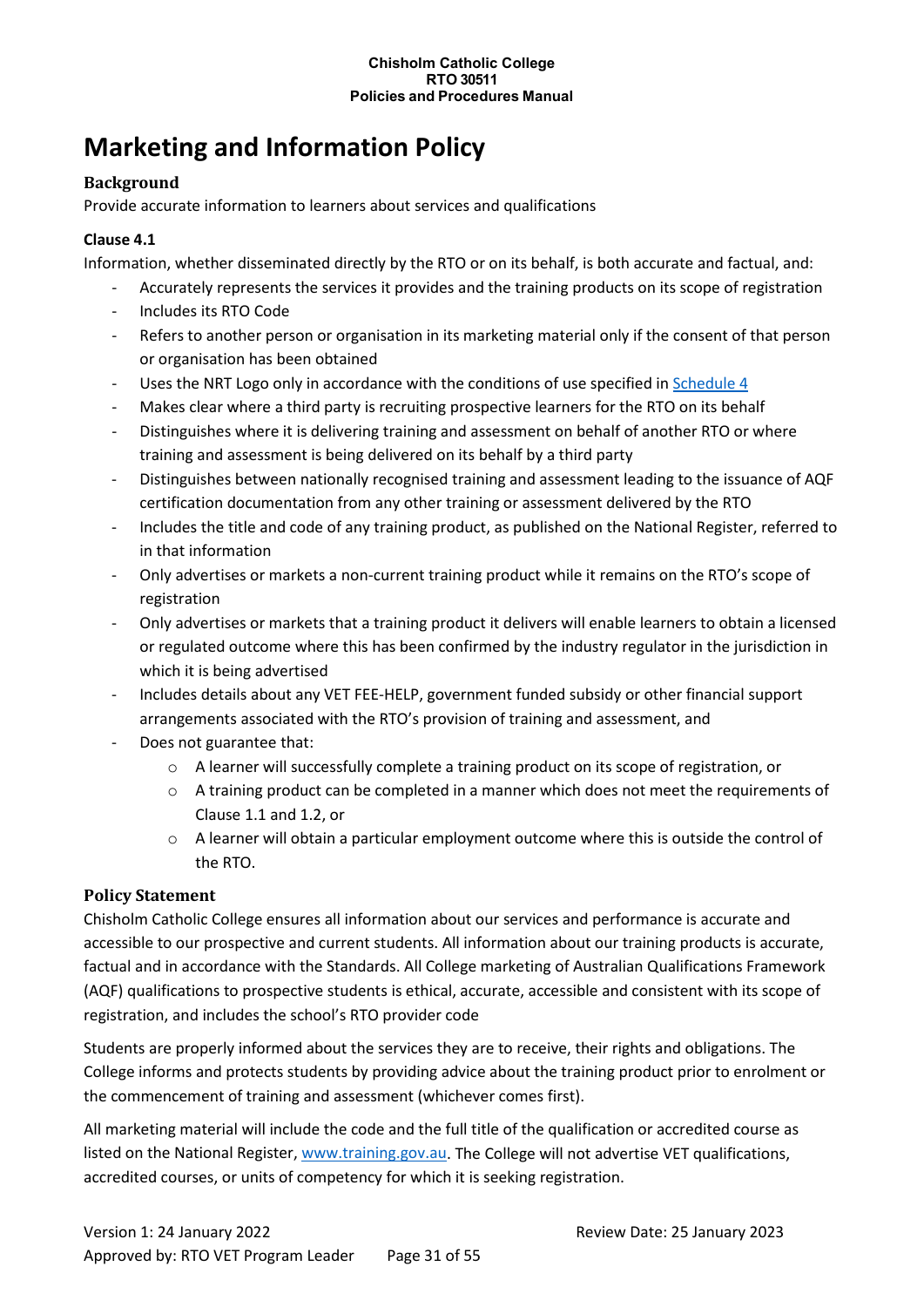The College will not advertise AQF qualifications to prospective students on behalf of other RTOs without their consent.

The Nationally Recognised Training (NRT) logo will be used in marketing material in accordance with its conditions of use specified in [Schedule 4.](http://www.asqa.gov.au/users-guide-to-the-standards-for-registered-training-organisations-2015/appendices/appendix-2/appendix-2.html)

The Principal (as the chief executive officer) of the College is ultimately responsible for ensuring that the College complies with the VET Quality Framework (VQF). This includes any marketing in print media, electronic media or social networking.

# **Procedure**

All AQF qualification marketing is managed by the RTO VET Program Leader/delegated representative. The staff induction program includes information about how to ensure that marketing is accurate, ethical and is not misleading.

All marketing (including within subject selection documentation) includes a date of publication and the following statement, 'correct at time of publication but subject to change'.

Regular monitoring is carried out on all currently approved material, particularly online material, to ensure it remains consistent with the RTO's scope of registration and operations. All marketing materials are submitted to the RTO VET Program Leader/delegated representative for approval. Marketing material include, but are not limited to:

- Online marketing/College website
- Subject selection book

The RTO VET Program Leader/delegated representative checks that marketing materials meet the mandatory requirements as defined in the Standards, as follows:

- Includes the RTO code of the school RTO
- Accurately represents the services and qualifications on the scope of registration
- Includes the NRT logo (in accordance with its conditions of use defined in [Schedule 4\)](http://www.asqa.gov.au/users-guide-to-the-standards-for-registered-training-organisations-2015/appendices/appendix-2/appendix-2.html)
- Includes the correct and current qualification code and title, and lists the correct and current units of competency for each training product, as per the packaging rules and current scope of registration
- Only advertises current qualifications and units of competency that remain on the National Register. [www.training.gov.au](http://www.training.gov.au/)
- Clearly differentiates VET qualifications from other forms of learning (non-VET subjects)
- If the qualification (or part of a qualification) is through an outside provider, the external RTO is identified (including their RTO Code) and the external RTO's provision of a record of consent is acknowledged
- Does not guarantee that:
	- o A student will successfully complete the qualification or units of competency
	- o A student will obtain an employment outcome
	- $\circ$  A qualification or unit of competency can be completed in a manner that does not meet the Standards (clauses 1.1 and 1.2)
- Consent has been obtained from any person or organisation referred to
- Any other requirements as directed by the RTO VET Program Leader/delegated representative
- Retain a copy of all approved material

The RTO VET Program Leader/delegated representative (as delegated by the CEO) gives the final approval to all VET marketing, regardless of the format or the audience.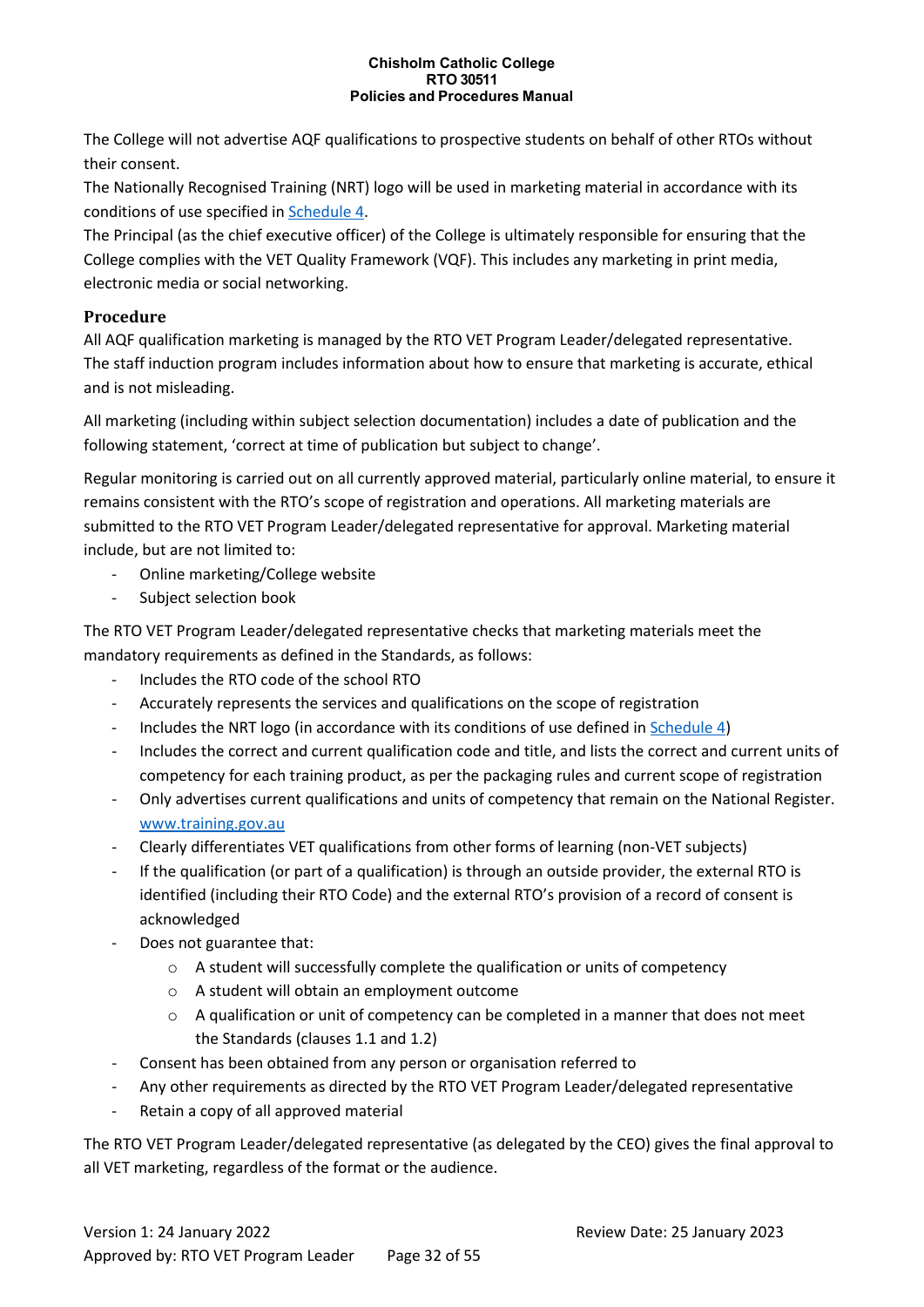# <span id="page-32-0"></span>**Learner Information and Protection Policy**

### **Background**

Inform and protect learners

#### **Clause 5.1**

Prior to enrolment or the commencement of training and assessment, whichever comes first, the RTO provides advice to the prospective learner about the training product appropriate to meeting the learner's needs, taking into account the individual's existing skills and competencies.

#### **Clause 5.2**

Prior to enrolment or the commencement of training and assessment, whichever comes first, the RTO provides, in print or through referral to an electronic copy, current and accurate information that enables the learner to make informed decisions about undertaking training with the RTO and at a minimum includes the following content:

- The code, title and currency of the training product to which the learner is to be enrolled, as published on the National Register
- The training and assessment, and related educational and support services the RTO will provide to the learner including the:
	- o estimated duration
	- o expected locations at which it will be provided
	- o expected modes of delivery
	- $\circ$  name and contact details of any third party that will provide training and/or assessment, and related educational and support services to the learner on the RTO's behalf, and
	- o any work placement arrangements.
- The RTO's obligations to the learner, including that the RTO is responsible for the quality of the training and assessment in compliance with these Standards, and for the issuance of the AQF certification documentation.
- The learner's rights, including:
	- o Details of the RTO's complaints and appeals process required by Standard 6, and
	- $\circ$  If the RTO, or a third-party delivering training and assessment on its behalf, closes or ceases to deliver any part of the training product that the learner is enrolled in
- The learner's obligations:
	- $\circ$  In relation to the repayment of any debt to be incurred under the VET FEE-HELP scheme arising from the provision of services
	- $\circ$  Any requirements the RTO requires the learner to meet to enter and successfully complete their chosen training product, and
	- Any materials and equipment that the learner must provide, and
- Information on the implications for the learner of government training entitlements and subsidy arrangements in relation to the delivery of the services.

#### **Policy Statement**

Chisholm Catholic College ensures that all vocational education and training (VET) students are properly informed and protected. This policy and procedure document links closely with the RTOs marketing policy.

Through the SET plan (senior education and training plan) process, the College ensures that all VET students are provided with sufficient advice regarding the appropriateness for them of the qualification and/or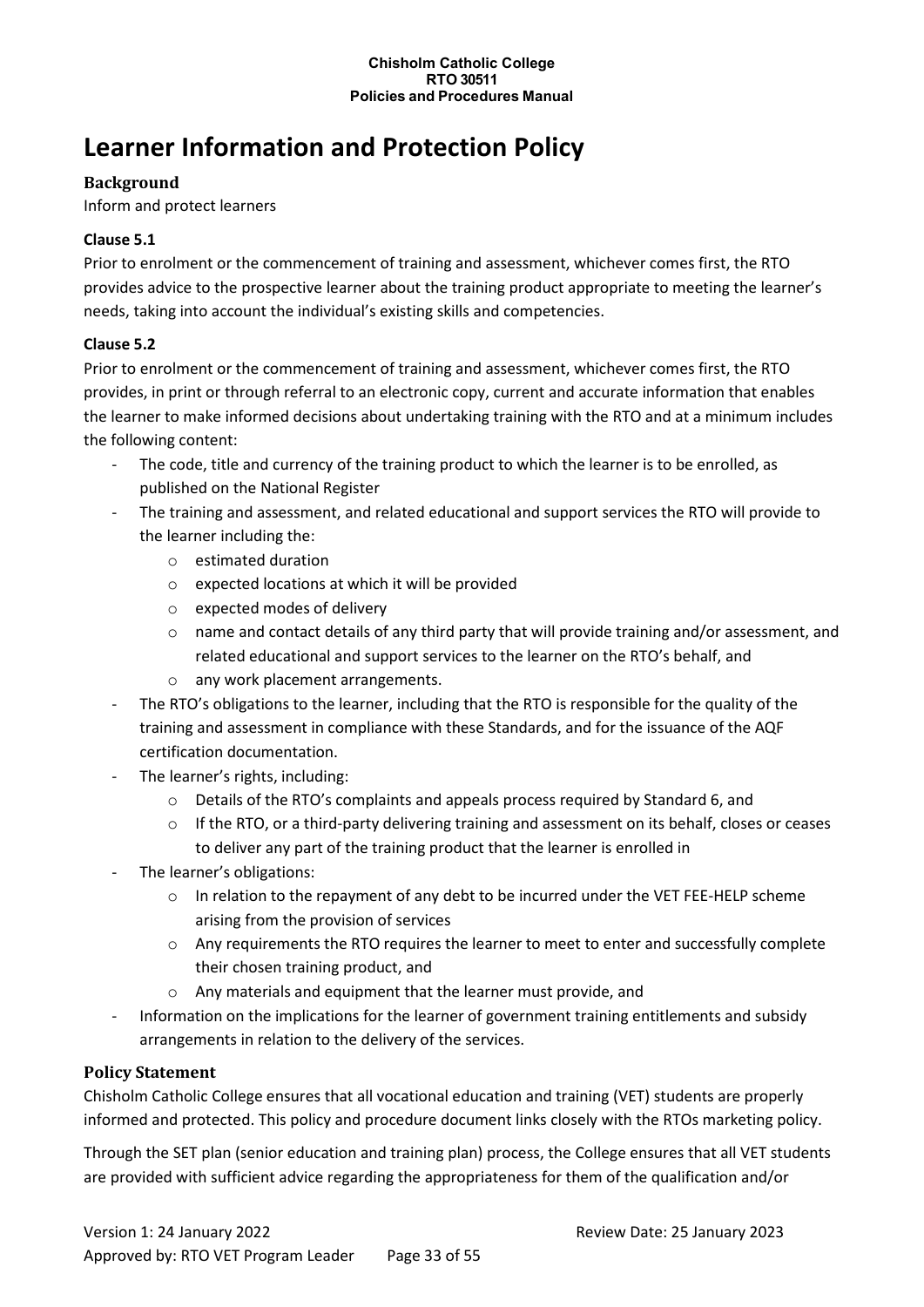accredited courses they would like to be enrolled. The advice considers each student's existing skills and knowledge prior to the finalisation of subject selection to ensure that students are able to make informed decisions before undertaking training in a VET qualification or accredited course. In addition, students at our College have access to support services and guidance services, refer to Learner Support Policy. The school RTO has a separate complaints and appeals policy.

### **Procedure**

The RTO VET Program Leader/delegated representative has responsibility and authority for the VET student information systems. including:

- Liaising with the Principal and vocational training areas regarding student information documentation, as well as subject selection and course information
- Ensuring that subject selection forms and subject transfer forms include the following statement: 'By signing this form, I agree to all of the policies and procedures related to VET that are outlined in all school documentation pertaining to VET.'
- Ensuring the transfer or late enrolment forms include the statement: 'I am aware late enrolment means that my training and assessment agreement is for the negotiated package of units, which will lead to a statement of attainment.'
- Ensuring all students have been adequately informed about the appropriateness of the qualification or accredited course and whether it meets students' needs
- Ensuring all students have been advised regarding their rights and obligations and the RTO's responsibilities
- Ensuring that all information is provided in print or electronic form, or both
- Advising students about any changes to agreed services
- Ensuring that the provision of educational services is monitored to cater for student needs; this includes reviewing overlaps (i.e. where students are enrolled in more than one VET qualification at the school RTO or another RTO) and any corresponding adjustments to the training and assessment strategies, student enrolments and scope of registration required
- Ensuring all student records are kept securely and backed up in accordance with the Colleges IT practices

The person responsible for school timetabling (Assistant Principal Curriculum) must ensure that:

- They liaise with the RTO VET Program Leader regarding all VET enrolments
- All subject selection forms have been signed by both the student and the parent/carer

Students and their parents/carers have access to the following information prior to enrolment on the system management system, through the documents and/or activities described in the table below:

| #              | Document description                                                                                                                                                                                                                                    |                                                      | <b>Document Name</b>                                                            |
|----------------|---------------------------------------------------------------------------------------------------------------------------------------------------------------------------------------------------------------------------------------------------------|------------------------------------------------------|---------------------------------------------------------------------------------|
| 1              | Subject selection and enrolment procedures                                                                                                                                                                                                              | $\overline{\phantom{0}}$                             | student subject selection<br>handbook, including SET<br>plans                   |
|                |                                                                                                                                                                                                                                                         | ۰                                                    | school calendar                                                                 |
| $\overline{2}$ | Qualification or accredited course information, including:<br>Code, title, currency of qualification/accredited course (as per<br>the national register)<br>Code and title of the units of competency to be delivered (as<br>per the national register) | $\overline{\phantom{0}}$<br>$\overline{\phantom{0}}$ | student subject selection<br>handbook<br>school website<br>VET student handbook |
|                | <b>Estimated duration</b>                                                                                                                                                                                                                               |                                                      |                                                                                 |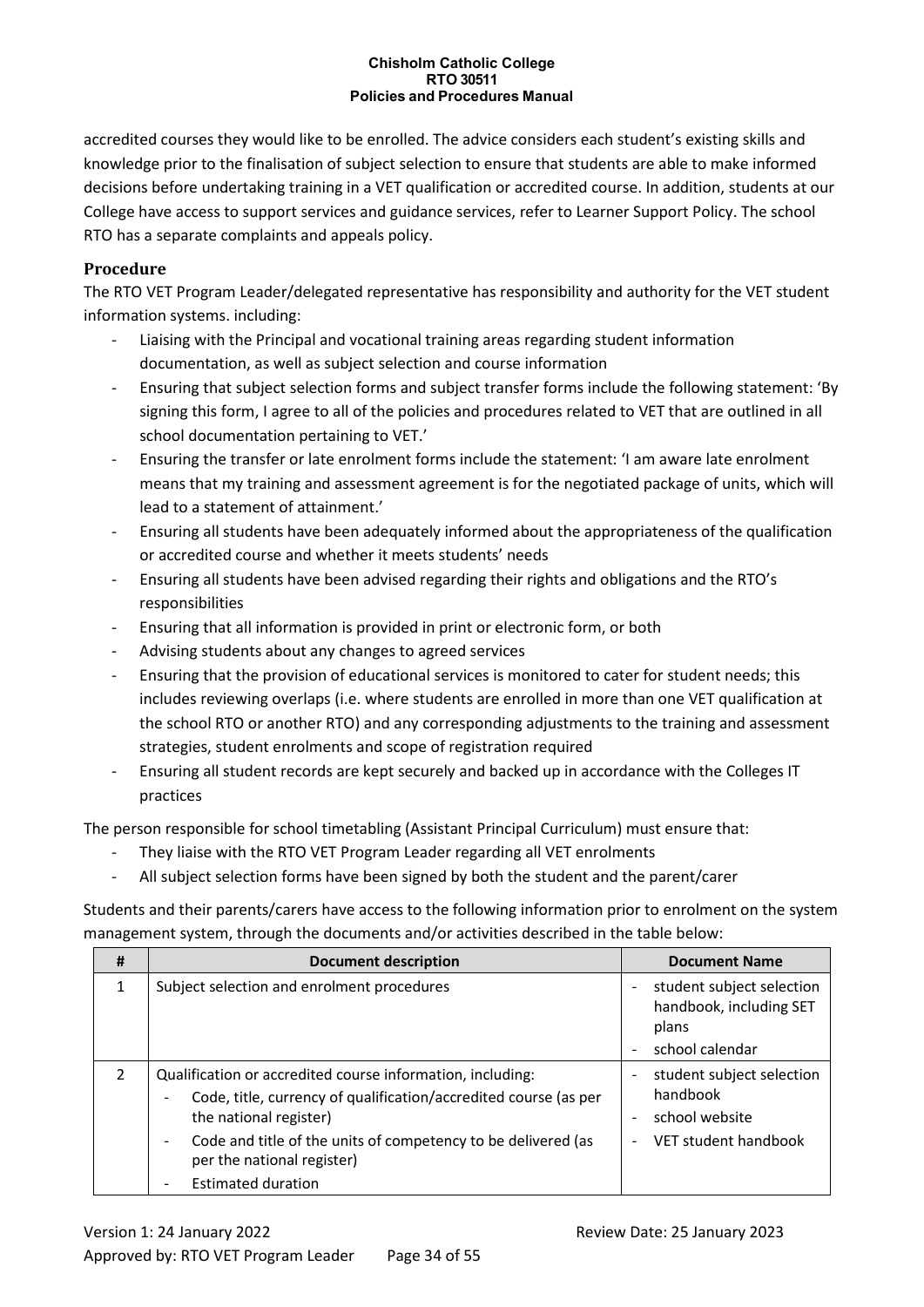| $\pmb{\sharp}$ | <b>Document description</b>                                                                                                                                                                                            | <b>Document Name</b>                                         |
|----------------|------------------------------------------------------------------------------------------------------------------------------------------------------------------------------------------------------------------------|--------------------------------------------------------------|
|                | Training/assessment locations<br>$\overline{\phantom{a}}$                                                                                                                                                              |                                                              |
|                | Mode/s of delivery<br>$\overline{\phantom{a}}$                                                                                                                                                                         |                                                              |
|                | Work placement arrangements (if required)                                                                                                                                                                              |                                                              |
|                | Obligations to the students (i.e. being responsible for the<br>quality of the training/assessment, issuance of certification)                                                                                          |                                                              |
|                | Entry requirements or pre-requisites (if applicable)<br>$\overline{\phantom{a}}$                                                                                                                                       |                                                              |
|                | Student obligations related to any materials or equipment<br>$\blacksquare$                                                                                                                                            |                                                              |
|                | Requirements the student must meet to successfully complete<br>(e.g. apply for a USI, service periods, travel requirements,<br>events or out-of-school hours' functions)                                               |                                                              |
|                | The student's rights if the RTO (or a third party) closes or<br>$\blacksquare$<br>ceases to deliver any part of the training course                                                                                    |                                                              |
|                | Details of the RTO's complaints and appeals process<br>$\overline{\phantom{a}}$                                                                                                                                        |                                                              |
|                | Any relevant third-party information (i.e. name and contact<br>details of the third party providing the training and/or<br>assessment, and related educational and support services)                                   |                                                              |
| 3              | Fee information (whether collected directly or through a third party)<br>for each qualification prior to their enrolment in STUDENT<br>MANAGEMENT SYSTEM specifying:                                                   | student subject selection<br>handbook<br>school website      |
|                | Fee information (amount, terms/conditions, deposits, refunds)                                                                                                                                                          | VET student handbook                                         |
|                | Student rights as a consumer, including cooling-off period (if<br>$\blacksquare$<br>applicable)                                                                                                                        | Subject selection online<br>$\blacksquare$                   |
|                | Student right to obtain a refund if the enrolment is terminated<br>early or services not provided.                                                                                                                     |                                                              |
| $\overline{4}$ | How VET qualifications and courses differ from other school courses<br>and criteria-based assessment, by including:                                                                                                    | student subject selection<br>handbook                        |
|                | Work-like activities                                                                                                                                                                                                   | school website                                               |
|                | Competency-based training and assessment<br>$\blacksquare$                                                                                                                                                             | VET student handbook                                         |
|                | Competency standards, which are an industry-determined<br>$\overline{\phantom{a}}$<br>specification of performance that sets out the skills, knowledge<br>and attitudes required to operate effectively in employment. |                                                              |
| 5              | Student support, welfare and guidance services                                                                                                                                                                         | school website<br>$\overline{\phantom{a}}$                   |
|                |                                                                                                                                                                                                                        | VET student handbook                                         |
|                |                                                                                                                                                                                                                        | Learner Support policy                                       |
| 6              | Recognition of prior learning (RPL) procedures                                                                                                                                                                         | VET student handbook                                         |
|                |                                                                                                                                                                                                                        | Recognition of prior                                         |
|                |                                                                                                                                                                                                                        | learning (RPL) policy and                                    |
|                |                                                                                                                                                                                                                        | procedure                                                    |
| $\overline{7}$ | Recognition of Australian Qualifications Framework (AQF)                                                                                                                                                               | VET student handbook<br>$\qquad \qquad \blacksquare$         |
|                | credentials, and statements of attainment issued by other RTOs                                                                                                                                                         | Certification policy<br>$\overline{\phantom{0}}$             |
|                |                                                                                                                                                                                                                        | VET student handbook<br>$\overline{\phantom{0}}$             |
| 8              | School RTO's obligations to the student in regard to providing<br>quality training and assessment, and issuance of AQF certification                                                                                   | <b>Assessment Policy</b><br><b>Certification Policy</b><br>- |
| 9              | Student's rights if the College or a third-party delivering training on                                                                                                                                                | VET student handbook                                         |
|                | its behalf ceases to deliver any part of the qualification that a                                                                                                                                                      | Learner Information and<br>$\blacksquare$                    |
|                | student is enrolled in.                                                                                                                                                                                                | Protection policy                                            |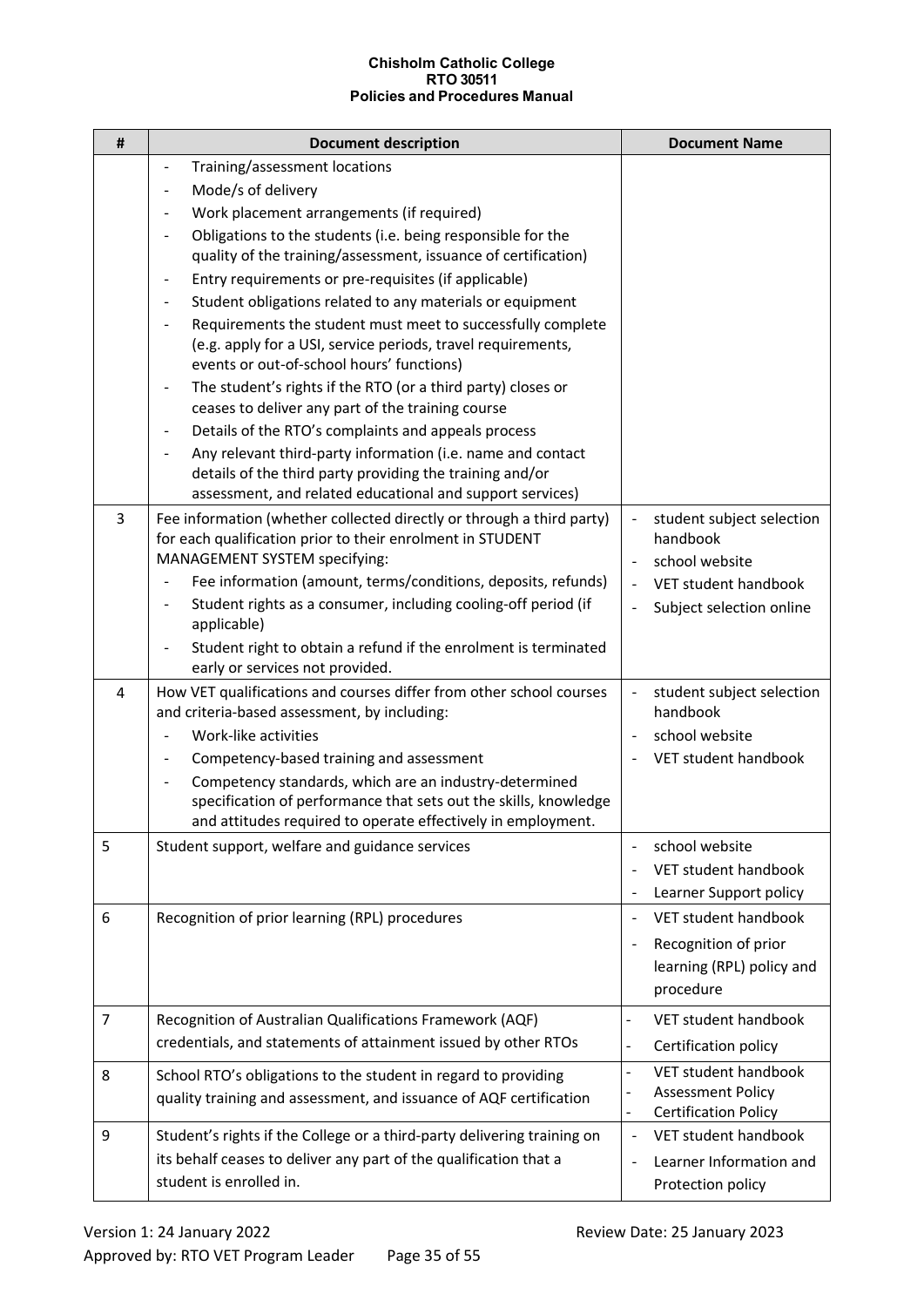# <span id="page-35-0"></span>**Third Party Arrangement Policy**

| <b>Policy</b>                                                                                                                                                                                                                                                                         | <b>Agreement</b>                                                                                                                                                                                                                                                                                                                                                          | <b>Notification</b>                                                                                                                                                                                                                                                                                                                                                                           | <b>Monitoring</b>                                                                                                                                                                                             |
|---------------------------------------------------------------------------------------------------------------------------------------------------------------------------------------------------------------------------------------------------------------------------------------|---------------------------------------------------------------------------------------------------------------------------------------------------------------------------------------------------------------------------------------------------------------------------------------------------------------------------------------------------------------------------|-----------------------------------------------------------------------------------------------------------------------------------------------------------------------------------------------------------------------------------------------------------------------------------------------------------------------------------------------------------------------------------------------|---------------------------------------------------------------------------------------------------------------------------------------------------------------------------------------------------------------|
| The RTO ensures that<br>when services are<br>provided on its behalf<br>by a third party:<br>• a written agreement<br>is in place that defines<br>the obligations of all<br>parties under the<br>arrangement<br>$\bullet$ each written<br>agreement is<br>systematically<br>monitored. | A written agreement<br>outlining the<br>obligations of all parties<br>must be in place when<br>the RTO engages<br>another party to<br>provide one or more of<br>the following services:<br>• marketing<br>• recruitment<br>• resources<br>• training<br>• assessment<br>· educational and<br>support services.<br>Recorded in the Third-<br>Party Arrangement<br>Register | • The RTO will notify<br>students and provide<br>them with<br>information on how<br>the TPA affects them:<br>- before enrolment<br>- when a change to<br>agreed services<br>occurs.<br>• The RTO will notify<br>the QCAA with advice<br>of a TPA:<br>- commencing<br>- substantially<br>changing<br>- ceasing.<br>• Trainers and<br>assessors will be<br>provided with an up-<br>to-date TAS. | Over the life of the<br>agreement, the RTO<br>delegates officers to<br>regularly monitor,<br>evaluate and review<br>TPA services $-$ using the<br>Third-Party<br>Arrangement<br>Monitoring and Review<br>Form |

# **Requirements of Third-Party Arrangements**

| <b>Student advice</b>                                                                                                                                                                                                                                                | <b>Information</b>                                                                                                                                                                                                                                                                                                                                                                                | <b>QCAA advice</b>                                                                                                                                                                                                                                                                                                                           |
|----------------------------------------------------------------------------------------------------------------------------------------------------------------------------------------------------------------------------------------------------------------------|---------------------------------------------------------------------------------------------------------------------------------------------------------------------------------------------------------------------------------------------------------------------------------------------------------------------------------------------------------------------------------------------------|----------------------------------------------------------------------------------------------------------------------------------------------------------------------------------------------------------------------------------------------------------------------------------------------------------------------------------------------|
| The RTO will:<br>• provide current and<br>accurate information on<br>any TPA that affects the<br>student, in print or through<br>referral to an electronic<br>copy<br>• advise a student of any<br>substantial change to the<br>agreement as soon as<br>practicable. | The minimum information an<br>agreement must contain is:<br>• name and contact details of<br>any third-party service<br>provider<br>• details of the training,<br>assessment or related<br>educational and support<br>services to be provided to<br>students on the RTO's<br>behalf<br>• identification of the<br>qualification/s and unit/s of<br>competency involved by full<br>code and title. | • Within 30 days of a notifiable event,<br>submit a completed Notification to<br>change organisation details form<br>using the QCAA Portal.<br>• The online form will include a<br>detailed description of the<br>arrangement and identification of<br>the qualification/s and unit/s of<br>competency involved by full code/s<br>and title. |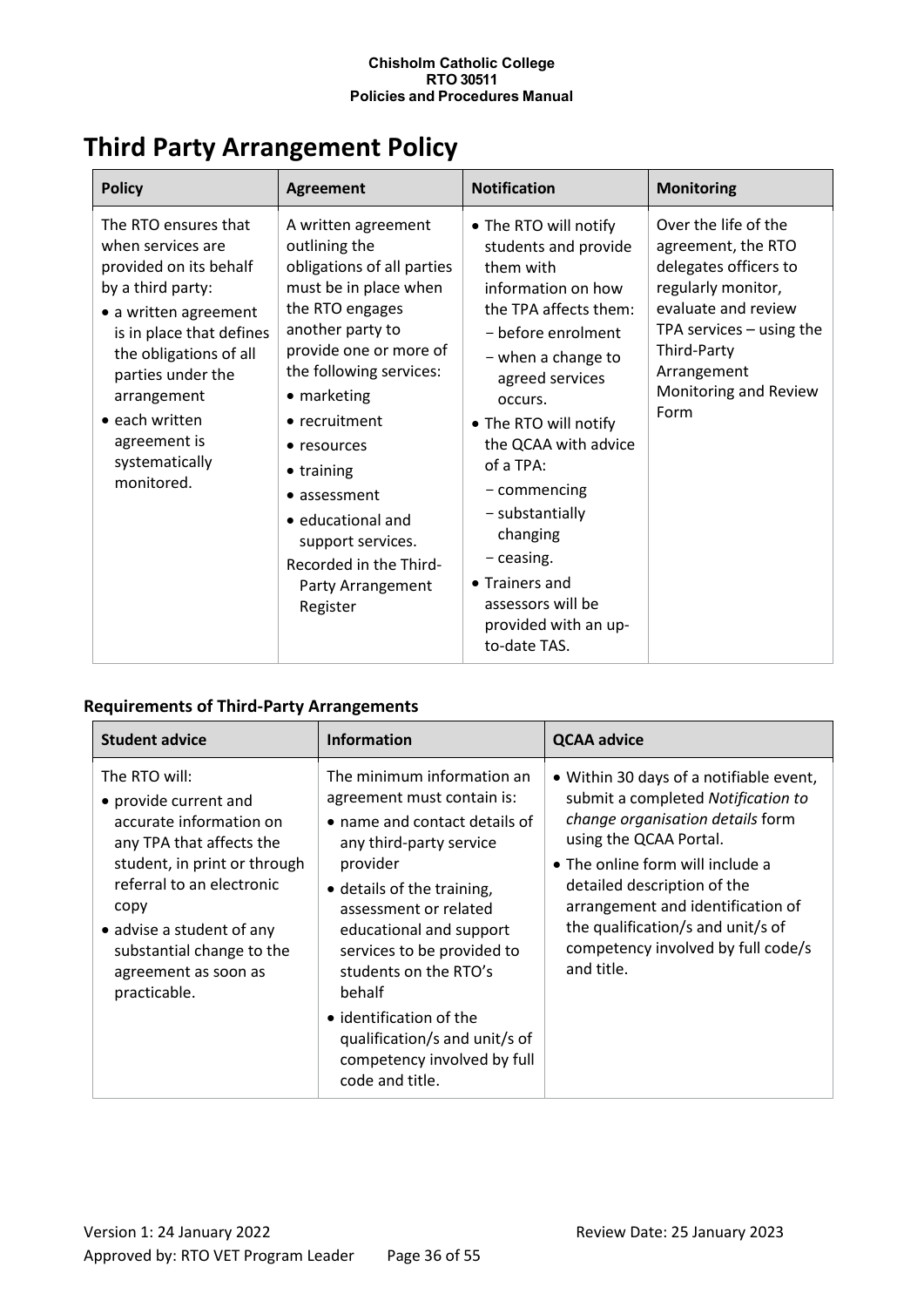# <span id="page-36-0"></span>**Fees Policy**

### **Background**

#### **Clause 5.3**

Where the RTO collects fees from the individual learner, either directly or through a third party, the RTO provides or directs the learner to information prior to enrolment of the commencement of training and assessment, whichever comes first, specifying:

- all relevant fee information including:
	- o Fees that must be paid to the RTO, and
	- o Payment terms and conditions including deposits and refunds
- the learner's rights as a consumer, including but not limited to any statutory cooling-off period, if one applies
- the learner's right to obtain a refund for services not provided by the RTO in the event the:
	- o Arrangement is terminated early, or
	- o The RTO fails to provide the agreed services.

#### **Policy Statement**

This policy sets out Chisholm Catholic College's RTO fee policy, the circumstances under which Students may claim a refund, and the associated procedures for handling refunds. Students for the purposes of this policy are VET Students only. The RTO shall only collect fees once an applicant's enrolment has been confirmed, at which time the course will have been deemed to have commenced.

#### **Procedure**

The College does not charge students fees for VET services, separate to school fees, for courses where the College is the RTO.

Levies are only collected for consumable costs or other additional services. Any fees and charges that do occur for additional services will be made known to students prior to enrolment. Students who enroll past the commencement of the calendar year will be charged student levies at a pro-rata basis for the duration of the year. Students who leave a VET course before completion may be able to claim a refund for part of the course consumables (levy).

Fees for VET Courses provided by external training providers will be charged as per the third-party arrangements with that provider

In the event of losing the specialist trainer, and the RTO being unable to obtain a suitable replacement, Chisholm Catholic College will, if possible, arrange for agreed training and assessment to be completed through another RTO. (Fees may be incurred.) Prior to the transfer to another RTO, affected students will be formally notified of the arrangements, and an agreement to those arrangements, including any refund of fees, will be obtained. If transfer is not possible, the RTO will gain a written agreement for a subject/course transfer from the student and parent.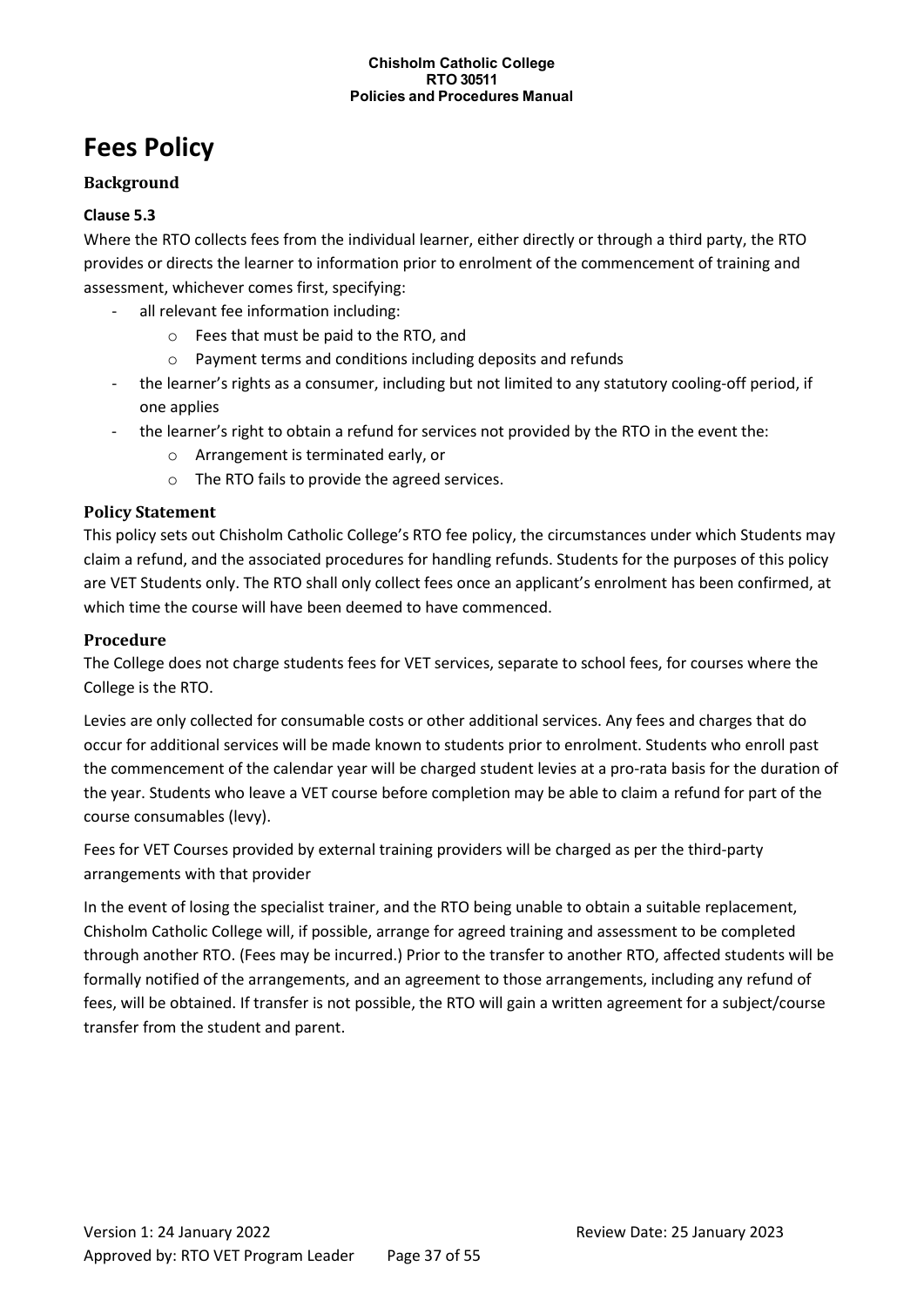# <span id="page-37-0"></span>**Agreed Services Policy**

# **Background**

# **Clause 5.4**

Where there are any changes to agreed services, the RTO advises the learner as soon as practicable, including in relation to any new third-party arrangements or a change in ownership or changes to existing third party arrangements.

### **Policy Statement**

The College is committed to completing the outlined training and assessment once students have started study in their chosen qualifications or courses from the course start date. Students who enter the course after the start date will have a negotiated package of units that will lead to a statement of attainment.

#### **Procedure**

In the event of losing the specialist trainer, and the RTO being unable to obtain a suitable replacement, Chisholm Catholic College will, if possible, arrange for agreed training and assessment to be completed through another RTO. (Fees may be incurred.)

Prior to the transfer to another RTO, affected students will be formally notified of the arrangements, and an agreement to those arrangements, including any refund of fees, will be obtained.

If transfer is not possible, the RTO will gain a written agreement for a subject/course transfer from the student and parent.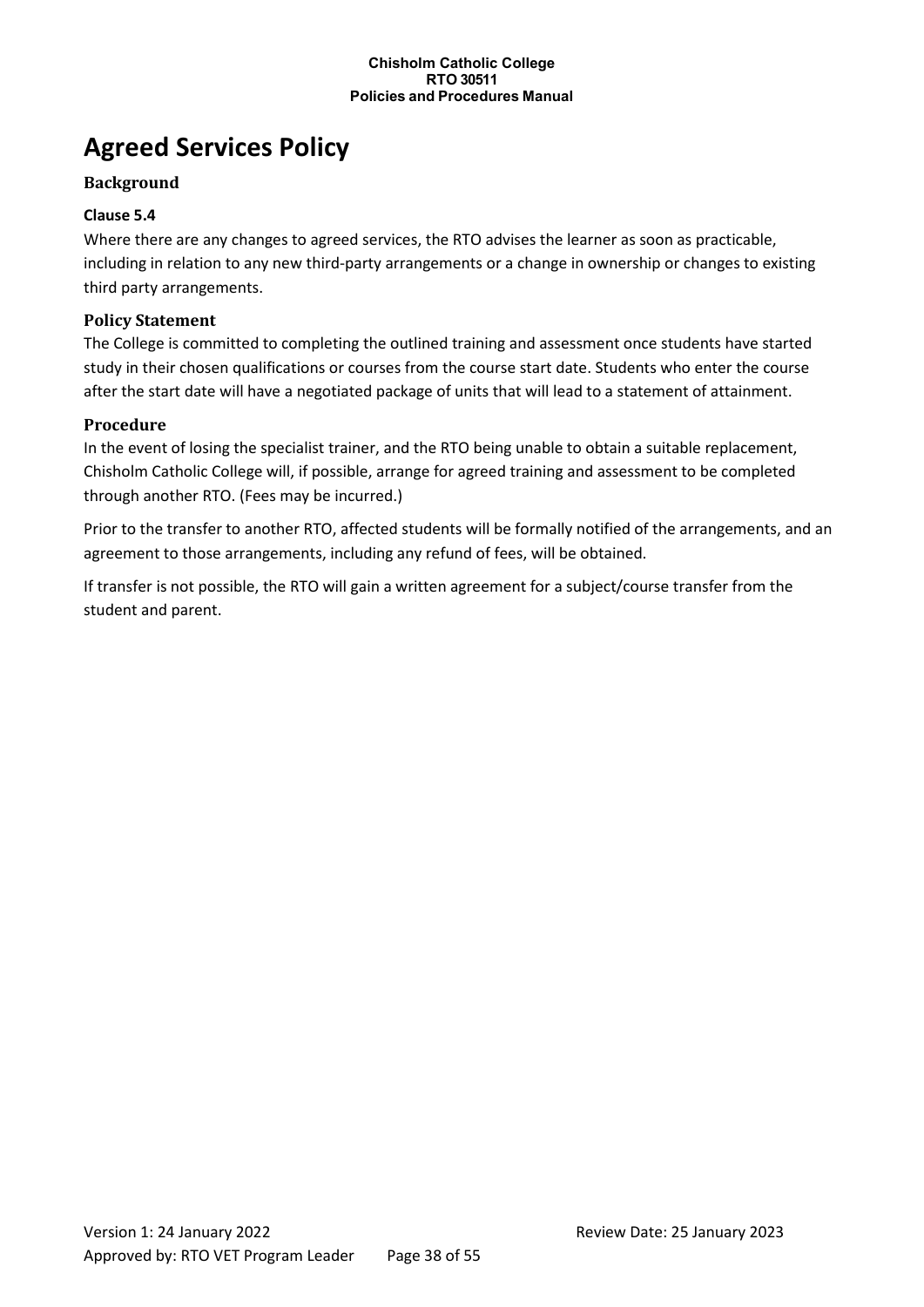# <span id="page-38-0"></span>**Complaints and Appeals Policy**

### **Background**

Manage complaints and appeals

#### **Clause 6.1**

The RTO has a complaints policy to manage and respond to allegations involving the conduct of:

- The RTO, its trainers, assessors or other staff
- A third -party providing services on the RTO's behalf, its trainers, assessors or other staff or
- A learner of the RTO.

#### **Clause 6.2**

The RTO has an appeals policy to manage requests for a review of decisions, including assessment decisions, made by the RTO or a third-party providing services on the RTO's behalf.

#### **Clause 6.3**

The RTO's complaints policy and appeals policy:

- Ensure the principles of natural justice and procedural fairness are adopted at every stage of the complaint and appeal process
- Are publicly available
- set out the procedure for making a complaint or requesting an appeal
- Ensure complaints and requests for an appeal are acknowledged in writing and finalised as soon as practicable, and
- Provide for review by an appropriate party independent of the RTO and the complainant or appellant, at the request of the individual making the complaint or appeal, if the processes fail to resolve the complaint or appeal.

#### **Clause 6.4**

Where the RTO considers more than 60 calendar days are required to process and finalise the complaint or appeal, the RTO:

- Informs the complainant or appellant in writing, including reasons why more than 60 calendar days are required, and
- Regularly updates the complainant or appellant on the progress of the matter.

# **Clause 6.5**

The RTO:

- Securely maintains records of all complaints and appeals and their outcomes, and
- Identifies potential causes of complaints and appeals and takes appropriate corrective action to eliminate or mitigate the likelihood of reoccurrence.

# **Clause 6.6**

Where the RTO is an employer or a volunteer organisation whose learners solely consist of its employees or members, does not charge fees for the training or assessment, and does not have in place a specific complaints and appeals policy in accordance with Clauses 6.1 & 6.2, the organisation has a complaints and appeals policy which is sufficiently broad to cover the services provided by the RTO.

# **Policy Statement**

Complaints and appeals are managed by Chisholm Catholic College in a fair, efficient and effective manner. The College will create an environment where learner's views are valued. This policy will be made publicly to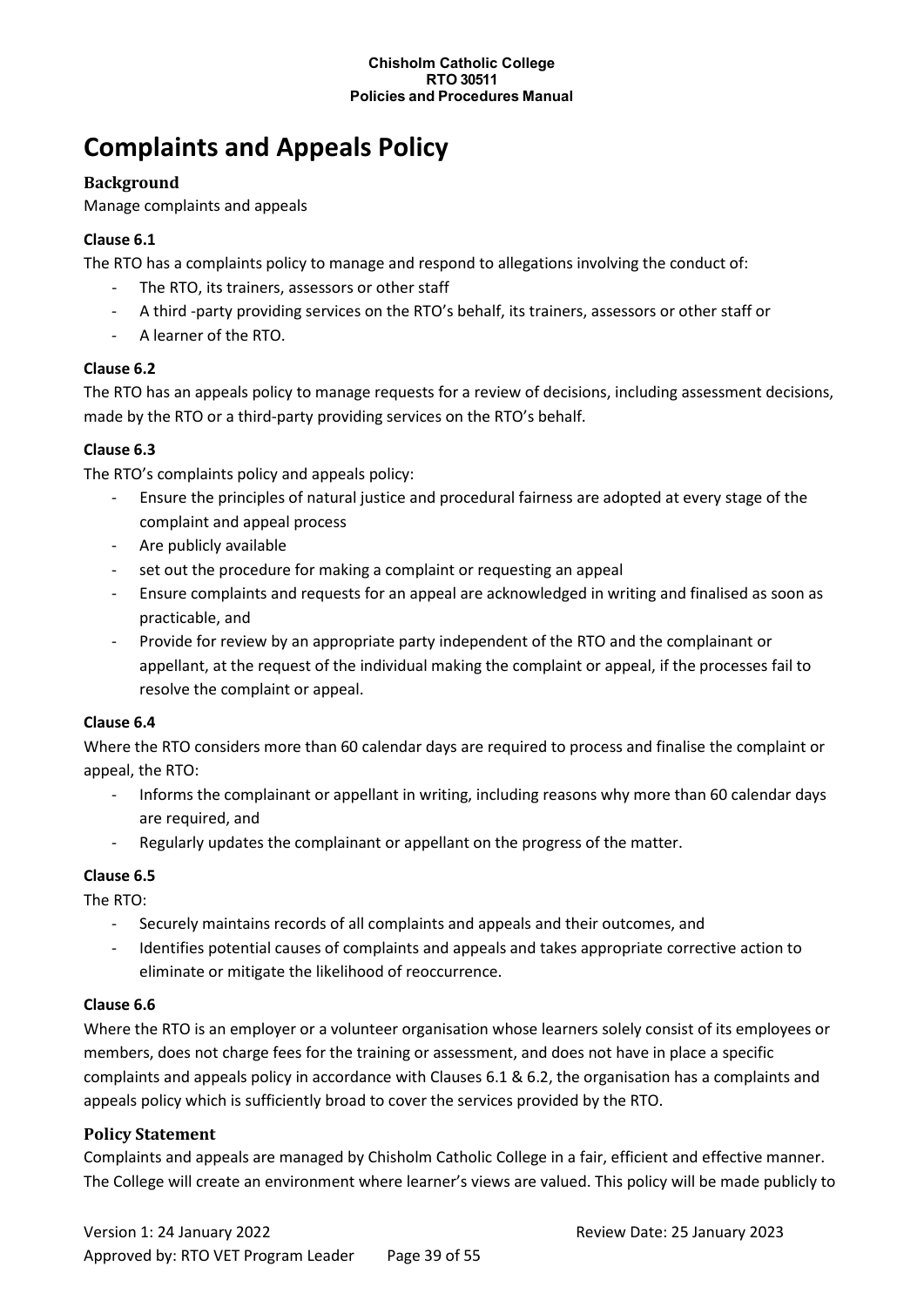the School/College community by being made available on the College's intranet and in materials provided to learners on commencement of enrolment.

The College ensures that the principles of natural justice and procedural fairness are adopted at every stage of the complaints and appeals process. The College ensures that all formal complaints and appeals will be heard with resolutions reached within 60 calendar days of receiving the written complaint or appeal, where possible.

In the case of the time frame being longer than this, the RTO will communicate with the complainant/appellant why the process is taking longer and an estimated timeframe for resolution as well as being kept informed regarding ongoing progress.

If the processes fail to resolve the complaint or appeal, a review by an independent party will be provided if requested.

Details of all formal complaints and appeals will be securely maintained in a Register of Complaints and Appeals and will take appropriate corrective action to eliminate or mitigate the likelihood of reoccurrence.

Any substantiated complaints, as well as the complaints and appeals policy, will be reviewed as part of the continuous improvement processes.

The college as an RTO has a complaints and appeals policy specific to the RTO operations.

A complaint can be made to the College regarding the conduct of:

- The college RTO, its trainers, assessors or other college RTO staff; and
- Students of the RTO.

An appeal can be made to the College to request a review of a decision, including assessment decisions.

# **Procedure**

#### **Complaints procedure**

All formal complaints must be in writing and addressed to the Principal, as CEO of the RTO.

On receipt of a written complaint:

- A written acknowledgement is sent to the complainant from the Principal
- The complaint is forwarded to the RTO VET Program Leader/delegated representative.

If the complaint is not finalised within 60 calendar days, the complainant is informed of the reasons in writing and regularly updated on the progress of the matter.

The RTO VET Program Leader/delegated representative will either deal with the complaint or convene an independent panel to hear the complaint; this shall be the complaints and appeals committee. The complaints committee shall not have had previous involvement with the complaint and will include representatives of:

- The RTO VET Program Leader/delegated representative
- The teaching staff
- An independent person

The complainant shall be given an opportunity to present their case and may be accompanied by other people as support or as representation.

The relevant staff member, third party or student (as applicable) shall be given an opportunity to present their case and may be accompanied by other people as support or as representation.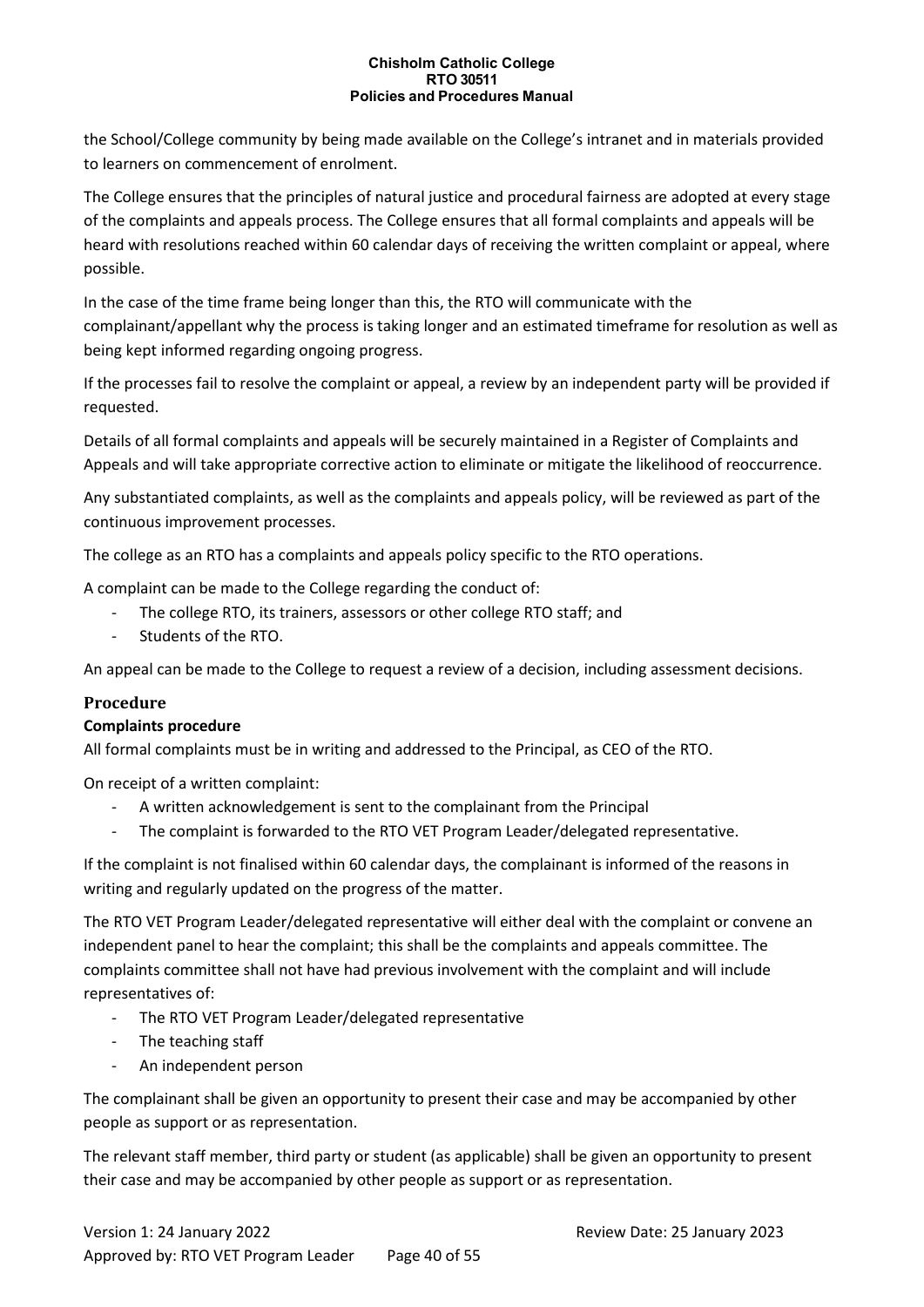The outcome/decision will be communicated to all parties in writing within 60 days.

If the processes fail to resolve the complaint, the individual making the complaint will have the outcome reviewed (on request) by an appropriate party independent of the RTO.

If the complainant is still not satisfied, the RTO VET Program Leader/delegated representative will refer them to the VET Regulator website for further information about making complaints [\(www.QCAA.qld.edu.au/3141.html\)](http://www.qcaa.qld.edu.au/3141.html).

The root cause of any complaint will be included in the systematic monitoring and evaluation processes of the RTO so that appropriate corrective action can be instigated to eliminate or mitigate the likelihood of reoccurrence.

#### **Appeals procedure**

All formal appeals must be in writing and addressed to the Principal, as CEO of the RTO.

On receipt of a written appeal:

- A written acknowledgement is sent to the appellant from the Principal (via admin support)
- The appeal is forwarded to the RTO VET Program Leader.

If the appeal is not finalised within 60 calendar days, the appellant is informed of the reasons in writing and regularly updated on the progress of the matter.

The RTO VET Program Leader/delegated representative will either deal with the appeal or convene an independent panel to hear the complaint; this shall be the complaints and appeals committee.

The appeals committee shall not have had previous involvement with the appeal, and will include representatives of:

- The RTO VET Program Leader/delegated representative
- The trainers
- An independent person

The appellant shall be given an opportunity to present their case and may be accompanied by other people as support or as representation.

The relevant staff member, if applicable, shall be given an opportunity to present their case and may be accompanied by other people as support or as representation.

The outcome/decision will be communicated to all parties in writing within 60 days.

If the processes fail to resolve the appeal, the individual making the appeal will have the outcome reviewed by an appropriate party independent of the RTO.

If the appellant is still not satisfied, the RTO VET Program Leader/delegated representative will refer them to the VET Regulator website for further information about making complaints [\(www.QCAA.qld.edu.au/3141.html\)](http://www.qcaa.qld.edu.au/3141.html).

The root cause of any appeal will be included in the systematic monitoring and evaluation processes of the RTO so that appropriate corrective action can be instigated to eliminate or mitigate the likelihood of reoccurrence.

Chisholm Catholic College will include the following information on its public website.

- The school, as an RTO, has a complaints and appeals policy specific to its RTO operations.
- A complaint can be made to the school RTO regarding the conduct of: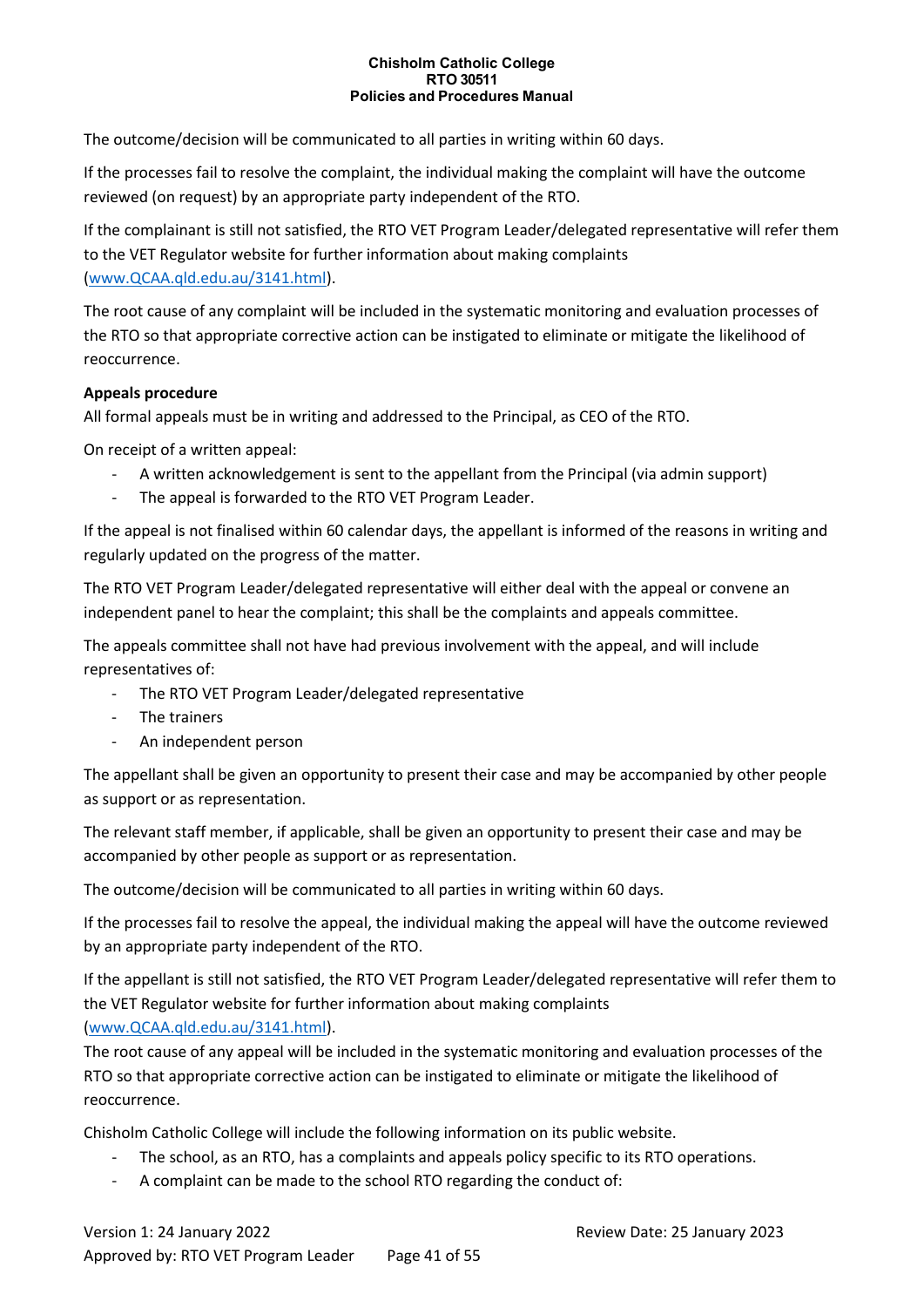- o The school RTO, its trainers, assessors or other school RTO staff
- o Students of the RTO
- o Any third parties providing services on behalf of the school RTO (if relevant).
- An appeal can be made to the school RTO to request a review of a decision, including assessment decisions.
- The school RTO will ensure that the principles of natural justice and procedural fairness are adopted at every stage of the complaints and appeals process. All formal complaints and appeals will be heard and decided on within 60 calendar days of receiving the written complaint or appeal.
- If the school RTO considers more than 60 calendar days are required to process and finalise the complaint or appeal, the complainant or appellant will be informed of the reasons in writing and will be regularly updated on the progress of the matter.
- If the processes fail to resolve the complaint or appeal, a review by an independent party will be provided if requested.
- Complaints or appeals should be directed to the Principal as CEO of the school RTO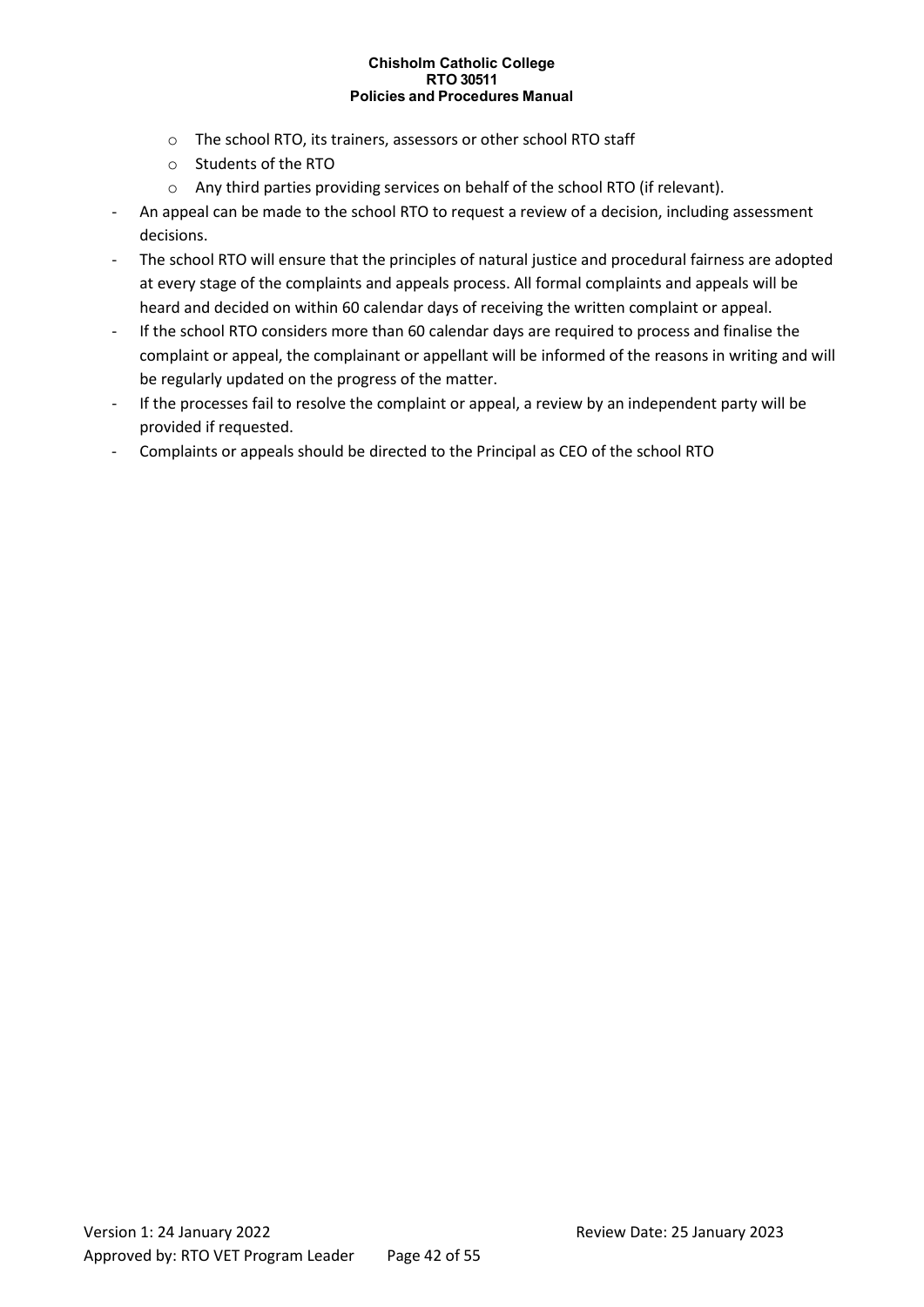# <span id="page-42-0"></span>**Fit and Proper Person Policy**

#### **Background**

Ensure authorised executive officers are in place and assess financial viability risk

#### **Clause 7.1**

The RTO ensures that its executive officers or high managerial agent: are vested with sufficient authority to ensure the RTO complies with the RTO Standards at all times, and meet each of the relevant criteria specified in the Fit and Proper Person Requirements in [Schedule 3.](http://www.asqa.gov.au/users-guide-to-the-standards-for-registered-training-organisations-2015/appendices/appendix-2/appendix-2.html)

#### **Policy Statement**

This policy ensures that all staff, especially managers, of our organisation are always people of integrity and who adhere to ethical standards . This policy is intended to draw attention to these expectations and promote discussion and commitment across the whole organisation.

The College is committed to effective governance of the company to ensure that clients have full confidence in our ability and suitability to deliver and assess national qualifications. It is therefore essential that the organisation is managed by fit and proper persons who ensure compliance. A person, by whatever name called and whether or not a director of the organisation, who is concerned in, or takes part in, the management of the organisation is deemed to be a manager and will need to meet the RTO Fit and Proper Person Requirements.

#### **Procedure**

As a Registered Training Organisation, the College complies with the Fit and Proper Person Requirements:

- The Principal meets the Fit and Proper Person Requirements
- The Principal will complete a Fit and Proper Person Requirements declaration when and as required.
- If the Principal changed the new office bearer would be able to submit a Fit and Proper Person declaration immediately
- The College ensures that only persons who would meet the Fit and Proper Person Requirements can hold a managerial position within the organisation. As such the College requires that the RTO VET Program Leader/delegated representative must submit an ASQA Fit and Proper Person Requirements declaration to the organisation to be kept on file within the main office
- Declarations are stored in staff files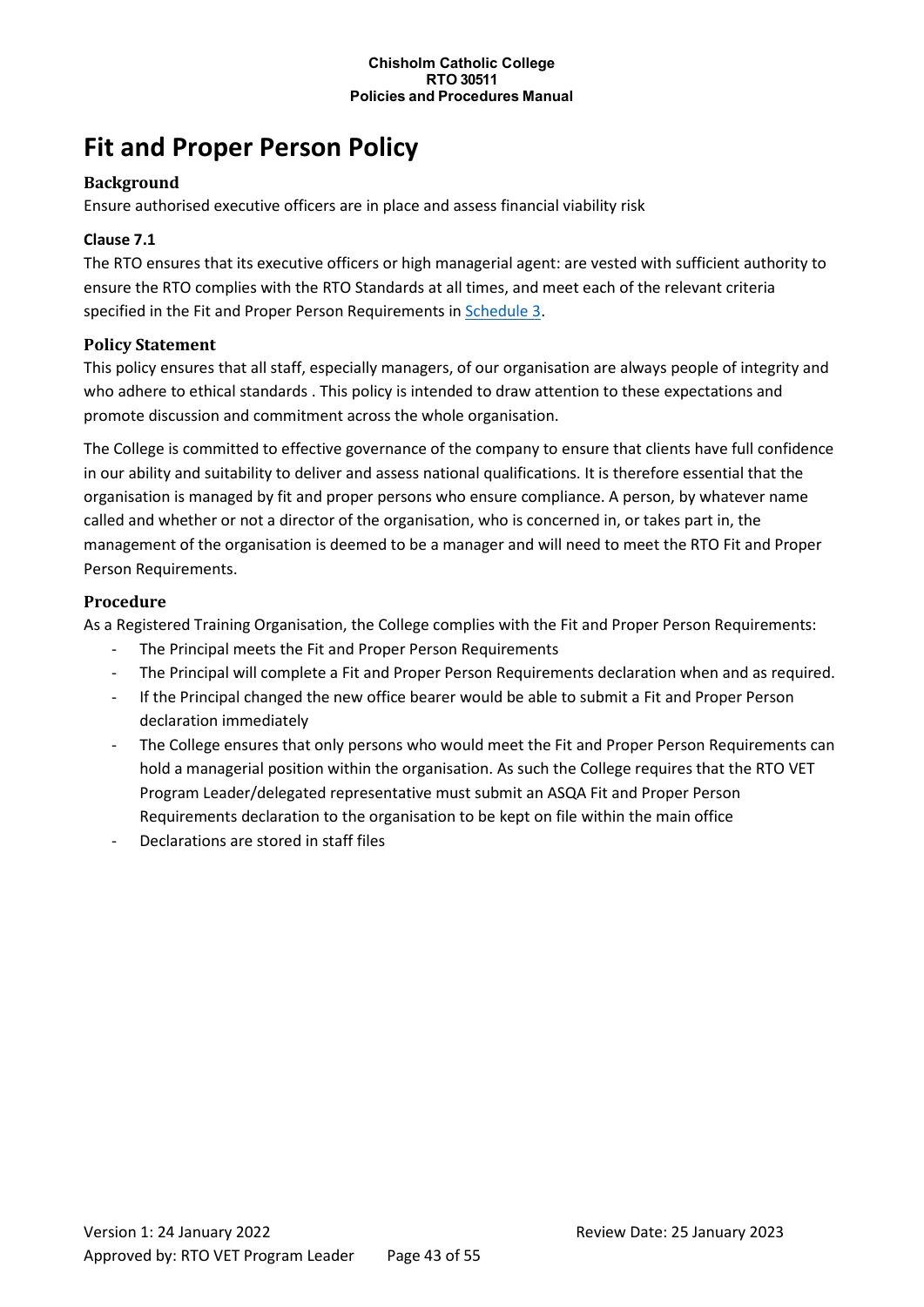# <span id="page-43-0"></span>**Financial Viability Policy**

### **Background**

Ensure authorised executive officers are in place and assess financial viability risk

### **Clause 7.1**

The RTO ensures that its executive officers or high managerial agent: are vested with sufficient authority to ensure the RTO complies with the RTO Standards at all times, and meet each of the relevant criteria specified in the Fit and Proper Person Requirements in [Schedule 3.](http://www.asqa.gov.au/users-guide-to-the-standards-for-registered-training-organisations-2015/appendices/appendix-2/appendix-2.html)

#### **Clause 7.2**

The RTO satisfies the Financial Viability Risk Assessment Requirements.

#### **Policy Statement**

The RTO is able to demonstrate to the registering bodies, on request, that it is financially viable at all times during the period of its registration.

ASQA has waived the requirement seeking registration and renewal of registration with VET Regulator as delegate of ASQA, to submit to an assessment of financial viability. The waiver is granted on the ground that the financial viability risk for Queensland's secondary schools is considered low.

# <span id="page-43-1"></span>**Fee Protection Policy**

# **Background**

#### **Clause 7.3**

Where the RTO requires, either directly or through a third party, a prospective or current learner to prepay fees in excess of a total of \$1500 (being the threshold prepaid fee amount), the RTO must meet the requirements set out in the Requirements for Fee Protection i[n Schedule 6.](http://www.asqa.gov.au/users-guide-to-the-standards-for-registered-training-organisations-2015/appendices/appendix-2/appendix-2.html)

#### **Policy Statement**

The College does not charge students fees for VET services, separate to school fees, for courses where the College is the RTO. Refer to Fees policy.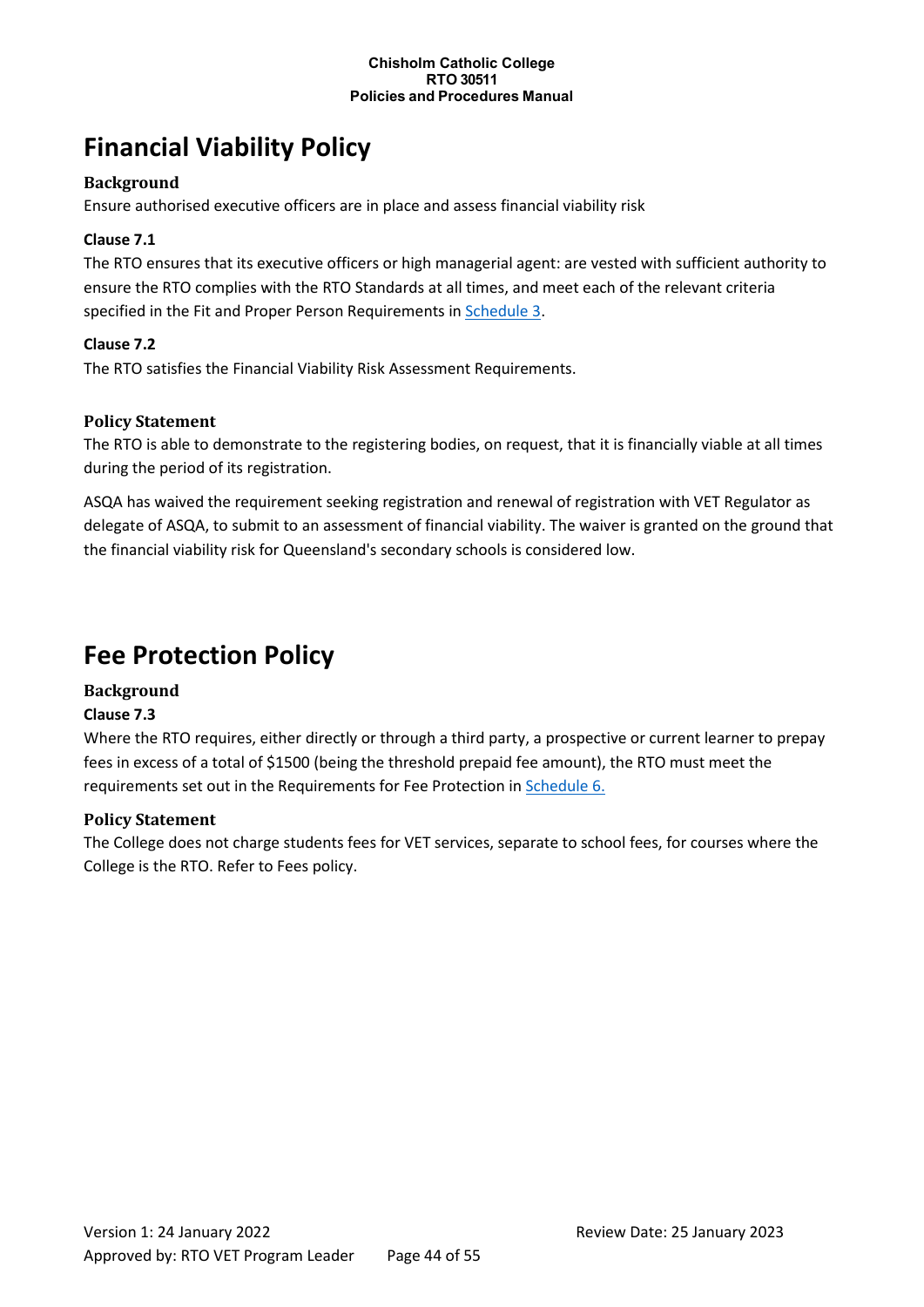# <span id="page-44-0"></span>**Public Liability Policy**

# **Background**

# **Clause 7.4**

The RTO holds public liability insurance that covers the scope of its operations throughout its registration period.

#### **Policy Statement**

The School will maintain a Certificate of currency for public liability insurance throughout its registration period.

#### **Procedure**

The College will retain evidence that they hold public liability insurance by keeping a copy of a certificate of currency or similar. The evidence provided:

- Identifies that the RTO is covered by the policy, and
- Confirms that training and assessment activities are covered, or that there are no restrictions on the activities covered

# <span id="page-44-1"></span>**Governance, Data and Administration Policy**

#### **Background**

Provide requested information to the VET Regulator, ASQA

#### **Clause 8.1**

The RTO cooperates with the VET Regulator:

- By providing accurate and truthful responses to information requests from the VET Regulator relevant to the RTO's registration
- In the conduct of audits and the monitoring of its operations
- By providing quality/performance indicator data
- By providing information about substantial changes to its operations or any event that would significantly affect the RTO's ability to comply with these standards within 90 calendar days of the change occurring
- By providing information about significant changes to its ownership within 90 calendar days of the change occurring, and
- In the retention, archiving, retrieval and transfer of records.

#### **Clause 8.2**

The RTO ensures that any third-party delivering services on its behalf is required under written agreement to cooperate with the VET Regulator:

- By providing accurate and factual responses to information requests from the VET Regulator relevant to the delivery of services, and
- In the conduct of audits and the monitoring of its operations.

Notify ASQA regarding third party agreements

#### **Clause 8.3**

The RTO notifies the Regulator:

Version 1: 24 January 2022 Review Date: 25 January 2023 Approved by: RTO VET Program Leader Page 45 of 55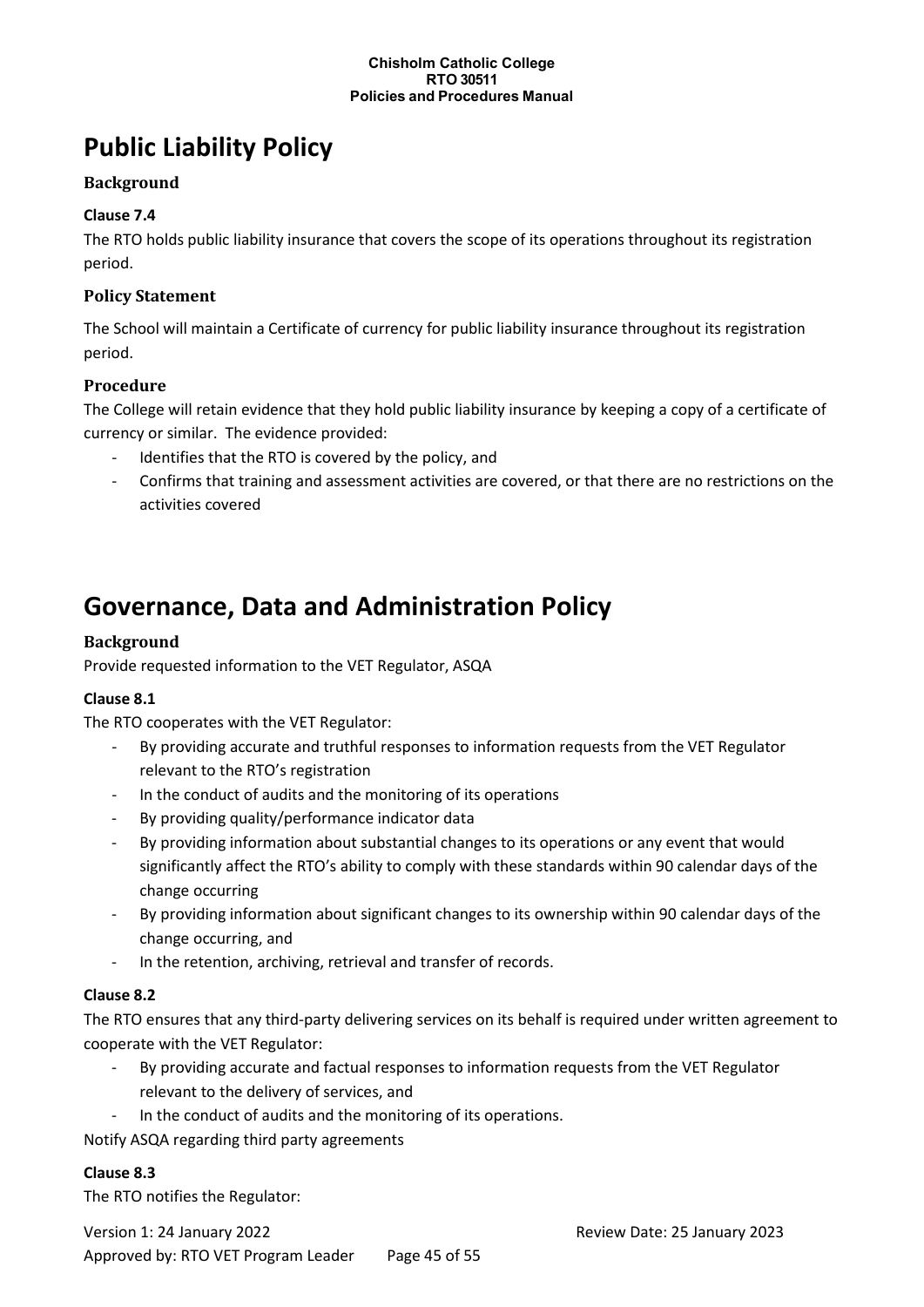- Of any written agreement entered into under Clause 2.3 for the delivery of services on its behalf within 30 calendar days of that agreement being entered into or prior to the obligations under the agreement taking effect, whichever occurs first, and
- Within 30 calendar days of the agreement coming to an end.

Make an annual declaration on compliance with the Standards

#### **Policy Statement**

Chisholm Catholic College ensures that it adheres to the obligations of the governance, data provision requirements and administration arrangements as set out in the vocational education and training (VET) Quality Framework (VQF).

The Principal of the school RTO, as the chief executive officer (CEO), is ultimately responsible for ensuring that the school RTO complies with the VQF. This applies to all of the operations within the RTO's scope of registration, as listed on the National Register.

The Principal as CEO of the school RTO:

- represents the RTO in all dealings with QCAA as delegate for ASQA, the national regulator
- provides leadership and advocates delivery of quality VET within the school curriculum
- ratifies all policy and procedure documents for RTO operations
- vests the RTO VET Program Leader with sufficient authority to ensure the RTO complies with the Standards and regulatory requirements at all times.

| Governance and administration policy and procedure                                                                                                                                                                                                                                                                                                                                                                                                                                                             |                                                                                                                                                                                                                                                                                                                                                                                                                                                                                                                      |                                                                                                                                                                                                                                                                                                                                                                                                                                                                                                                            |                                                                                                                                                                                                                                                                                                                                                                                                                                                                                                                                               |  |
|----------------------------------------------------------------------------------------------------------------------------------------------------------------------------------------------------------------------------------------------------------------------------------------------------------------------------------------------------------------------------------------------------------------------------------------------------------------------------------------------------------------|----------------------------------------------------------------------------------------------------------------------------------------------------------------------------------------------------------------------------------------------------------------------------------------------------------------------------------------------------------------------------------------------------------------------------------------------------------------------------------------------------------------------|----------------------------------------------------------------------------------------------------------------------------------------------------------------------------------------------------------------------------------------------------------------------------------------------------------------------------------------------------------------------------------------------------------------------------------------------------------------------------------------------------------------------------|-----------------------------------------------------------------------------------------------------------------------------------------------------------------------------------------------------------------------------------------------------------------------------------------------------------------------------------------------------------------------------------------------------------------------------------------------------------------------------------------------------------------------------------------------|--|
| <b>Policy</b>                                                                                                                                                                                                                                                                                                                                                                                                                                                                                                  | Governance                                                                                                                                                                                                                                                                                                                                                                                                                                                                                                           | Administration                                                                                                                                                                                                                                                                                                                                                                                                                                                                                                             | <b>RTO officers</b>                                                                                                                                                                                                                                                                                                                                                                                                                                                                                                                           |  |
| The Principal as CEO of<br>the school RTO:<br>• represents the RTO in<br>all dealings with QCAA<br>as delegate for ASQA,<br>the national regulator<br>• provides leadership and<br>advocates delivery of<br>quality VET within the<br>school curriculum<br>• ratifies all policy and<br>procedure documents<br>for RTO operations<br>• vests the RTO VET<br>Program Leader with<br>sufficient authority to<br>ensure the RTO<br>complies with the<br>Standards and<br>regulatory requirements<br>at all times. | • The Principal ensures the<br>RTO's organisational<br>structure caters for<br>effective implementation<br>of:<br>- a documented Quality<br>Management System<br>(QMS)<br>- quality-assured<br>operations of the RTO,<br>including a coordinated<br>set of policies and<br>procedures<br>$-$ roles and<br>responsibilities,<br>defined timelines and<br>activities in the QMS<br>calendar<br>- an internal audit<br>review of:<br>$\blacksquare$ the RTO's<br>assessment system<br>■ its systematic<br>validation of | • The Principal approves<br>the RTO's policies and<br>procedures.<br>• The RTO VET Program<br>Leader:<br>- establishes and<br>implements the RTO's<br>QMS calendar<br>- records and addresses<br>all recommendations<br>for improvement<br>identified through<br>analysis of data<br>collected by the RTO<br>- administers all<br>components of the<br>RTO's QMS to ensure<br>compliance with the<br>Standards, including<br>implementation of<br>the checklists<br>contained within the<br>policy and procedure<br>manual | • The Principal:<br>- ensures the safety<br>and well-being of all<br>students and officers<br>- ensures all RTO<br>officers are suitably<br>qualified to fulfil the<br>duties and meet the<br>responsibilities of<br>their position<br>- provides each RTO<br>officer sufficient time<br>to complete their<br>assigned duties and<br>responsibilities.<br>• The RTO VET Program<br>Leader:<br>- oversees the RTO's<br>complaints and<br>appeals processes<br>- monitors each RTO<br>officer's staff profile<br>and continuing<br>professional |  |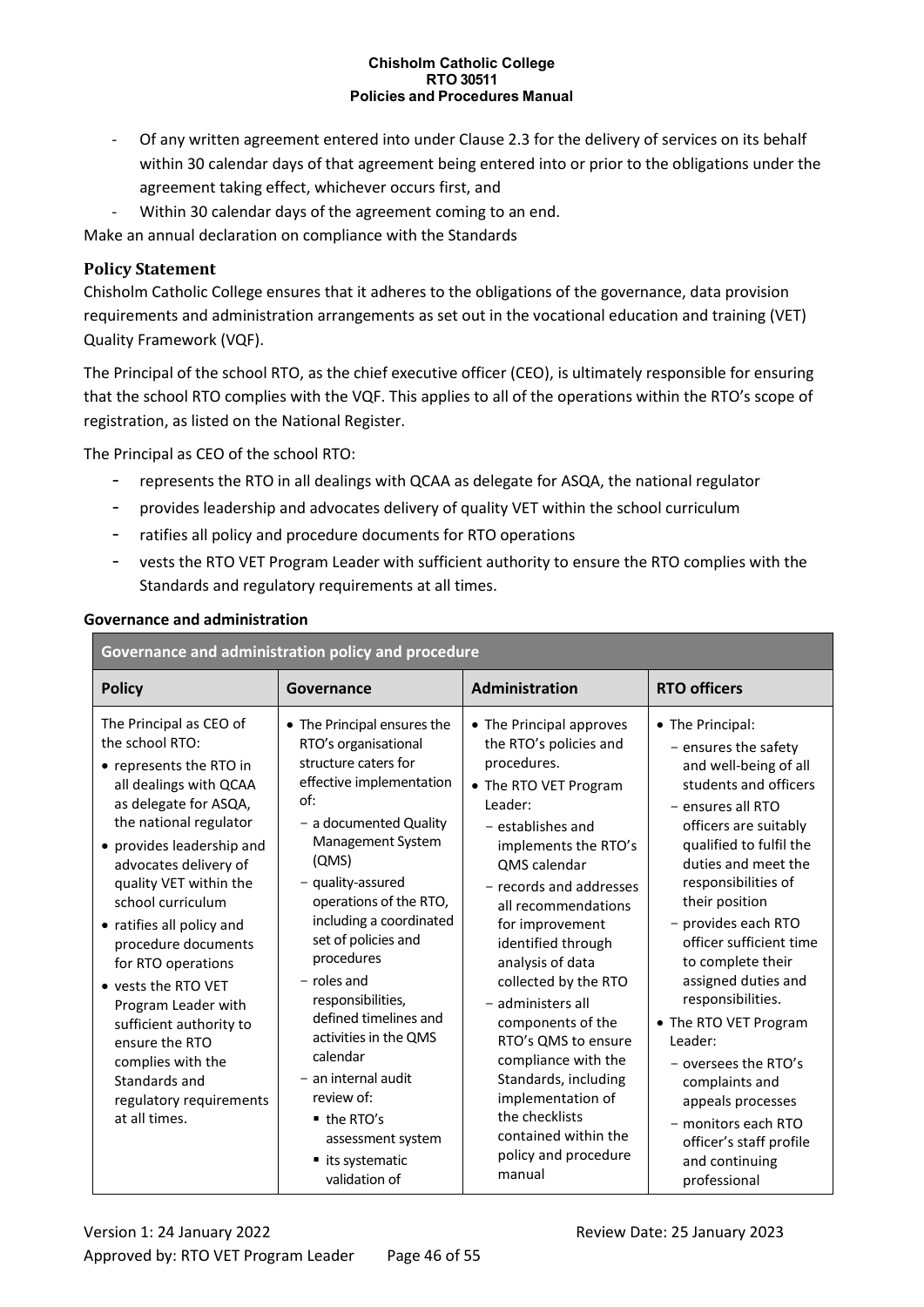#### **Quality Assurance**

| Requirements of governance and administration                                                                                                                                                                                                                                                                                                                                                                                                                                                                                                                                                                    |                                                                                                                                                                                                                                                                                                                                                                                                                                                                                                                                                                                                                     |                                                                                                                                                                                                                                                                                                                                                                                                                                                                                                                                                  |  |  |
|------------------------------------------------------------------------------------------------------------------------------------------------------------------------------------------------------------------------------------------------------------------------------------------------------------------------------------------------------------------------------------------------------------------------------------------------------------------------------------------------------------------------------------------------------------------------------------------------------------------|---------------------------------------------------------------------------------------------------------------------------------------------------------------------------------------------------------------------------------------------------------------------------------------------------------------------------------------------------------------------------------------------------------------------------------------------------------------------------------------------------------------------------------------------------------------------------------------------------------------------|--------------------------------------------------------------------------------------------------------------------------------------------------------------------------------------------------------------------------------------------------------------------------------------------------------------------------------------------------------------------------------------------------------------------------------------------------------------------------------------------------------------------------------------------------|--|--|
| <b>The Principal</b>                                                                                                                                                                                                                                                                                                                                                                                                                                                                                                                                                                                             | <b>RTO VET Program Leader</b>                                                                                                                                                                                                                                                                                                                                                                                                                                                                                                                                                                                       | <b>RTO officers</b>                                                                                                                                                                                                                                                                                                                                                                                                                                                                                                                              |  |  |
| The Principal:<br>• promotes and monitors educational<br>and business practices that are<br>focused on continually providing<br>and improving services and student<br>outcomes while minimising the risk<br>of harm to students, officers and<br>operations resulting from non-<br>compliance<br>• ensures the combined duties and<br>responsibilities of delegated officers<br>enable the RTO to operate in<br>compliance with the Standards and<br>regulatory requirements for RTOs<br>at all times<br>• ensures the RTO meets its<br>legislative obligations through<br>ongoing implementation of its<br>QMS. | The RTO VET Program Leader:<br>• identifies and implements business<br>practices that focus on continually<br>improving services and student<br>outcomes<br>• uses the outcomes of systematic<br>evaluations, including the feedback<br>of students, trainers, assessors and<br>other stakeholders, to continually<br>improve the RTO's training and<br>assessment strategies and practices<br>• informs the QCAA of substantial<br>changes to the RTO's operations or<br>any event that would significantly<br>affect the RTO's ability to comply<br>with the Standards within 90 days<br>of the change occurring. | All RTO officers:<br>• acknowledge their individual<br>responsibilities as delegated by the<br>Principal and specified in the RTO's<br>policies and procedures<br>• act at all times in accordance with<br>the RTO's current policies and<br>procedures<br>• carry out all duties relevant to<br>responsibilities delegated to them<br>by the Principal<br>• identify and recommend to the RTO<br>VET Program Leader educational<br>and business practices that focus on<br>continually improving high quality<br>services and student outcomes. |  |  |

| Requirements of an internal audit review                                                                                                                                                                                     |                                                                                                                                                                                          |                                                                                                                                                                    |                                                                                                                                          |  |
|------------------------------------------------------------------------------------------------------------------------------------------------------------------------------------------------------------------------------|------------------------------------------------------------------------------------------------------------------------------------------------------------------------------------------|--------------------------------------------------------------------------------------------------------------------------------------------------------------------|------------------------------------------------------------------------------------------------------------------------------------------|--|
| <b>Quality-assured</b><br>management system                                                                                                                                                                                  | <b>Monitoring</b>                                                                                                                                                                        | Evaluation                                                                                                                                                         | <b>Continuous</b><br>improvements                                                                                                        |  |
| Dynamic and ongoing<br>internal audit/review of all<br>RTO operational practice<br>and processes confirming<br>how all RTO officers are<br>aware of and comply with<br>all relevant criteria or<br>requirements specified in | The RTO has and can<br>provide documented<br>evidence that matches the<br>quality calendar as<br>approved for the following:<br>• accuracy of Training and<br><b>Assessment Strategy</b> | • Executive summary of<br>current and recent<br>performance and<br>practice in accordance<br>with the policies and<br>procedures within the<br>approved timelines. | Records of:<br>• immediate action taken<br>or planned timelines by<br>the RTO to rectify any<br>non-compliances<br>• program development |  |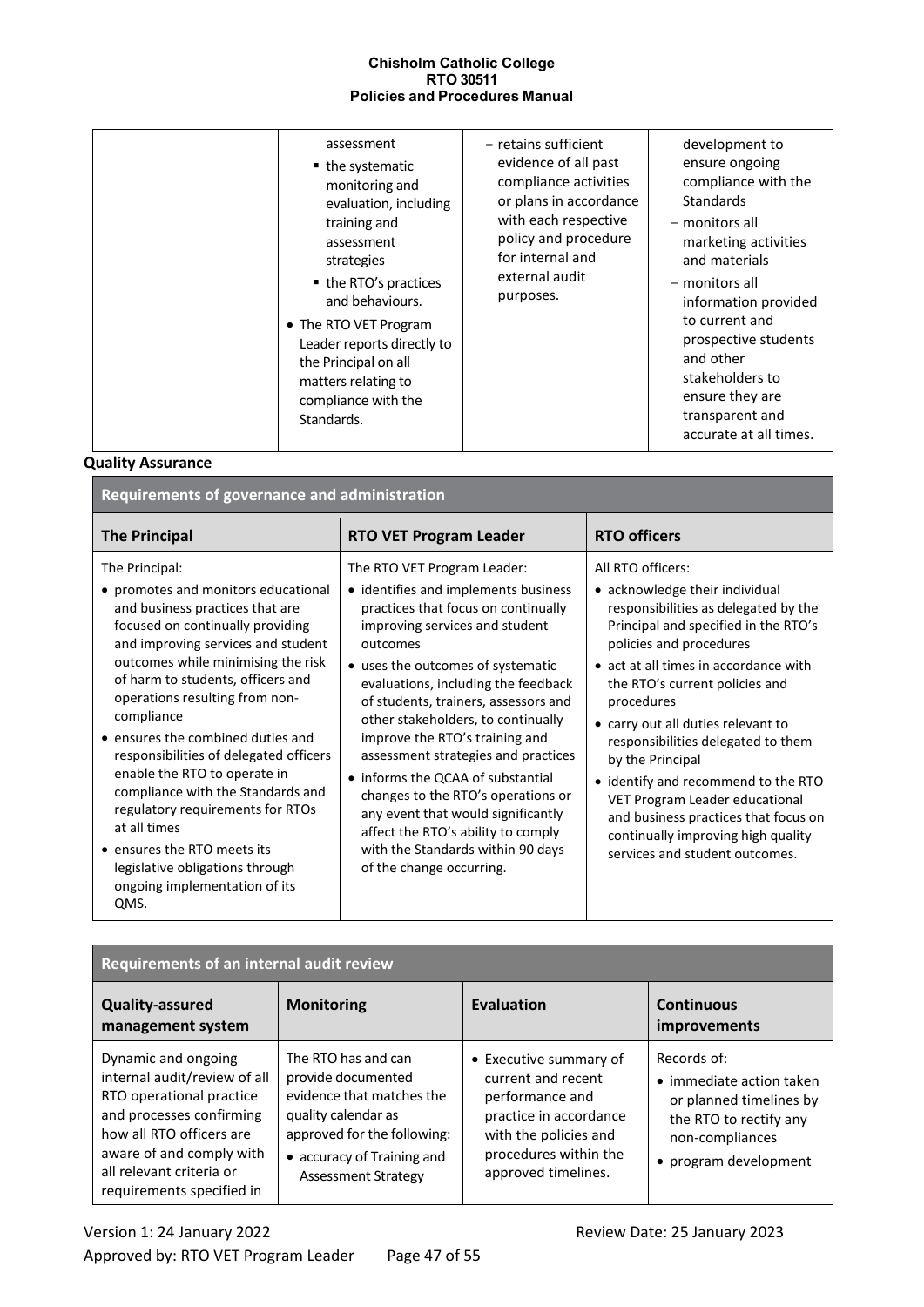| the Standards and<br>timelines. | (TAS) program/s and<br>assessment system<br>aligned with current<br>scope of registration<br>• all policies and<br>procedures<br>• student data records<br>• vocational competence,<br>currency and<br>professional<br>development of all<br>trainers and assessors<br>• reporting. | • Analysis of<br>recommendations,<br>outcomes or required<br>changes for continuous<br>improvements or timing<br>of activities. | • implementation of best<br>practice and/or<br>• modification of current<br>procedures. |
|---------------------------------|-------------------------------------------------------------------------------------------------------------------------------------------------------------------------------------------------------------------------------------------------------------------------------------|---------------------------------------------------------------------------------------------------------------------------------|-----------------------------------------------------------------------------------------|
| <b>Timing</b>                   | The QMS calendar is a dynamic record and is updated as required to reflect the<br>RTO's day-to-day practices and is reviewed at least once annually to maintain<br>compliance at all times.                                                                                         |                                                                                                                                 |                                                                                         |

# **Procedure**

**The Principal** ensures compliance with all the VQF requirements by:

- The Principal ensures the RTO's organisational structure caters for effective implementation of:
	- o a documented Quality Management System (QMS)
	- o quality-assured operations of the RTO, including a coordinated set of policies and procedures
	- o roles and responsibilities, defined timelines and activities in the QMS calendar
	- o an internal audit review of:
	- o the RTO's assessment system
	- o its systematic validation of assessment
	- $\circ$  the systematic monitoring and evaluation, including training and assessment strategies
	- o the RTO's practices and behaviours.
	- The RTO VET Program Leader reports directly to the Principal on all matters relating to compliance with the Standards.
	- The Principal approves the RTO's policies and procedures
	- The Principal has delegated responsibility and sufficient authority to the RTO VET Program Leader for all day-to-day operations of the RTO, ensuring compliance at all times.
	- The Principal:
		- o ensures the safety and well-being of all students and officers
		- $\circ$  ensures all RTO officers are suitably qualified to fulfil the duties and meet the responsibilities of their position
		- o provides each RTO officer sufficient time to complete their assigned duties and responsibilities.

The Principal confirms that the RTO's organisational structure adequately supports the:

- quality-assured operations of the RTO including its policies and procedures
- RTO's assessment system
- RTO's systematic validation of assessment
- systematic monitoring of its TASs
- systematic monitoring of its practices and behaviours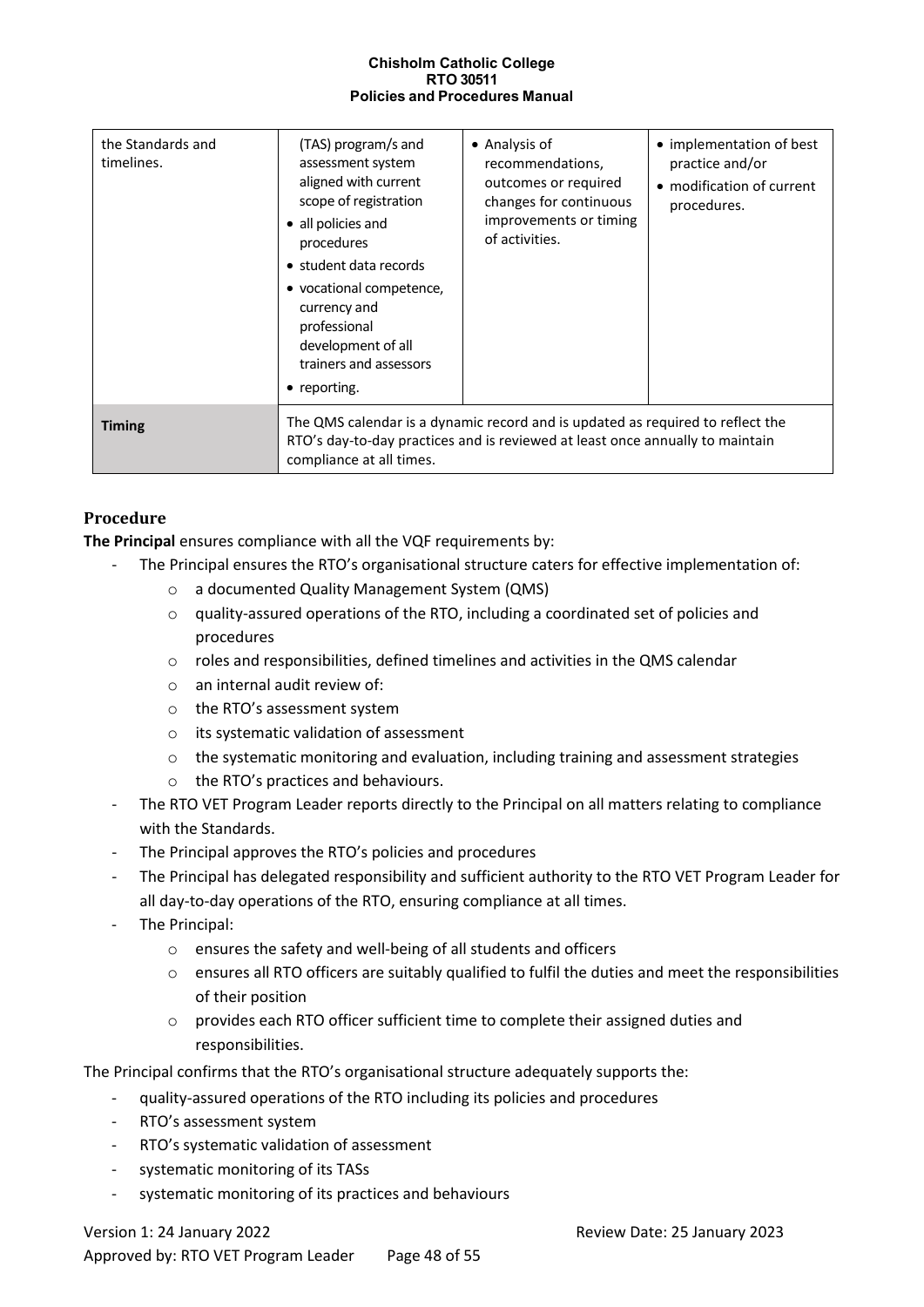The Principal has submitted to the QCAA a Chief Executive Statutory Declaration.

The Principal and RTO VET Program Leader have submitted to the QCAA all Fit and Proper Person Declarations.

The Principal has authorised all RTO's policies and procedures, including a documented policy regarding student fee protection (if required).

The Principal has:

- informed the QCAA within 90 calendar days of any substantial changes and significant events
- ensured the RTO has public liability insurance that covers the scope of its training and assessment activities throughout the registration period
- provided the QCAA with an annual declaration of compliance with the Standards within communicated timelines
- ensured compliance with Commonwealth and State regulatory requirements relevant to its operations
- as required, informed students, parents/carers and RTO officers of any changes to legislative and regulatory requirements that affect the RTO's services
- ensured the safety and wellbeing of all students and officers
- ensured all RTO officers are suitably qualified to fulfil the duties and meet the responsibilities of their position
- provided each RTO officer sufficient time to complete their assigned duties and responsibilities.

#### **Executive management team**

The College executive leadership team reviews:

- The outcomes of the systematic monitoring and evaluation of the school's RTO training and assessment strategies and practices
- Progress on any actions taken to meet compliance as well as actions taken for course development
- Ongoing compliance with the VQF.

The school executive management team ensures the RTO will act on any opportunities for improvement. RTO VET Program Leader/ delegated representative.

#### **RTO VET Program Leader**

The RTO VET Program Leader reports directly to the Principal on all matters relating to compliance with the Standards.

The RTO VET Program Leader/delegated representative. has responsibility and authority for the day-to-day management of the RTO systems including:

- Managing operation of the school's RTO status as per the high managerial agent duty statement
- Liaising with the VET Regulator concerning all aspects of the school's RTO status
- Keeping the Principal informed of all matters regarding the school's RTO status
- Managing the systematic monitoring of the school's training and assessment strategies and practices
- Completing a Fit and Proper Person Requirements declaration when required
- oversees the RTO's complaints and appeals processes
- monitors each RTO officer's staff profile and continuing professional development to ensure ongoing compliance with the Standards
- monitors all marketing activities and materials
- monitors all information provided to current and prospective students and other stakeholders to

# Version 1: 24 January 2022 Review Date: 25 January 2023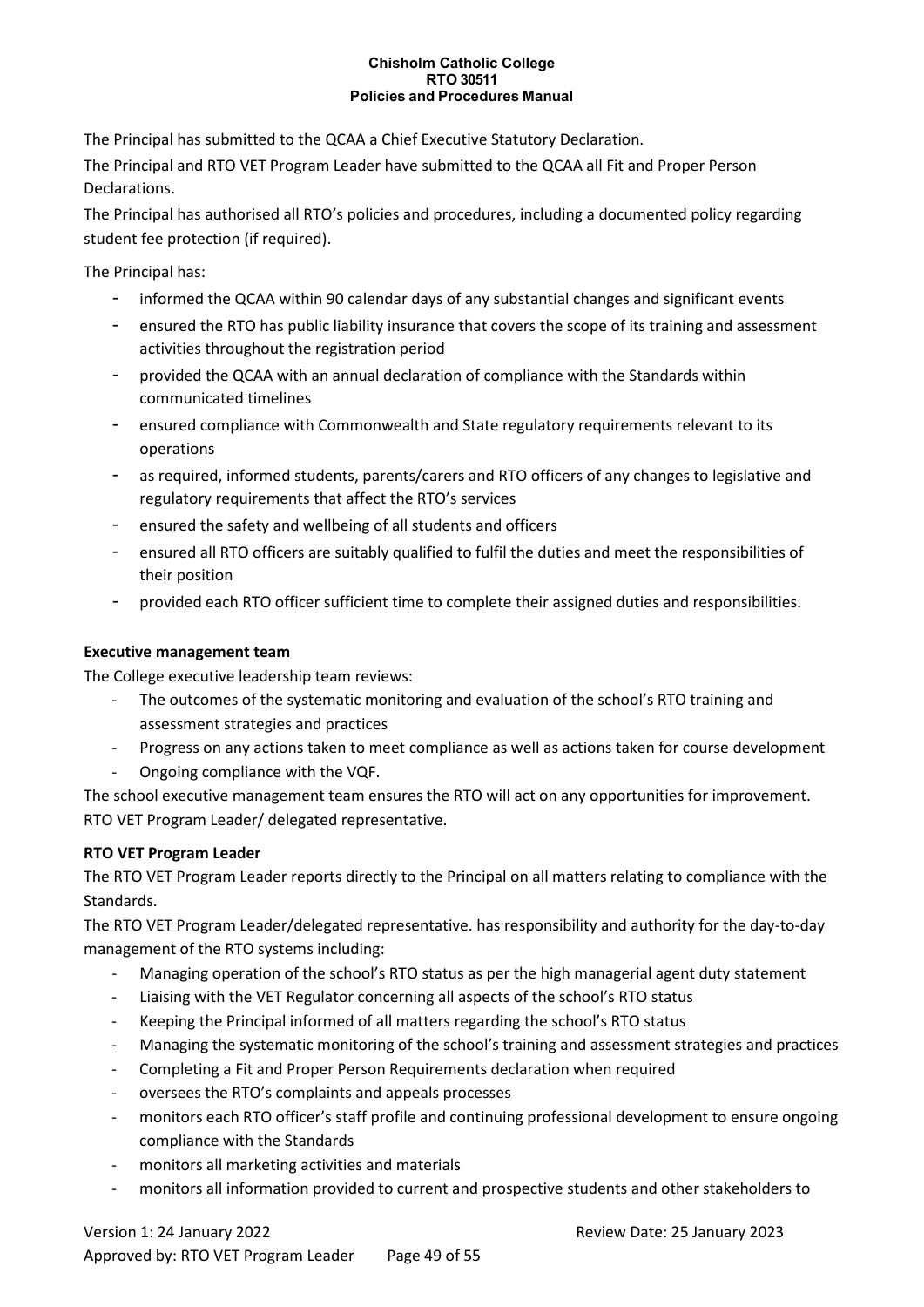ensure they are transparent and accurate at all times.

The RTO VET Program Leader has endorsed and implemented the School RTO's quality calendar. The RTO VET Program Leader have systematically analysed the RTO's practices and behaviours by:

- identifying and recording changes that improve the quality of services and student outcomes
- maintaining the schedule of quality assurance activities outlined in the RTO's quality calendar
- systematically working through the internal audit review process as it applies to the RTO's 12 policies and procedures and the RTO's quality calendar

The RTO VET Program Leader has:

- overseen the completion of all complaints and appeals processes
- reviewed all trainers'/assessors' staff profiles in accordance with the School RTO's quality calendar
- monitored all trainers'/assessors' professional development to ensure ongoing compliance with the **Standards**

monitored all marketing activities and materials and information provided to current and prospective students to ensure it is transparent and accurate.

#### **Interactions with the registering body procedures**

The Principal is ultimately responsible for ensuring that the school RTO complies with the VQF. Interactions with the registering body (VET Regulator) are managed by the RTO Manager.

The school RTO will cooperate with the VET Regulator by:

- Allowing VET Regulator to conduct audits and monitor its operations
- Providing accurate and timely data relevant to measures of its performance (including quality indicator data and Student management data), which is collected as per policies and procedures and duty statements
- Providing information about any event that would significantly affect the school RTO's ability to comply with the Standards within 90 calendar days, including but not limited to:
	- o Substantial changes to its operations
	- o Change of Principal or RTO Manager
	- o Significant changes to ownership
- Ensuring information on the National Register, [www.training.gov.au](http://www.training.gov.au/) is correct (see 3. Updating RTO details procedures)
- Complying with the Standards regarding the retention, archiving, retrieval and transfer of records
- Providing evidence of satisfying the Fit and Proper Person Requirements and Chief Executive Statutory Declaration Requirements when necessary
- Submitting the VET Regulator school RTO verification form when requested, including checking scope of registration details thoroughly to ensure they are accurate
- Submitting the annual declaration on compliance to the VET Regulator when requested to confirm compliance with the VQF
- Informing the VET Regulator of any third-party agreements via the appropriate notification form within 30 calendar days
- Complying with Commonwealth, State and Territory legislation and regulatory requirements relevant to its operations
- Providing any other information as requested in writing by the registering body

#### **Updating RTO details procedures**

As a condition of registration, the school RTO must notify the VET Regulator in writing of: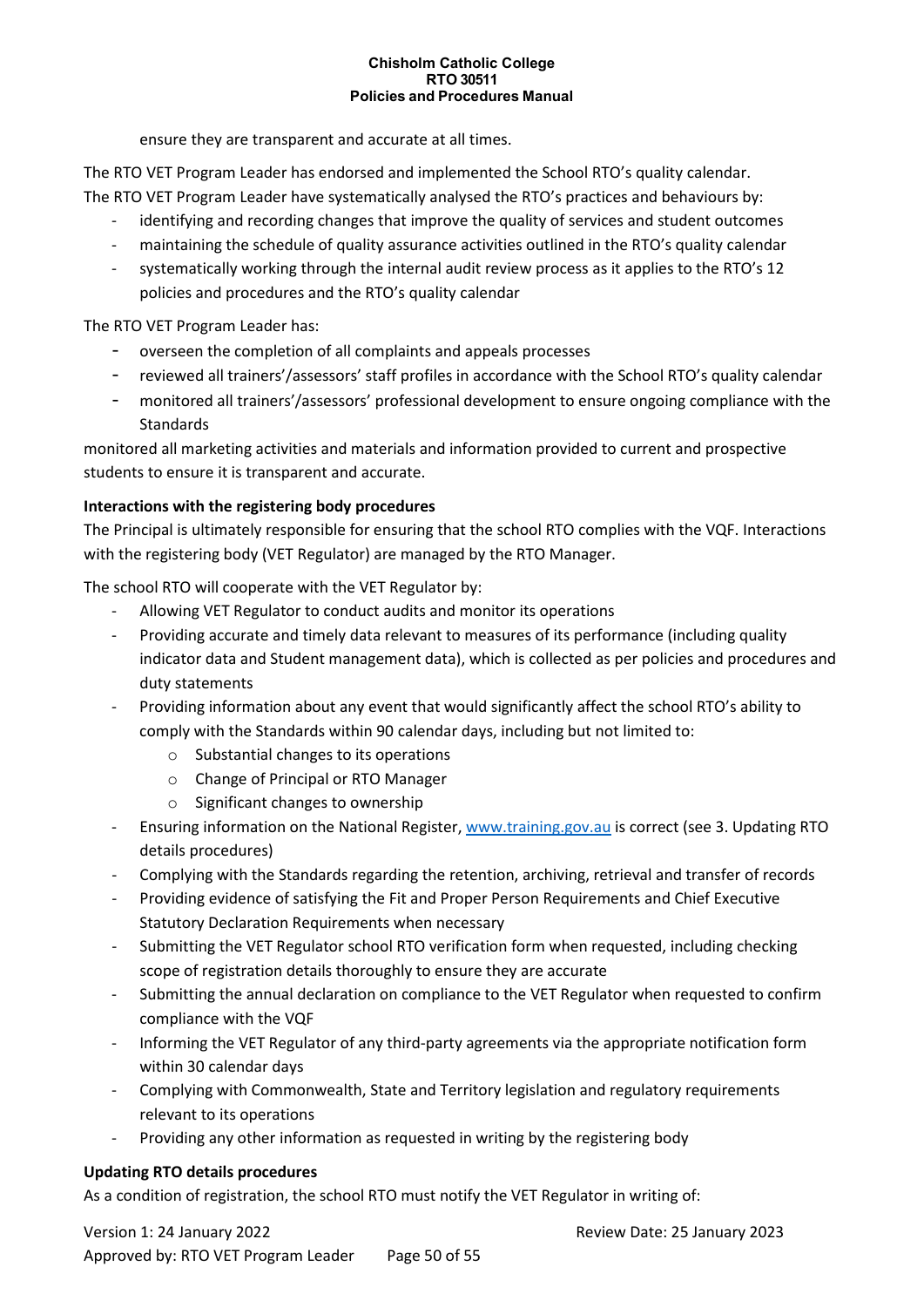- Any changes to contact details
- Any changes or events that affect the operation of the RTO.

Note: Any RTO VET Program Leader change will require the completion of both a [Notification of change of](http://www.qcaa.qld.edu.au/12266.html)  [provider details](http://www.qcaa.qld.edu.au/12266.html) and [a Notification of material change or event.](http://www.qcaa.qld.edu.au/12266.html)

#### **Provider details change**

The RTO VET Program Leader, in consultation with all relevant RTO personnel, submits (within 90 calendar days) th[e Notification of change of provider details](http://www.qcaa.qld.edu.au/12266.html) form to the VET Regulator regarding any of the following changes:

- Change of details for registration enquires person on [www.training.gov.au](http://www.training.gov.au/)
- Change of public enquiries person o[n www.training.gov.au](http://www.training.gov.au/)
- Changes to any contact details
- Changes to permanent RTO delivery site/s

#### **Material change or event**

The RTO VET Program Leader, in consultation with all relevant RTO personnel, submits (within 90 calendar days) th[e Notification of material change or event](http://www.qcaa.qld.edu.au/12266.html) form to the VET Regulator regarding the following changes:

- Change of Principal (i.e. chief executive officer)
- Change of RTO VET Program Leader/delegated representative
- Change to ownership or legal name
- Significant or unexpected turnover of staff
- Commencement or dissolution of an arrangement with another organisation to conduct training and/or assessment on the RTO's behalf
- Other significant change to RTO operation.

A change of Principal also requires the submission of a [Fit and Proper Person Requirements Statutory](http://www.qcaa.qld.edu.au/12266.html)  [declaration](http://www.qcaa.qld.edu.au/12266.html) and a [Chief Executive Statutory Declaration.](http://www.qcaa.qld.edu.au/12266.html)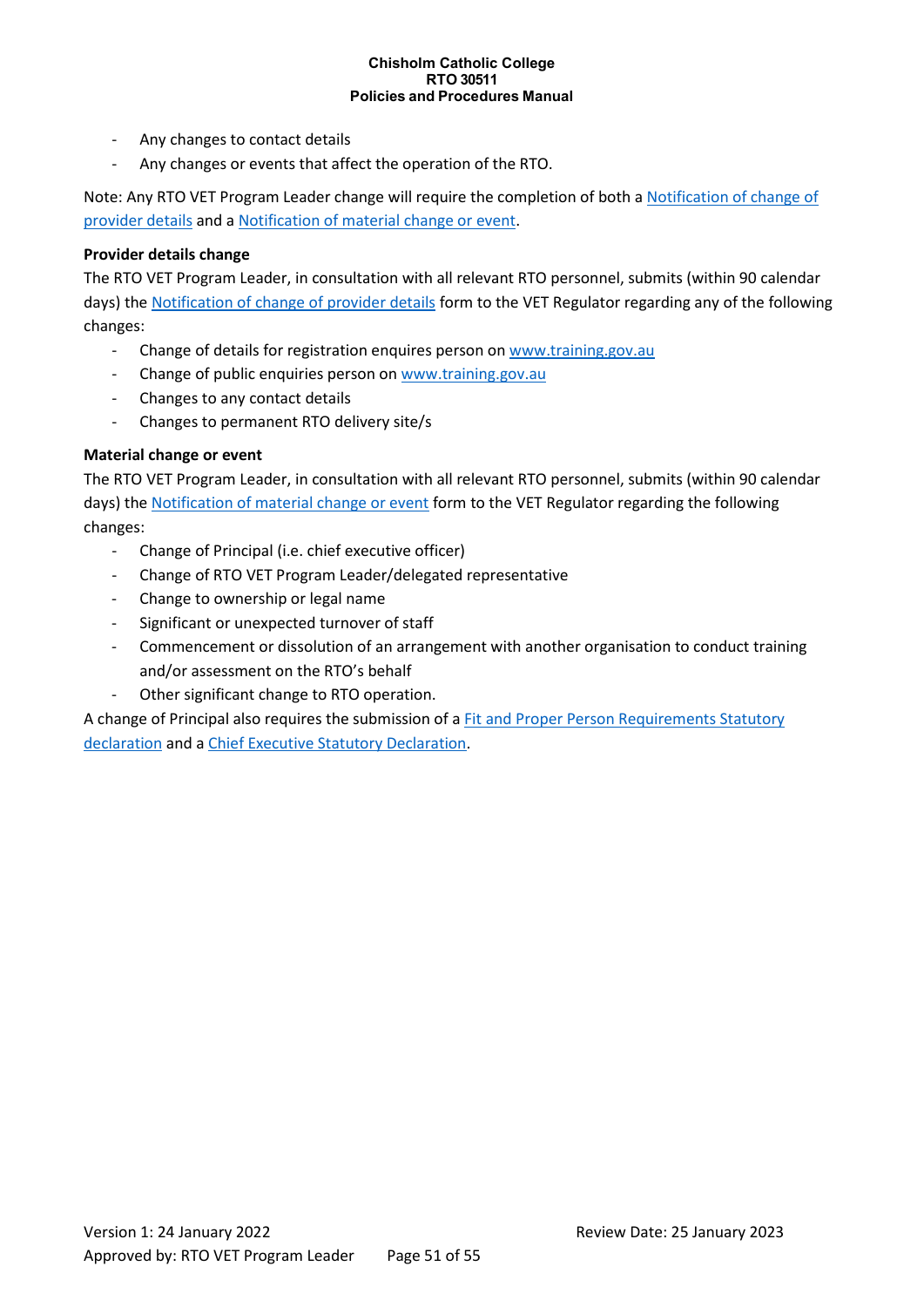<span id="page-51-0"></span>

| <b>Internal audit review and confirmation</b>                                                                                                                                                                                                                                                                                                                 | Yes          | <b>No</b>    |
|---------------------------------------------------------------------------------------------------------------------------------------------------------------------------------------------------------------------------------------------------------------------------------------------------------------------------------------------------------------|--------------|--------------|
| Record of systematic monitoring and evaluation of all operational policies and procedures                                                                                                                                                                                                                                                                     |              |              |
| 1. Governance and administration - Relevant Standards: 1, 2, 3, 4, 5, 6, 7, 8, Schedules, AQF, Data<br>Requirements, Fit and Proper Person Requirements and Student Identifier Scheme.<br>Ensuring RTO operations are quality assured through implementing, monitoring and evaluating quality<br>training and assessment, business and educational practices. |              | П            |
| School RTO quality calendar - Relevant Standard: 2<br>Operational policies and procedures, TASs and practices, staff profiles and third-party arrangements are<br>monitored, evaluated, reviewed and outcomes recorded as per the QMS calendar.                                                                                                               | $\Box$       | П            |
| 2. AQF issuance and replacement - Relevant Standard: 3<br>Issuance, replacement, records and registers.                                                                                                                                                                                                                                                       | П            | □            |
| 3. Assessment system - Relevant Standard: 1<br>Coordinated set of documents that ensures quality assessments. Includes requirements for assessment<br>tools, TAS documents, records of systematic monitoring and outcomes.                                                                                                                                    | $\mathsf{L}$ | □            |
| 4. Complaints and appeals - Relevant Standard: 6<br>Publicly available policy. Register of complaints and appeals, outcomes, monitoring and mitigation<br>records.                                                                                                                                                                                            |              | П            |
| 5. Data management and USI - Relevant Standards: 3, 7<br>Student enrolments, outcomes, quality indicator surveys, reporting timeliness, AVETMISS compliant<br>format, data and USI verification, accuracy, retention and security.                                                                                                                            | $\mathsf{L}$ | □            |
| 6. Industry engagement - Relevant Standard: 1<br>RTO implements a range of strategies for industry engagement and systematically uses the outcomes to<br>inform training and assessment practices.                                                                                                                                                            | П            | □            |
| 7. Marketing - Relevant Standard: 4<br>Student handbooks, website, social media and prospectus accurately represent the services it provides.<br>RTO code, code and title of any training product on scope, Nationally Recognised Training (NRT) logo<br>used in accordance with conditions of use and third-party services clearly defined.                  | $\mathsf{L}$ | □            |
| 8. Student information - Relevant Standard: 5<br>Students are properly informed and protected. Subject selection documentation, SET plan, marketing<br>material, complaints and appeals policy, student fee protection and TAS documents.                                                                                                                     | $\mathbf{L}$ | $\mathsf{L}$ |
| 9. Validation - Relevant Standard: 1<br>Validation plan, procedures, records of actions and outcomes.                                                                                                                                                                                                                                                         | ⊔            | □            |
| 10. Third party arrangements - Relevant Standards: 1, 2, 4, 5, 6, 7, 8<br>Third party arrangements are documented, monitored and transparent to students, staff and QCAA.                                                                                                                                                                                     | $\mathsf{L}$ | □            |
| 11. Trainers and assessors - Relevant Standard: 1<br>Verifiable staff profiles with customised vocational competency evidence tailored to each unit, current<br>industry skills relevant to the qualification, TAE40110 or higher qualifications and evidence of RTO<br>ensured PD. Supervisory arrangements and monitoring.                                  | П            | □            |
| 12. Training and assessment strategy - Relevant Standards: 1, 2, 8<br>An up-to-date TAS document is in place for every qualification on scope. Systematically monitors the<br>TAS and practices to ensure ongoing compliance.                                                                                                                                 | $\mathsf{L}$ | □            |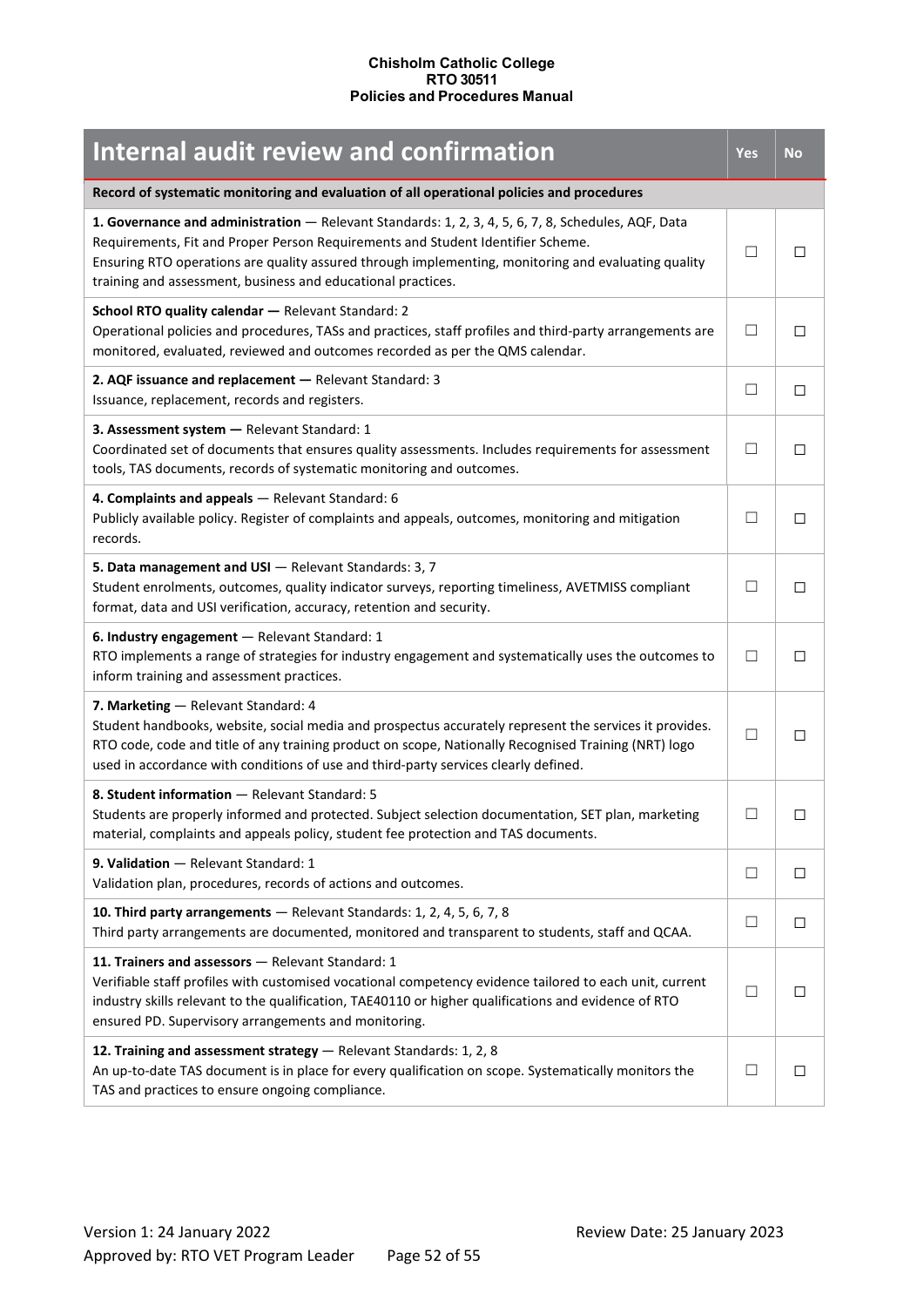# <span id="page-52-0"></span>**Systematic Monitoring**

| Systematic compliance monitoring checklist  |                                                              |  |
|---------------------------------------------|--------------------------------------------------------------|--|
| Date of successive<br>monitoring activities | Name of person/s conducting successive monitoring activities |  |
| [Date]                                      |                                                              |  |
| [Date]                                      |                                                              |  |
| [Date]                                      |                                                              |  |
| [Date]                                      |                                                              |  |

| Monitoring the application of this policy and procedure by the RTO      |                                                                                                                                                                                                                                | Record of last<br>monitoring |           |
|-------------------------------------------------------------------------|--------------------------------------------------------------------------------------------------------------------------------------------------------------------------------------------------------------------------------|------------------------------|-----------|
|                                                                         |                                                                                                                                                                                                                                | Yes                          | <b>No</b> |
| <b>School RTO approval</b><br>statement<br>(Page 1 of this<br>document) | The following details are current and complete:                                                                                                                                                                                |                              |           |
|                                                                         | • school RTO name                                                                                                                                                                                                              | $\Box$                       | □         |
|                                                                         | • the policy and procedure document is dated (start date)                                                                                                                                                                      | □                            | □         |
|                                                                         | • QCAA school number                                                                                                                                                                                                           | □                            | $\Box$    |
|                                                                         | • national provider number                                                                                                                                                                                                     | □                            | □         |
|                                                                         | • Principal's name and contact details                                                                                                                                                                                         | П                            | П         |
|                                                                         | • RTO Manager's name and contact details                                                                                                                                                                                       | □                            | П         |
|                                                                         | • all delegated officers' names and contact details.                                                                                                                                                                           | □                            | П         |
| <b>Policy and procedure</b><br>manual                                   | The current version of this policy and procedure manual has<br>been made available to all RTO officers.                                                                                                                        | П                            | П         |
|                                                                         | The RTO has current policies and procedures addressing all<br>RTO compliance requirements.                                                                                                                                     | П                            | □         |
|                                                                         | The RTO Manager has endorsed and monitored the RTO's<br>assessment system.                                                                                                                                                     | П                            | □         |
|                                                                         | The RTO Manager has endorsed and monitored the RTO's<br>systematic assessment validation process and schedule.                                                                                                                 | П                            | П         |
|                                                                         | The RTO Manager has developed and implemented a process<br>for systematically reviewing the RTO's practices and<br>behaviours to identify areas for improvement in the services it<br>provides, and student outcomes achieved. | П                            | П         |
| Governance and<br>administration<br>checklist                           | All recommendations for improvement identified by the RTO<br>delegated officers have been provided to RTO staff and other<br>relevant stakeholders.                                                                            | □                            | □         |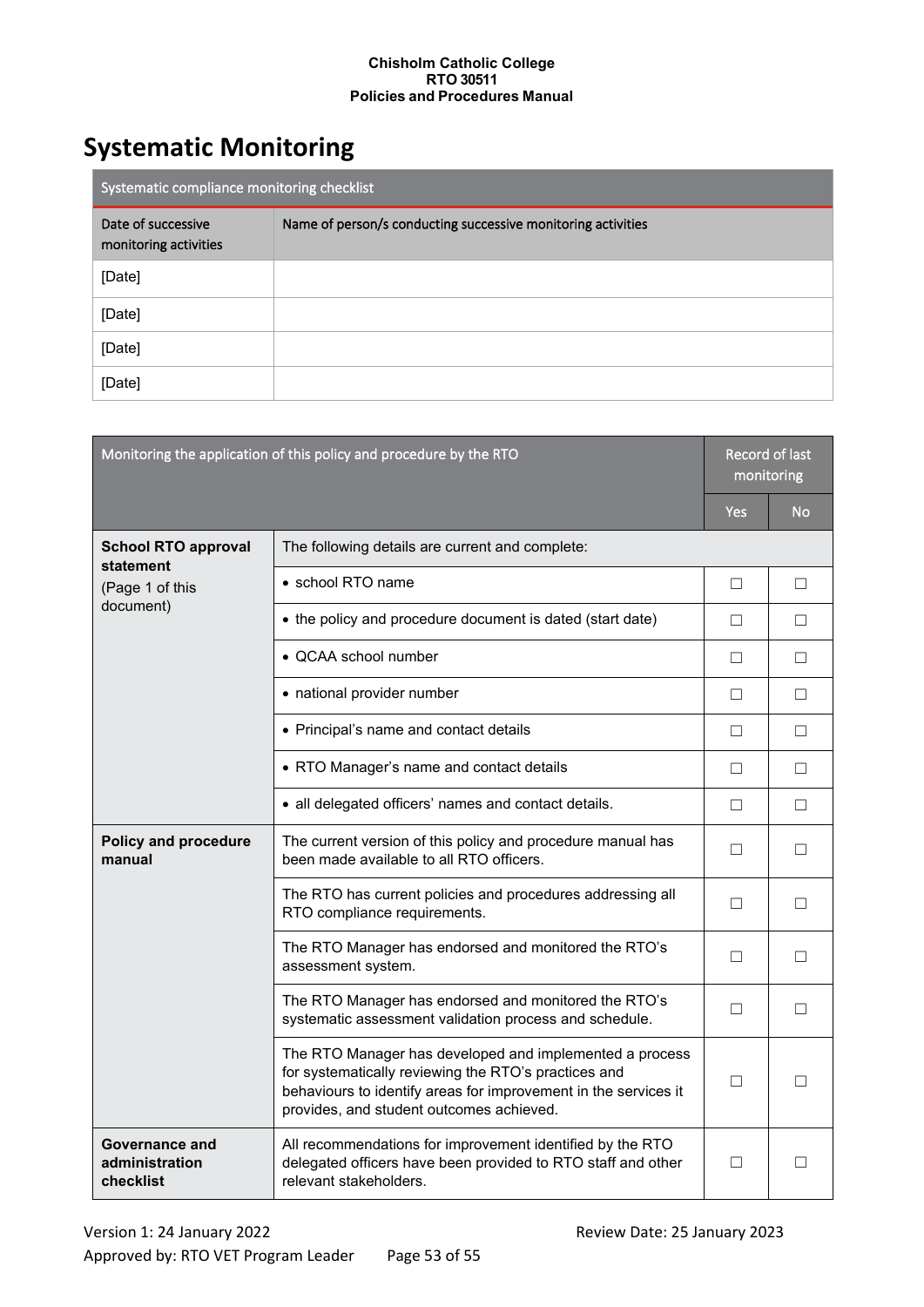| Monitoring the application of this policy and procedure by the RTO |                                                                                                          | Record of last<br>monitoring |    |
|--------------------------------------------------------------------|----------------------------------------------------------------------------------------------------------|------------------------------|----|
|                                                                    |                                                                                                          | Yes                          | No |
| (Section 2 of this<br>document)                                    | All recommendations for improvement identified by the RTO<br>have been implemented.                      |                              |    |
|                                                                    | Internal audit review procedure checklist has been used for<br>monitoring the quality assurance process. |                              |    |

| <b>RTO Manager notes</b>                   |  |
|--------------------------------------------|--|
| Comment on the last<br>monitoring activity |  |
| List any non-<br>compliances               |  |
| List any rectifications                    |  |